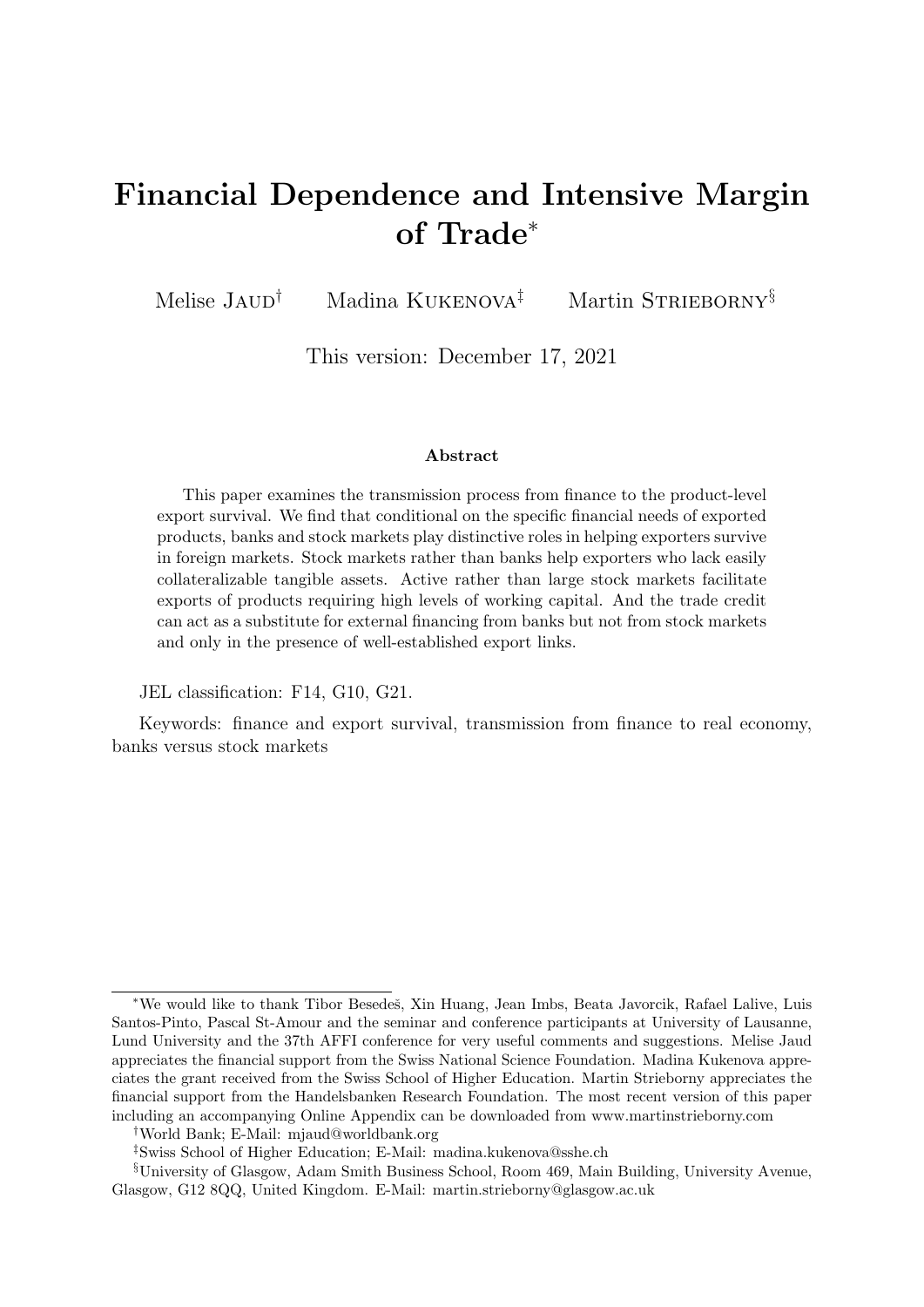## 1 Introduction

The role of finance in international trade has received a lot of attention among scholars in both trade and finance (e.g., Beck 2002; Greenaway, Guariglia, and Kneller 2007; Manova 2008; Amiti and Weinstein 2011; Minetti and Zhu 2011; Becker, Chen, and Greenberg 2013; Manova 2013; Muûls 2015; Paravisini *et al.* 2015). This finance-trade literature often focuses on the extensive margin of international trade and measures the export success in terms of export entry. However, most exports cease shortly after they started without leaving a significant mark on the long-term export performance of a country (see, e.g., Besedeš and Prusa 2006a, 2006b; Békés and Muraközy 2012; Albornoz, Fanelli, and Hallak 2016). Export survival is also an important component of the intensive margin of international trade that often sets apart the successful developing countries from the unsuccessful ones (Besedes and Prusa 2011). Surviving in foreign markets is thus a crucial element of the export success and deserves proper attention when it comes to analyzing the role of financial factors in international trade.

This paper looks at how exactly domestic financial markets and institutions help exporters survive in foreign product markets. We recompute five measures representing different transmission channels from finance to the real economy for narrowly defined industrial sectors and match them with the disaggregated product-level data on international trade. Given that the explored transmission channels might operate differently in the short term and long term, we examine export survival at time horizons ranging from one to ten years. We also allow for the possibility that the size and the activity of domestic stock markets play different roles in shaping export survival at the product level.

Our main analysis focuses on transmission channels associated with three distinct sources of financial vulnerability that can be alleviated by well-developed financial markets and institutions. First, the manufacturing process of certain products requires high levels of investment in physical capital. Strong banks and deep stock markets can provide external funding to cover these investment needs (Rajan and Zingales 1998). Second, a well-developed financial system can supply the necessary liquidity for production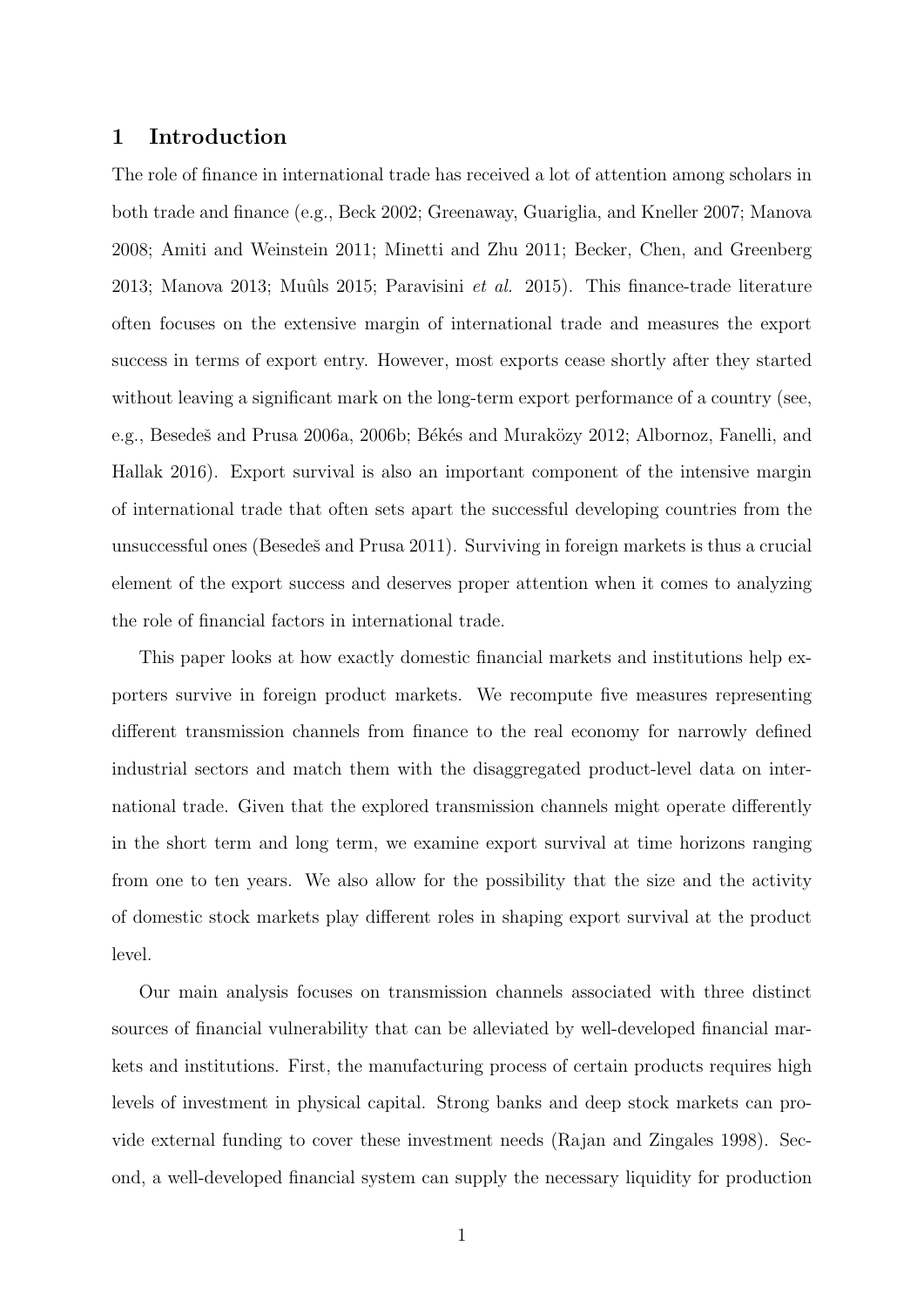processes requiring high levels of working capital (Raddatz 2006). Third, borrowers in financially underdeveloped countries usually need to provide high levels of collateral in order to obtain the necessary external financing. Well-developed financial markets and institutions are therefore particularly important for products whose manufacturing process relies on intangible assets that are less suitable to serve as collateral (Braun 2003; Claessens and Laeven 2003).

We further test the robustness of our main results to the inclusion of two additional transmission channels little studied in the finance-trade literature. One channel is linked to the firm-to-firm trade credit that can serve as a substitute for funding from financial sector (Fisman and Love 2003). The other additional channel looks at the role of the financial sector in allocating resources to firms and industries with high growth potential (Fisman and Love 2007).

Our three main empirical findings are as follows. First, well-developed stock markets rather than strong banks are key in promoting export survival across all time horizons for products from industries with a high share of intangible assets. This result supports the notion that stock markets have an advantage over banks when it comes to promoting innovative sectors of the economy that face increasing returns to scale and a pronounced technological change (see, e.g., Allen 1993; Aghion et al. 2004; Brown, Martinsson, and Petersen 2013; Hsu, Tian, and Xu 2014). Second, active stock markets play the most important role for the export survival of products with high liquidity needs, possibly reflecting the role active stock markets have in monitoring the efficiency of working capital management (see, e.g., Gill and Biger 2013; Ben-Nasr 2016; Zeidan and Shapir 2017). By contrast, large stock markets are often dominated by banks in promoting these products, especially when it comes to the long-term export survival. These results highlight the importance of distinguishing between size and activity of financial markets. Third, trade credit operates as a substitute for external finance from banks but not from stock markets. In addition, this substitution works only for the *long-term* export survival, suggesting that the channel can successfully operate only alongside well-established export links where exporters and their foreign customers already enjoy the mutual trust necessary for an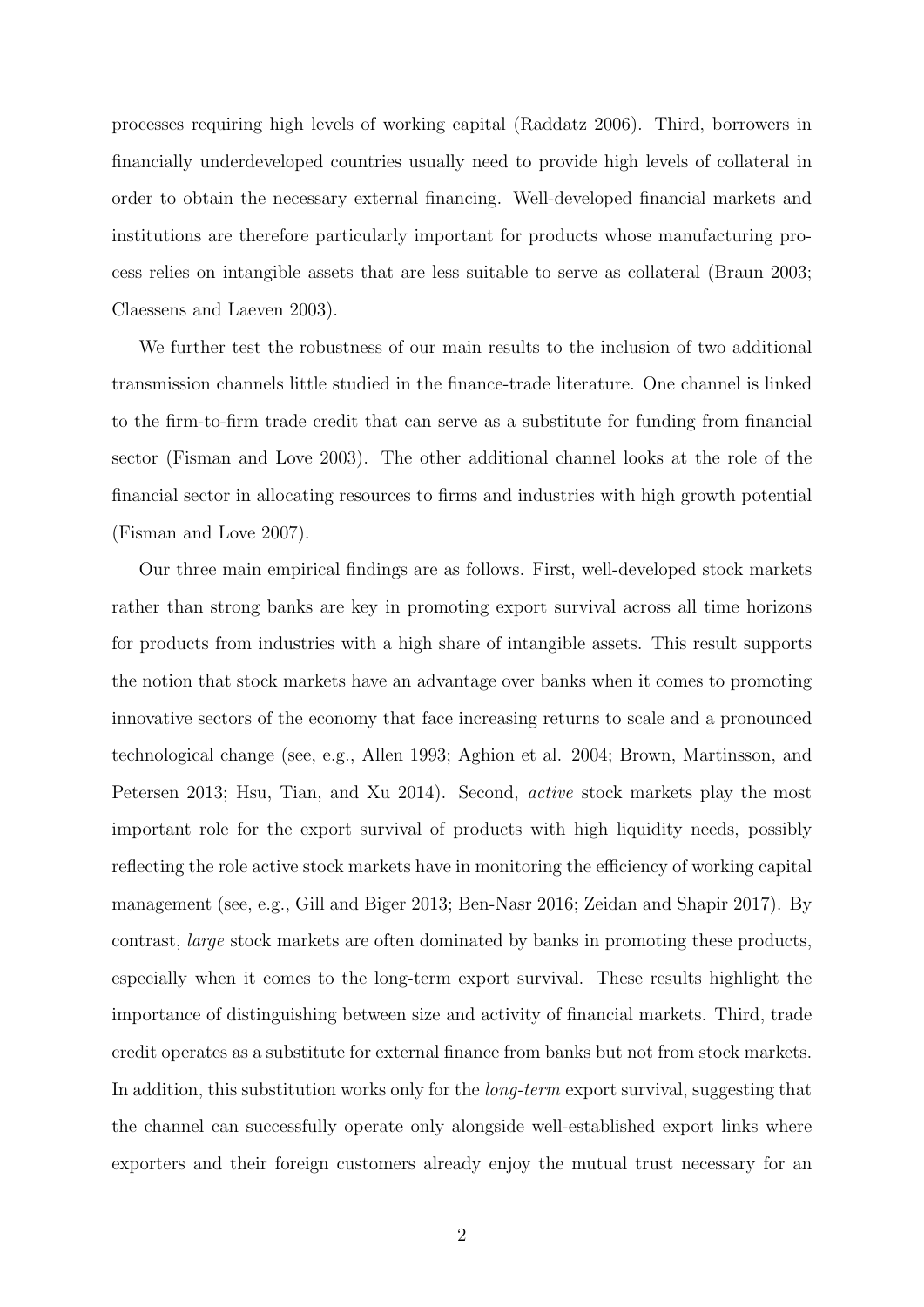extensive use of trade credit.

Overall, our results suggest that banks and stock markets play different roles in shaping product-level export survival, depending on the examined transmission channel, on the specific dimension of bank and stock market development, and on the time horizon under consideration. This relates our work to three distinct strands of the existing literature.

First, the paper connects to the existing finance-trade literature. The notion that cross-country differences in financial development can drive the international trade flows goes back at least to Kletzer and Bardhan (1987). Due to data limitations, the empirical testing of this theoretical insight had to wait until Beck (2002), leading to a booming literature at the intersection of finance and international trade that has explored both the positive impact of a well-functioning financial system on export performance (e.g., Beck 2002; Greenaway, Guariglia, and Kneller 2007; Berman and Héricourt 2010; Ju and Wei 2011) and the negative impact of financial disturbances and crises on trade (e.g., Amiti and Weinstein 2011; Levchenko, Lewis, and Tesar 2011; Bricongne et al. 2012; Chor and Manova 2012; Paravisini et al. 2015). Similarly to us, several papers in this literature examine various transmission channels from finance to real economy in the context of international trade (e.g., Beck 2003; Svaleryd and Vlachos 2005; Hur, Raj, and Riyanto 2006; Manova 2013; Fan, Lai, and Li 2015; Crino and Ogliari 2017). These papers look mostly at how a well-developed financial system shapes export entry, export exit or export volume alongside the transmission channels related to high investment needs, high liquidity needs, and high share of intangible assets in the production process. We focus on the relative importance of banks versus stock markets within these transmission channels and explore both short-term and long-term dynamics by examining export survival at different time horizons.<sup>[1](#page-3-0)</sup> Furthermore, we allow different dimensions of well-functioning financial institutions and markets to play distinct roles in promoting export survival, for

<span id="page-3-0"></span><sup>&</sup>lt;sup>1</sup> Rather than investigating these transmission channels, several other papers look at the role of banks and stock markets in international trade from different angles. Cho et al. (2019) develop a model linking bank and bond financing with firm size distribution, gains from trade, and the real exchange rate. Amissah et al. (2021) explore theoretically and empirically the bi-directional relationship between financial infrastructure and comparative advantage of countries.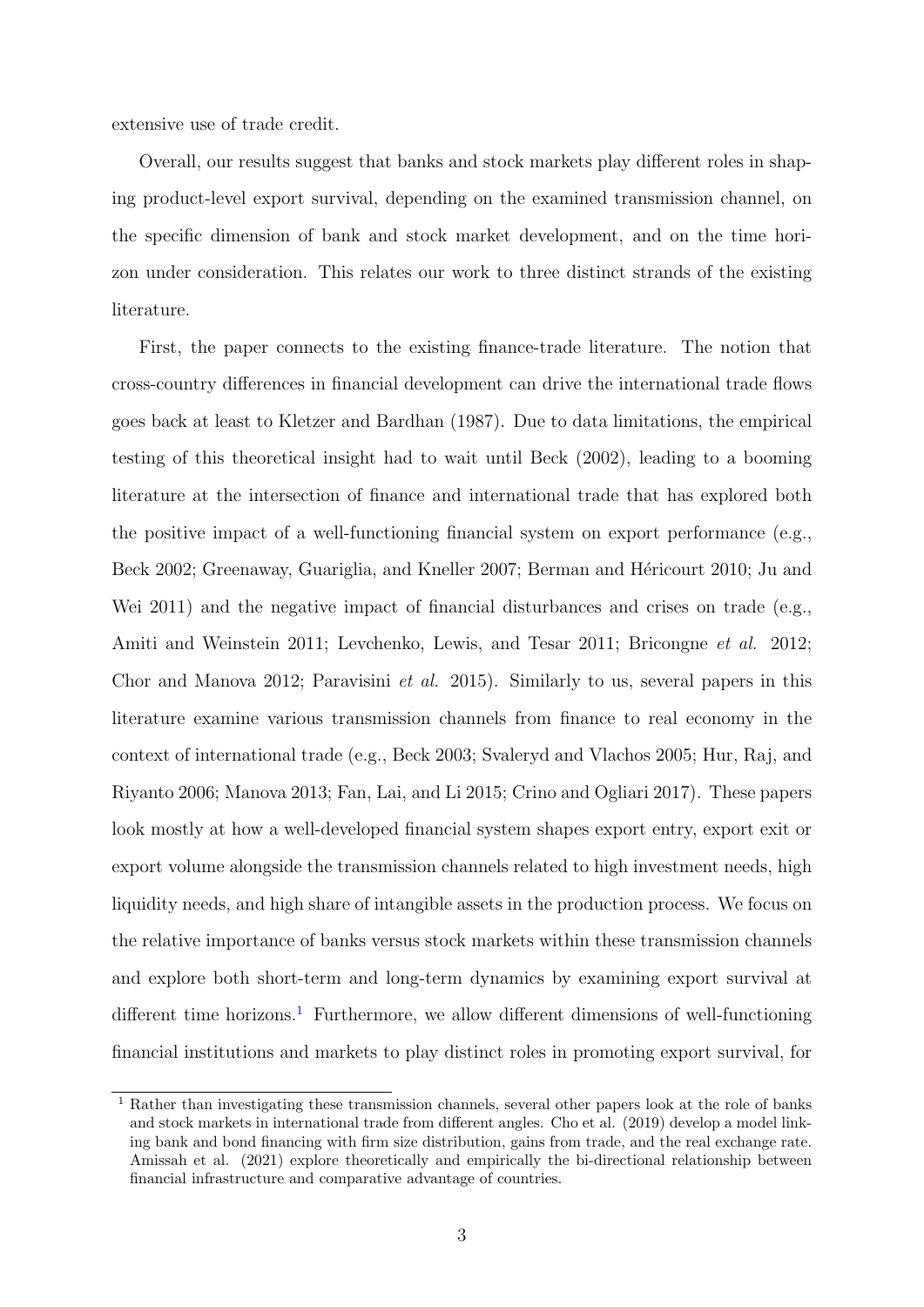example by distinguishing between the size and the activity of stock markets. Besides the three main transmission channels, we also examine trade credit as a possible substitute for external finance from banks and stock markets and the role of bank and stock markets in channelling funds towards projects with high growth potential. These two additional transmission channels from finance to real economy have so far attracted little attention in the finance-trade literature.

Second, the paper is related to the strand of literature examining the impact of banks and stock markets on the real economy. This line of research looks at the importance of banks and stock markets for economic growth (e.g., Demirguç–Kunt and Maksimovic 1998; Levine and Zervos 1998; Beck and Levine 2004; Shen and Lee 2006), the relevance of having a bank-based or a market-based financial system for the real economic outcomes (e.g., Beck and Levine 2002; Demirgüç–Kunt and Maksimovic 2002; Levine 2002; Langfield and Pagano 2016), as well as the evolving roles of banks and stock markets during the process of economic development (e.g., Song and Thakor 2010; Demirguç–Kunt, Feyen, and Levine 2013). Exploring the transmission process from banks and stock markets to export survival can complement findings in this literature, which has focused mostly on output growth at the country, industry or firm level. For one thing, financial constraints are even more important in international trade than in domestic production due to many additional costs associated with exporting like cross-border transport, custom clearance, conforming with foreign product market regulations, etc. The bilateral character of the data in international trade also allows for a cleaner identification of the impact of financial markets and institutions on the real economic outcomes. In particular, we can exploit the varying strength of domestic banks and stock markets across exporting countries while at the same time holding the product market structure as well as the legal, regulatory and institutional environment constant by focusing on a single destination market (USA). Last but not least, our empirical analysis can rely on highly disaggregated product-level data that are both available and comparable for many different countries across all stages of financial and economic development.

Third, the paper relates to the trade survival literature. Besedes and Prusa (2006a,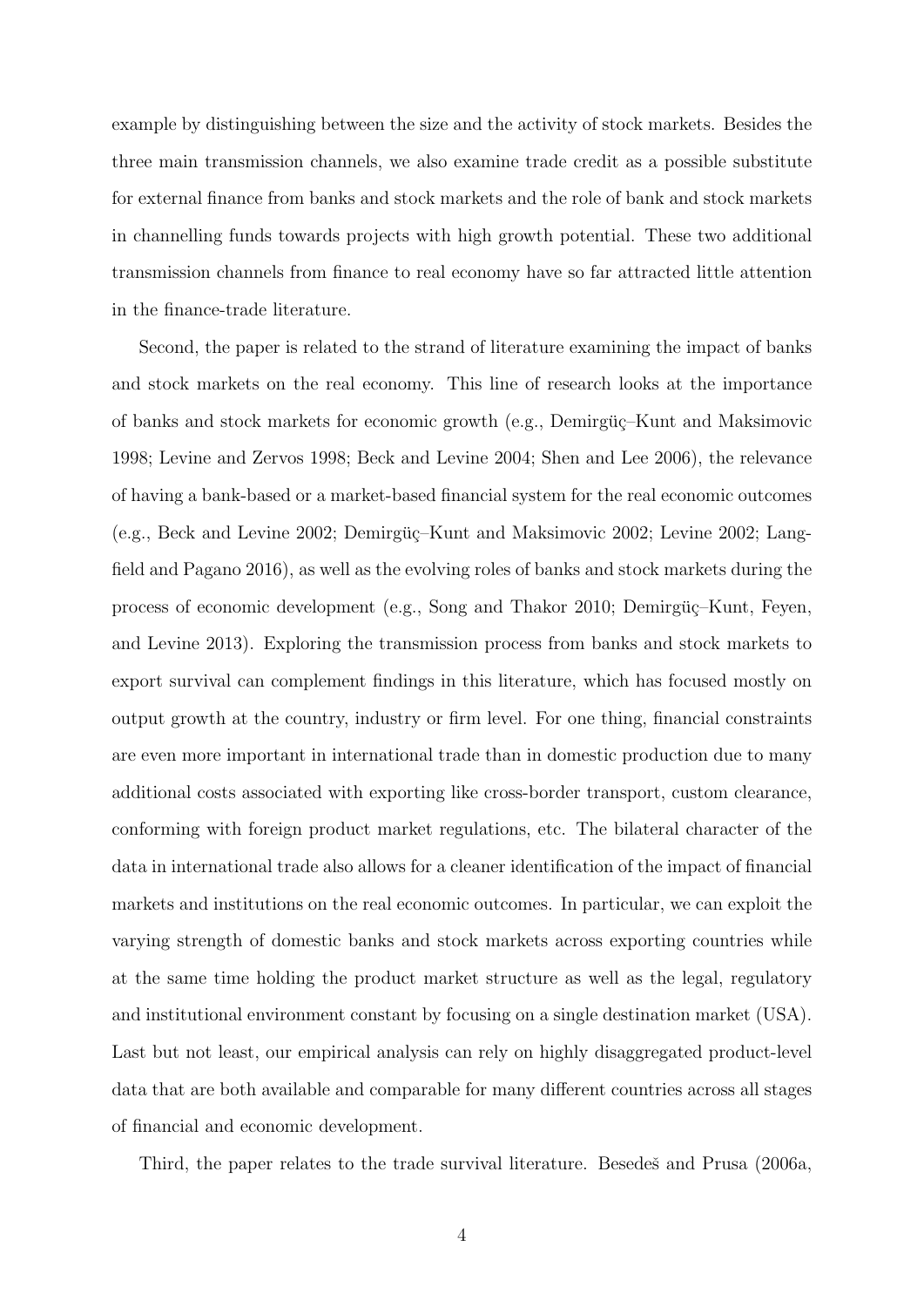2006b) were the first to apply the analytical tools of survival analysis in the context of international trade and uncovered the surprisingly short lifespan of most export spells. This finding triggered an extensive follow-up research on trade survival (see, e.g., Nitsch 2009; Brenton, Saborowski, and von Uexkull 2010; Besedeš and Prusa 2011; Békés and Muraközy 2012; Hess and Persson 2012; Besedeš 2013; Cadot *et al.* 2013; Albornoz, Fanelli, and Hallak 2016; Araujo, Mion, and Ornelas 2016). Trade survival literature has so far not systematically looked at the different transmission channels from banks and stock markets to export survival at different time horizons, although a few papers did explore particular aspects of the relationship between domestic financial system and export survival. These include Jaud, Kukenova, and Strieborny (2015, 2019) who investigate the importance of financial frictions in the context of agricultural exports, and Jaud, Kukenova, and Strieborny (2018) who document the disciplining impact of banks on exporting managers. Also related is the work by Besedeˇs, Kim, and Lugovskyy (2014) who use the survival analysis to compute a measure of project risk, which they then use as an explanatory variable in their main regression that examines the impact of credit constraints on export growth.[2](#page-5-0)

The rest of the paper is organized as follows. Section [2](#page-5-1) outlines our empirical approach. Section [3](#page-12-0) describes the construction of our dataset. Section [4](#page-19-0) discusses the main results for various transmission channels from finance to export survival, using the most common proxies for the levels of banking and stock market development. Section [5](#page-33-0) explores if and how these results change when we look at alternative dimensions of banking and stock market development instead. Section [6](#page-40-0) concludes and suggests directions for further research.

## <span id="page-5-1"></span>2 Empirical Approach

We combine an export survival framework based on Araujo, Mion, and Ornelas (2016) with the difference-in-differences identification strategy developed by Rajan and Zingales

<span id="page-5-0"></span><sup>2</sup> Jaud, Kukenova, and Strieborny (2021) also examine export survival but focus on the role of foreign investors rather than domestic financial system. Bridges and Guariglia (2008) and Görg and Spaliara (2014) look at how the export status affects the link between financial factors and firm survival but do not examine the link between finance and trade.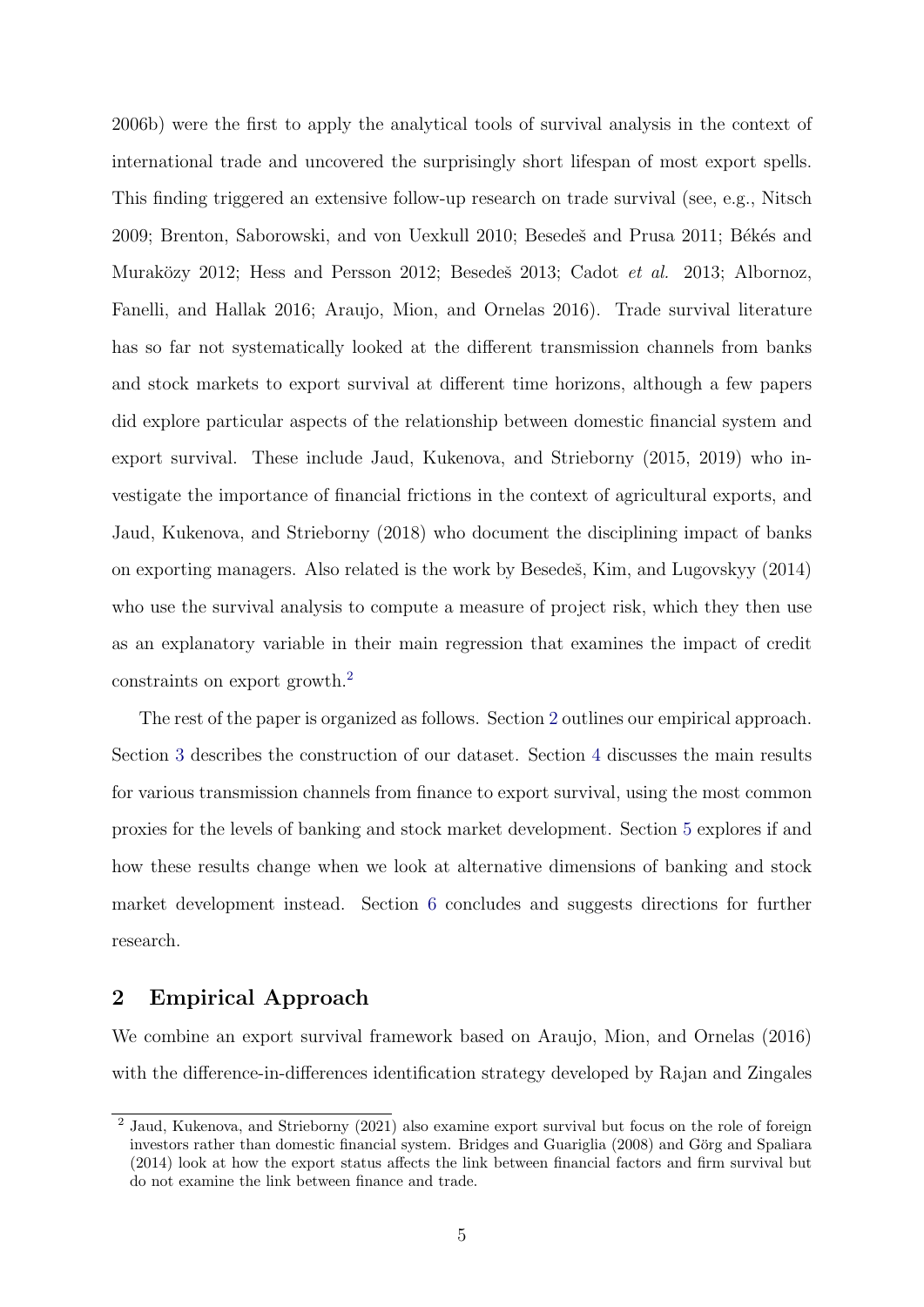(1998). This allows us to examine the importance of well-developed banks and stock markets for export success at different time horizons through the lenses of five wellestablished transmission channels from finance to the real economy.

Subsection [2.1](#page-6-0) describes in more detail the transmission channels, while Subsection [2.2](#page-9-0) discusses our estimation strategy. Additional arguments supporting the relevance of the examined transmission channels and the suitability of the chosen identification strategy in the context of international trade can be also found in those finance-trade papers that have used the Rajan and Zingales (1998) methodology outside of the survival framework (e.g., Beck 2003; Svaleryd and Vlachos 2005; Hur, Raj, and Riyanto 2006; Manova 2013; Fan, Lai, and Li 2015; Crino and Ogliari 2017).<sup>[3](#page-6-1)</sup>

#### <span id="page-6-0"></span>2.1 Transmission Channels

The transmission channels examined in this paper have been originally developed in papers exploring the impact of finance on economic growth (Rajan and Zingales 1998; Braun 2003; Claessens and Laeven 2003; Fisman and Love 2003, 2007; Raddatz 2006).<sup>[4](#page-6-2)</sup> As outlined below, these channels might be even more important in the context of finance and international trade.

Investment needs. Firms in certain industries do not generate sufficient cash flows to maintain the necessary level of physical capital from internal financial sources alone. Typical technological reasons for high investment needs include large scale of a typical investment project or a long gestation period (time span between the start of an investment project and the start of actual production making use of this project) in a given industry. Consequently, the firms in these industries need to rely on providers of external finance like banks and stock markets to fund a significant part of their investment needs (Rajan and Zingales 1998). This would be even more true in the case of exporting that requires substantial additional investments due to adjusting of products to different consumer preferences, satisfying regulatory requirements in foreign countries, establishing

<span id="page-6-1"></span><sup>3</sup> Trade papers that have used this type of difference-in-differences methodology when looking at nonfinancial determinants of international trade include Romalis (2004), Levchenko (2007) or Nunn (2007).

<span id="page-6-2"></span><sup>4</sup> Other finance papers using the difference-in-differences identification strategy of Rajan and Zingales (1998) in various contexts include Cetorelli and Gambera (2001), Braun and Larrain (2005), Cetorelli and Strahan (2006), Kroszner, Laeven and Klingebiel (2007), Gupta and Yuan (2009), Strieborny and Kukenova (2016) and many others.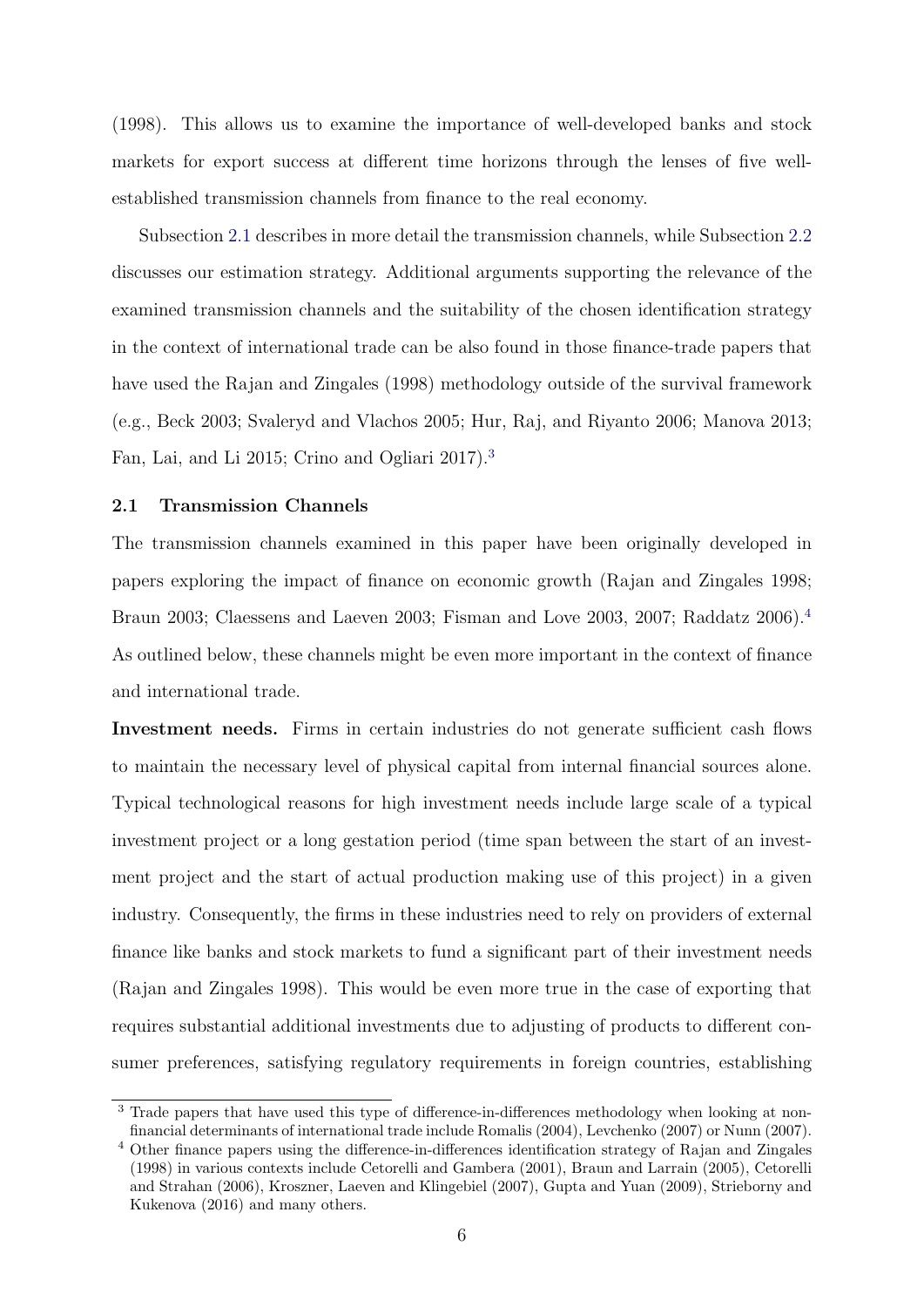and maintaining distribution networks abroad, etc.

Liquidity needs. Firms in certain industries require high levels of liquid funds (working capital) to maintain their operations. Typical technological reasons for high liquidity needs are a long production process or the necessity to hold a significant amount of inventories in a given industry. A smooth operating performance in these industries would therefore generally require external funding provided by banks or stock markets (Raddatz 2006). Again, exporting activities magnify the liquidity needs, because the time-intensive cross-border shipping, custom clearance, and product distribution in a foreign country further increase the time lag between paying for the purchased inputs and receiving payments for the sold products.

Asset intangibility. Firms in certain industries utilize a high share of intangible assets in their production process. The examples of intangible (soft) assets include intellectual property (patents, copyrights and trademarks), client lists, licenses, blueprints and building designs, brand recognition, human and organizational capital, etc. By contrast, typical tangible (hard) assets include plants, machinery, equipment or land. Intangible assets are less suitable to serve as collateral because they are less durable and can be easier stolen by competitors or employees. Compared to the hard assets, intangible assets also have a limited liquidation value, both because they are often industry-specific or even firm-specific, and because the management can more easily hide them from the providers of external finance in case of firm's default. The lower collateral and liquidation value of intangible assets present an important obstacle for obtaining the necessary external finance (Shleifer and Vishny 1992; Rampini and Viswanathan 2010; Falato et al. 2020). Importantly, it presents a bigger problem in financially underdeveloped countries characterized by less efficient monitoring and screening of borrowers and worse protection of the rights of investors and debtholders vis-a-vis corporate insiders. Firms operating in financially underdeveloped countries therefore usually need to possess easily collateralizable tangible assets like plants and machinery in order to obtain the necessary external financing. Consequently, industries relying for technological reasons on a high share of intangible assets would benefit disproportionately more from being located in a financially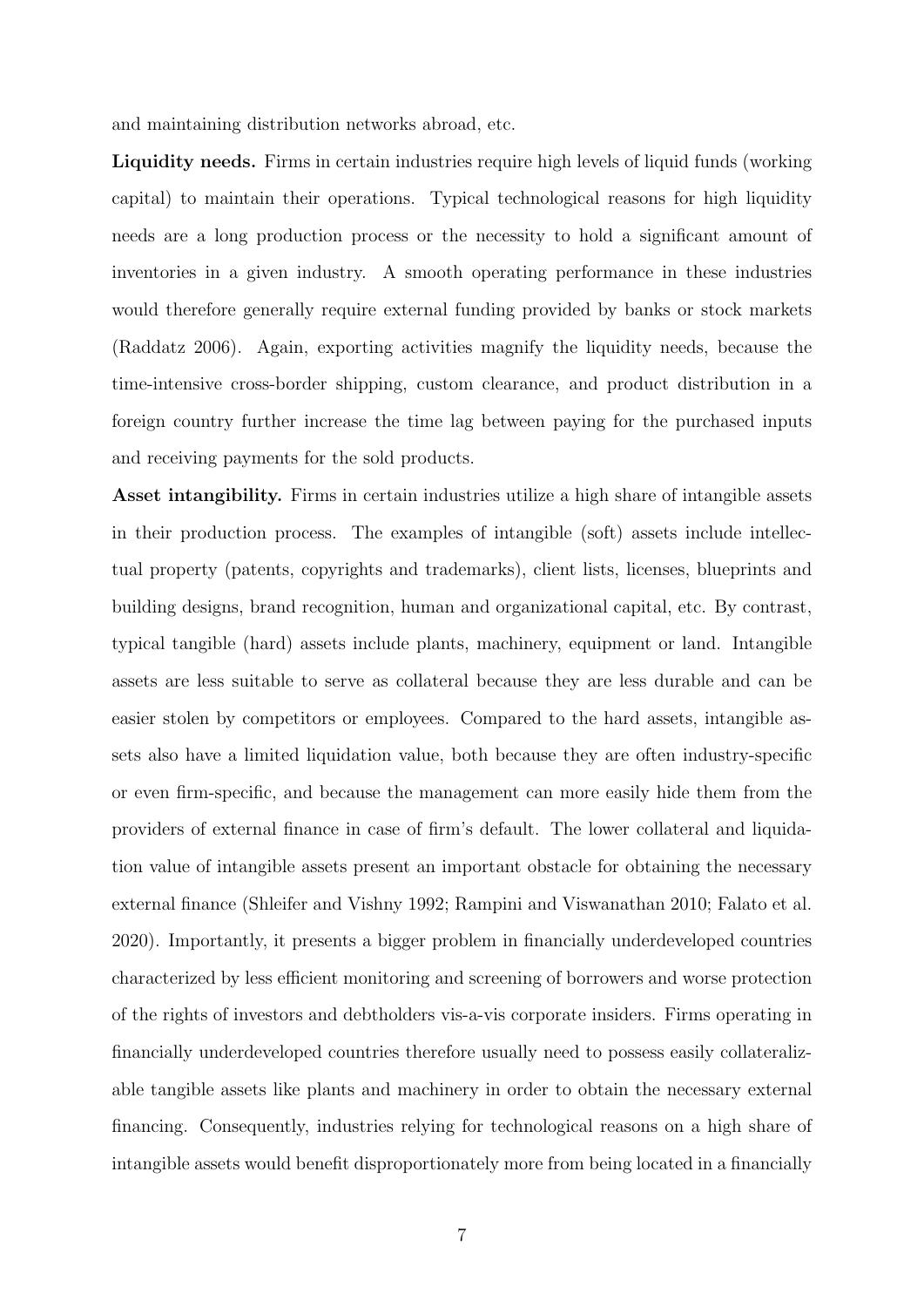developed country (Braun 2003; Claessens and Laeven 2003). Given the higher need of external finance in cross-border trade, this would arguably be even more the case when it comes to the exporting activities of such industries.

Trade credit. Borrowing from business partners in the form of trade credit can serve as a substitute for external financing by banks and stock markets. Therefore, firms in industries that rely on trade credit financing should benefit disproportionately less from the development of formal financial institutions and markets (Fisman and Love 2003). However, this alternative financing channel often relies on well-established trust between buyers and suppliers of given products. When it comes to production growth of industries dependent on trade credit, the effect should be therefore more visible in the growth of already established firms rather than in entry of new firms. This conjecture is indeed confirmed by Fisman and Love (2003). Well-established trust between providers and recipients of trade credit is arguably even more important in international trade where higher risk and longer time spans between production and final delivery put an additional burden on the business partner who provides the trade credit. In the context of export survival, one would therefore expect the trade credit to matter especially for the longterm survival of products already established in the foreign markets and to matter rather less for the immediate survival of new products that have just entered these markets.

Global growth opportunities. Fisman and Love (2007) argue that a well-developed financial system increases economy's resource allocation towards firms and sectors that have better growth opportunities. They suggest this allocative transmission channel as an alternative to the channel of investment needs by Rajan and Zingales (1998) and demonstrate in a direct horse race that their measure of global growth opportunities performs better than the investment needs measure when it comes to dissecting the impact of the overall financial development on industrial growth. We examine how these results translate into the context of international trade while considering different time horizons of export survival and separate measures for the strength of banks and stock markets.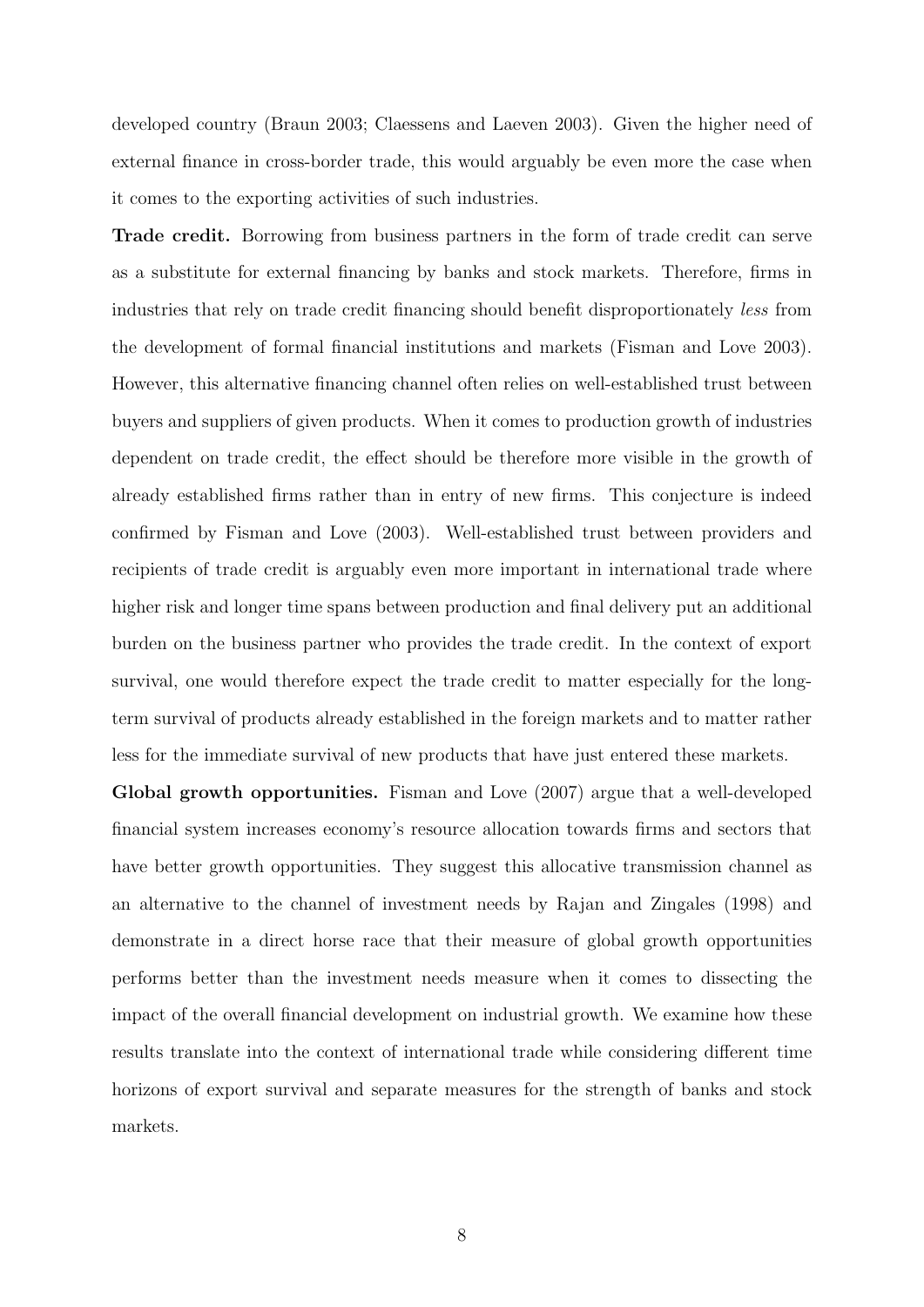#### <span id="page-9-0"></span>2.2 Estimation Strategy and Empirical Specifications

The difference-in-difference identification strategy introduced by Rajan and Zingales (1998) employs proxies of financial vulnerability that are measured at the level of industrial sectors, making these proxies exogenous from the point of view of decision makers at the firm level. Furthermore, these sector-level financial measures are based on data from large firms in a country with a highly developed financial system (USA). They are thus unaffected by financial frictions faced by smaller firms or by firms in countries with underdeveloped financial systems. Consequently, these measures can be seen as capturing the exogenous financing needs driven by technological characteristics of different industrial sectors including scale of typical investment project, length of the production process, or typical amount of inventories (see, e.g., Rajan and Zingales 1998, Braun and Larrain 2005; Raddatz 2006). This represents the main advantage of these sectoral measures over firm-level financial variables. The data observed at the firm level are by their very nature a result of both the external financial constraints facing the firm and the endogenous financial decisions of the firm itself, making causal inferences difficult.

An empirical model inspired by Araujo, Mion, and Ornelas (2016) provides us with a unified framework to explore export survival at different time horizons, allowing for the possibility that the examined transmission channels operate differently in short term and long term. In contrast to the non-linear estimators like logit or probit, this linear probability model also facilitates the inclusion of full sets of diverse fixed effects that are an indispensable part of the difference-in-difference identification strategy based on Rajan and Zingales (1998).

Combining the trade survival framework of Araujo, Mion, and Ornelas (2016) with the difference-in-differences identification strategy inspired by Rajan and Zingales (1998) yields the following general empirical model:

$$
S_{kic}^{l/t_0} = \beta_1 FinancialVulnerability_i * Banks_{c,t_0}
$$

$$
+\beta_2FinancialVulnerability_i * StockMarkets_{c,t_0}
$$

$$
+controls_{kic,t_0} \phi + \delta_k + \delta_{c*t_0} + \varepsilon_{kic,t_0},
$$

$$
(1)
$$

<span id="page-9-1"></span>where the dependent variable is the probability of export survival of product  $k$  from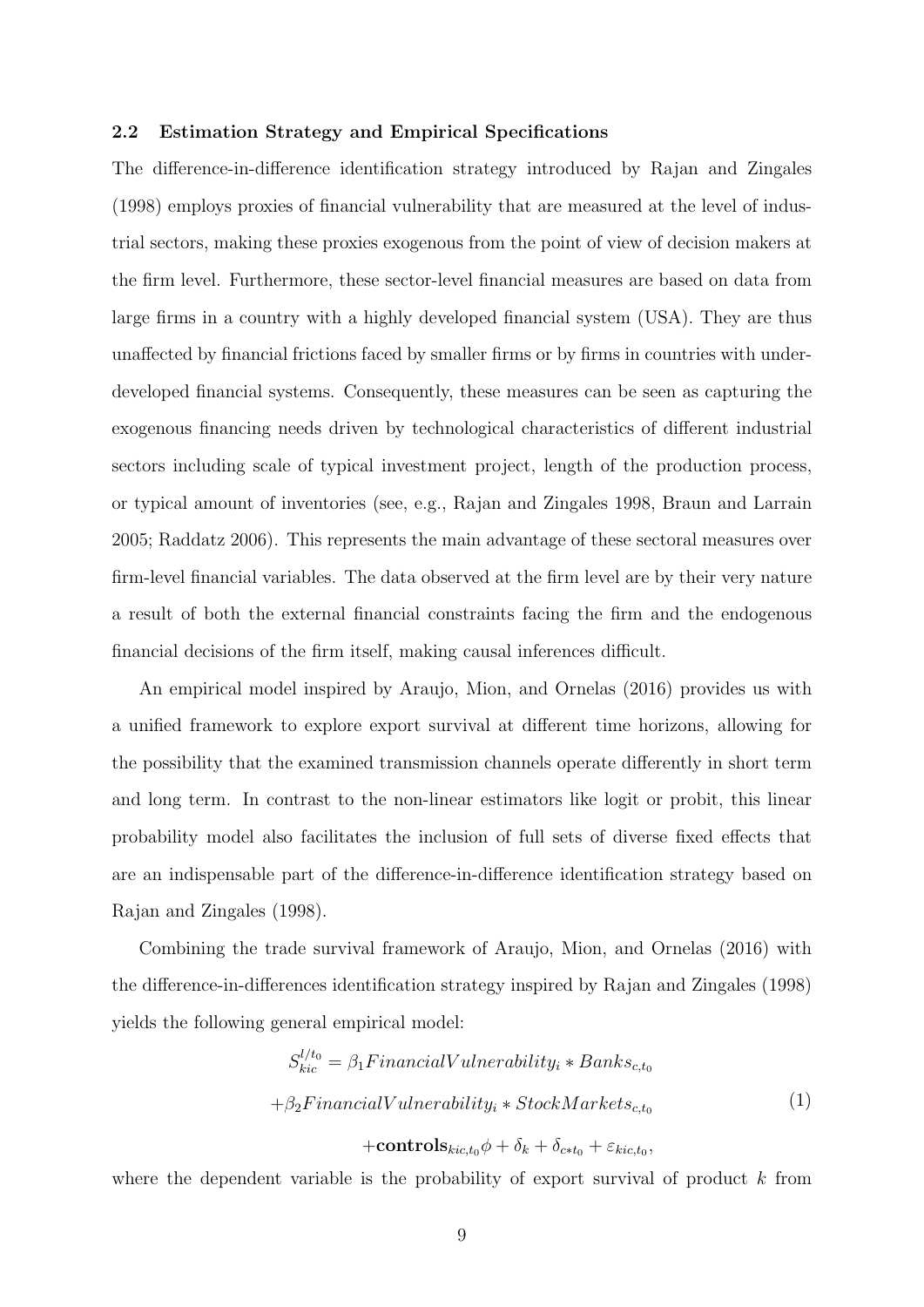industrial sector (industry) i exported by country  $c$  to the USA. The export survival probability is measured l years  $(l = 1, 5, 10)$  $(l = 1, 5, 10)$  $(l = 1, 5, 10)$  after the beginning of export spell  $(t_0)$ .<sup>5</sup>

Our main variables of interest are the interaction terms of financial vulnerability with banking and stock market development  $(FinancialVulnerability_i * Banks_{c,t_0}, FinancialVutnerability_i * Banks_{c,t_0})$ Vulnerability<sub>i</sub>\*StockMarkets<sub>c,t<sub>0</sub></sub>). The direct effects of the individual components of these interaction terms ( $FinancialVuherability_i$ ,  $Banks_{c,t_0}$ ,  $StockMarkets_{c,t_0}$ ) are absorbed by the product and country-time fixed effects  $(\delta_k, \delta_{c*t_0})$ .

We use different measures of financial vulnerability to explore different transmission channels from finance to export survival: investment needs, liquidity needs, and asset intangibility. Equation [1](#page-9-1) thus comprises nine different specifications that look at the relative importance of banks and stock markets for export survival at three different time horizons alongside three different transmission channels. A positive coefficient  $\beta_1$  and/or  $\beta_2$  would suggest that well-developed banks and/or stock markets particularly promote export survival of products from industries that suffer from a given source of financial vulnerability.

As an example, let us pick from the nine variants of Equation [1](#page-9-1) the one looking at export survival after 10 years  $(S_{kic}^{l=10/t_0})$  and focusing on the high share of intangible and thus not easily collateralizable assets in the production process as the source of financial vulnerability.<sup>[6](#page-10-1)</sup> In this specification, an insignificant coefficient  $\beta_1$  for the interaction term AssetIntangibility<sub>i</sub> \* Banks<sub>c,t<sub>0</sub></sub> and a positive and significant coefficient  $\beta_2$  for the interaction term  $\text{A} \text{sset} \text{Intangibility}_i * \text{Stock} \text{Markets}_{c,t_0}$  would have the following economic interpretation: It is only well-developed stock markets but not well-developed banks that promote the long-term export survival of financially vulnerable products from industries that for technological reasons rely on a high share of intangible assets.

In some estimations, we also control for two additional transmission channels from finance to the real economy (Fisman and Love 2003, 2007). Firstly, industries that are able to rely on trade credit from their business partners might benefit disproportionately *less* 

<span id="page-10-0"></span><sup>&</sup>lt;sup>5</sup> In this survival framework, we thus estimate a linear probability model for various lengths of export spells. See Araujo, Mion, and Ornelas (2016) for a more detailed and more technical discussion.

<span id="page-10-1"></span><sup>&</sup>lt;sup>6</sup> This variant of Equation [1](#page-9-1) thus writes:  $S_{kic}^{l=10/t_0} = \beta_1 AssetIntangibility_i * Banks_{c,t_0} +$  $\beta_2As set Intangibility_i * StockMarkets_{c,t_0} + \textbf{controls}_{kic,t_0} \phi + \delta_k + \delta_{c*t_0} + \varepsilon_{kic,t_0}$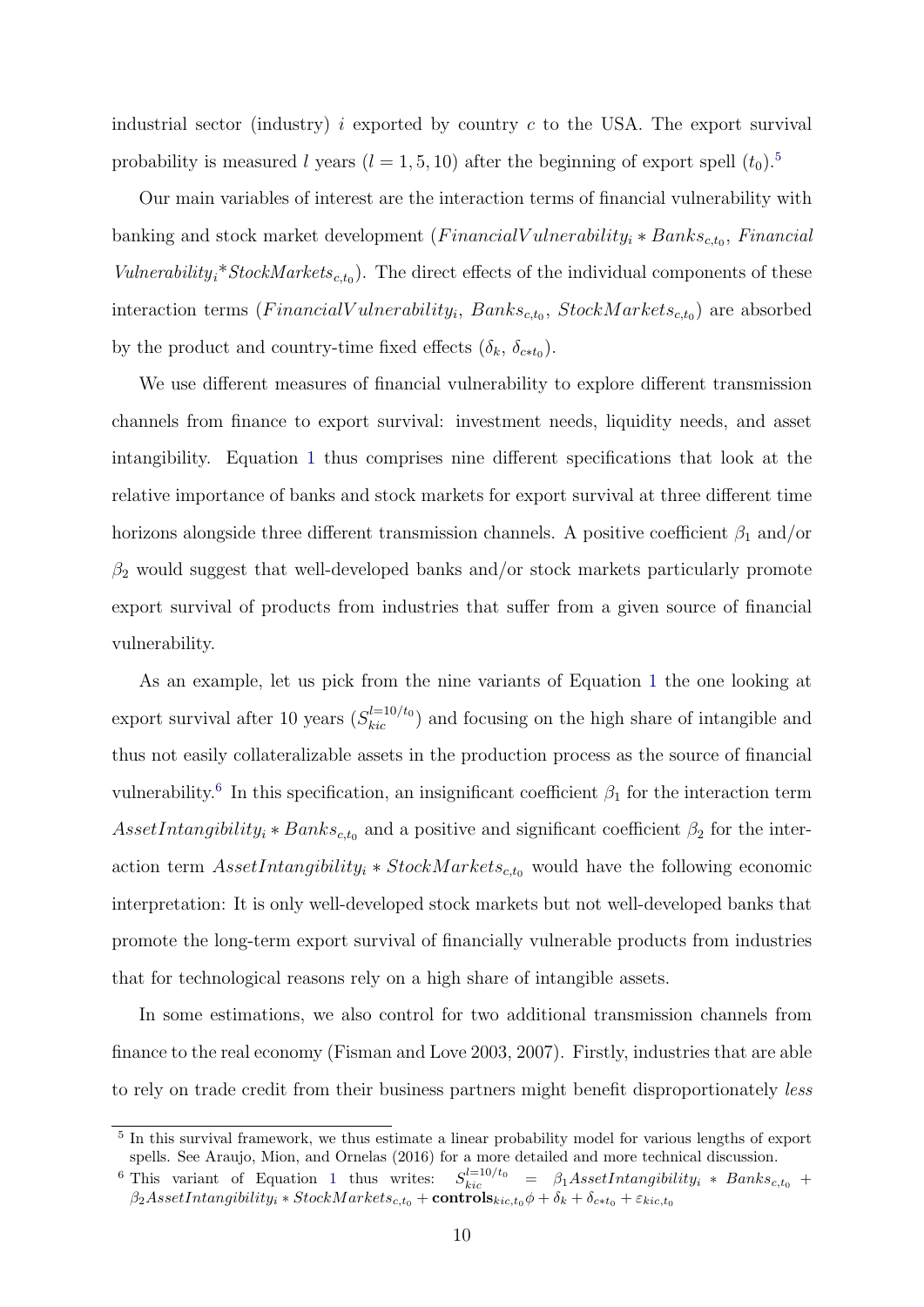from a well-developed formal financial system compared to industries whose only source of external finance are banks and stock markets. Secondly, well-developed banks and/or stock markets in the exporting country might particularly promote export performance of products from industries that require significant external funding to fulfil their high growth potential.

All regressions are estimated by OLS with robust standard errors clustered at the country-time level  $(c * t_0)$ , where country c refers to the exporting country and time  $t_0$ refers to the beginning of a given export spell.

All estimations contain a full set of product-level fixed effects  $(\delta_k)$  and fixed effects at the country-time level  $(\delta_{c*t_0})$ . The product-level fixed effects control for all product characteristics that could affect the probability of export survival (e.g., weight or volume of a product increasing the shipping costs). The product fixed effects also absorb the direct effects of all industry characteristics entering the interaction terms included in the regressions (investment needs, liquidity needs, asset intangibility, physical and human capital intensity). The country-time fixed effects (i.e., the interacted fixed effects of the exporting country  $c$  and the year  $t_0$  when a given export spell started) control for all time-varying characteristics of the exporting countries that could affect the chances for the subsequent export survival. Consequently, they absorb the direct effects of those time-varying country characteristics that enter our interaction terms (various dimensions of bank and stock market development, GDP per capita, real exchange rate, endowments of the exporting country with physical and human capital). The country-time effects also control for all time-invariant country characteristics potentially affecting export performance (country size, access to the sea, etc.) and time-varying conditions in the world market (global business cycle, technological progress reducing shipping costs, etc.).<sup>[7](#page-11-0)</sup>

Our focus on a single destination market allows for a cleaner identification strategy that relies on a more parsimonious set of fixed effects when controlling for potential sources of the omitted variable bias. In our setting, the included (exporting)country-time fixed effects also control for time-varying origin-destination characteristics like political conflicts

<span id="page-11-0"></span><sup>7</sup> See also the discussion of the fixed effects in the context of the applied difference-in-differences methodology in Raddatz (2006, p. 682-683) or Cetorelli and Strahan (2006, p. 442-443).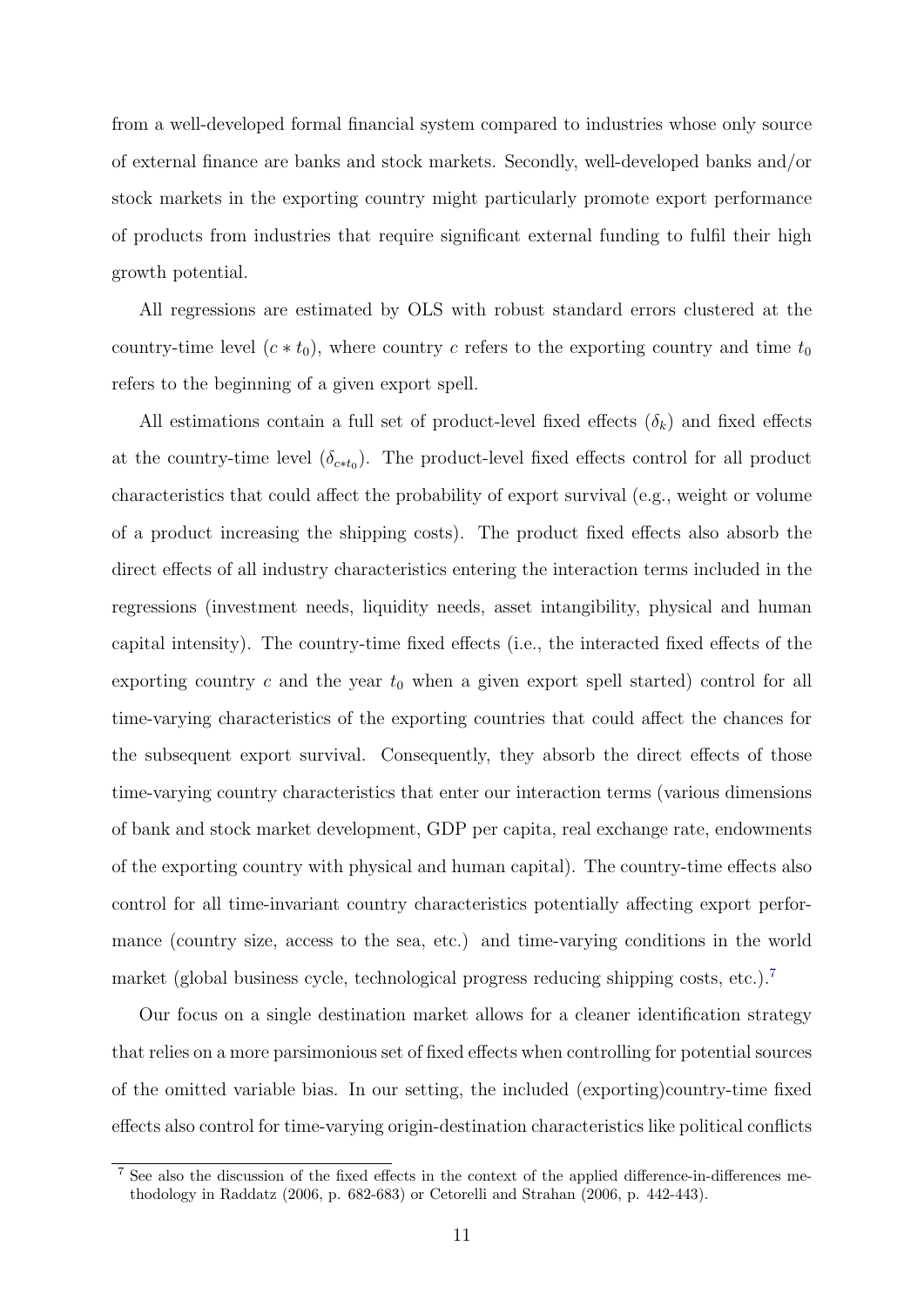or deepening economic interdependence between the exporting and the importing country. This alleviates the need for including complex origin-destination-time fixed effects into our regressions. Similarly, the included product effects also control for various observable and unobservable destination-product characteristics.

Any remaining omitted variable bias affecting the estimates for  $\beta_1$  and  $\beta_2$  would need to work simultaneously via time-varying country characteristic correlated with our measures of bank and stock market development and via industry characteristic correlated with our measures of financial vulnerability. To take care of this possibility, we include in all regressions several additional interaction terms - interactions of financial vulnerability measures with both GDP per capita and real exchange rate of the exporting country, as well as interactions of physical (human) capital intensity in a given industry with physical (human) capital endowment in a given country. The row vector of control variables  $(controls_{kic,t_0})$  also includes product-level control variables that vary across countries and time: initial export, total export, number of suppliers, and a multiple spell dummy.

## <span id="page-12-0"></span>3 Data

Our unit of analysis is an export spell defined as the length (in years) that a country  $c$  exports a particular good  $k$  to the USA without interruption. There can be multiple spells for a given country-product pair if a country ceases and then re-starts exporting the same product to the US destination market. All time-varying explanatory variables are measured at the beginning of a given export spell.

Table [12](#page-47-0) in the Appendix shows summary statistics for the main variables used in our analysis. When controlling for all variables of interest, our final database consists of 252,147 export spells of 3,300 HS 6-digit products exported from 71 countries to the USA over the period 1995-2011. Online Appendix A provides the list of exporting countries in our sample.

#### <span id="page-12-1"></span>3.1 Financial Vulnerability

The standard empirical proxies capturing the different financial vulnerabilities explored in this paper have been developed in a series of papers examining the impact of finance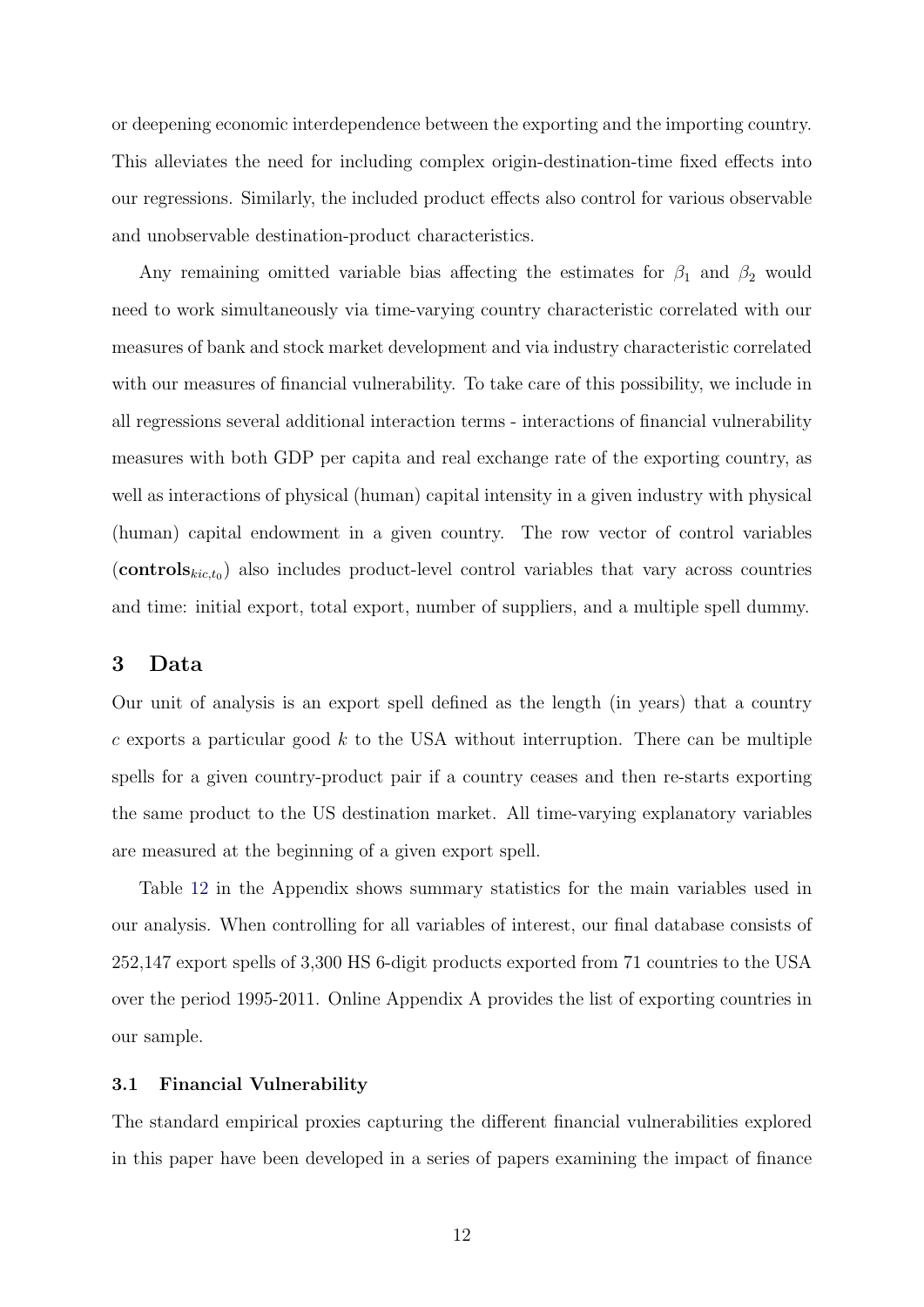on economic growth. These papers follow different industrial classifications, computing their measures for different number of sectors at different levels of aggregation. Rajan and Zingales (1998) compute investment needs for 36 different sectors at the level of 3-digit and 4-digit ISIC classification, Claessens and Laeven (2003) compute asset intangibility for 20 sectors following the SIC 2-digit classification, and Raddatz (2006) computes liquidity needs for 70 sectors at the ISIC 4-digit level. Fisman and Love (2003, 2007) follow the definition of 36 ISIC sectors used by Rajan and Zingales (1998) when computing their measures of trade credit dependence and global growth opportunities.

We recompute these five measures at a significantly more disaggregated level of 192 industrial sectors (120 4-digit and 72 3-digit sectors according to the SIC classification). After merging these measures with our trade data and other control variables, the final sample comprises 174 industrial sectors (108 4-digit and 66 3-digit SIC sectors). Defining financial vulnerability across narrowly defined sectors not only allows for a more precise measurement, but it also represents a better fit with the highly disaggregated data on international trade described in Subsection [3.3.](#page-17-0) [8](#page-13-0) To ensure the comparability of different measures capturing different aspects of financial vulnerability, we compute the measures in a unified way and normalize them to be between zero and one.<sup>[9](#page-13-1)</sup>

Following Rajan and Zingales (1998), we compute Investment needs as the difference between capital expenditures (Compustat item 128) and cash flow (Compustat item 110),

<span id="page-13-0"></span><sup>&</sup>lt;sup>8</sup> The use of more broadly defined sectors in the original papers fits with the prevailing aggregate focus of the finance-growth literature at that time. Existing trade literature has mostly followed these broader industries when using the difference-in-difference identification strategy adopted in this paper. More recently, both finance and trade papers using disaggregated data have started to recompute some of these measures for narrowly defined industrial sectors. Crinò and Ogliari (2017) recompute investment needs and asset tangibility for 273 SIC industries in their study on financial frictions and product quality in international trade. Tong and Wei (2011) recompute investment needs and liquidity needs for around 250 SIC industries when investigating the impact of financial crisis on the firm-level stock market returns.

<span id="page-13-1"></span><sup>&</sup>lt;sup>9</sup> In the first step, we compute median value of a given measure for each US firm in Compustat over the period 1989-2006. In the second step, we look at the computed measures for all firms in a given industry and take the value of the median firm to represent the industry, following the approach of Raddatz (2006). Other approaches used in the original papers include taking mean rather than median in the first step or eliminating the two-steps procedure altogether and take an average value across all firm-year observations in a given industry in just one step. More fundamentally, none of the measures in the original papers is normalized in order to allow for better comparability with other measures. This is only natural given that each of these papers focuses primarily on one particular transmission channel and the measure of financial vulnerability associated with it.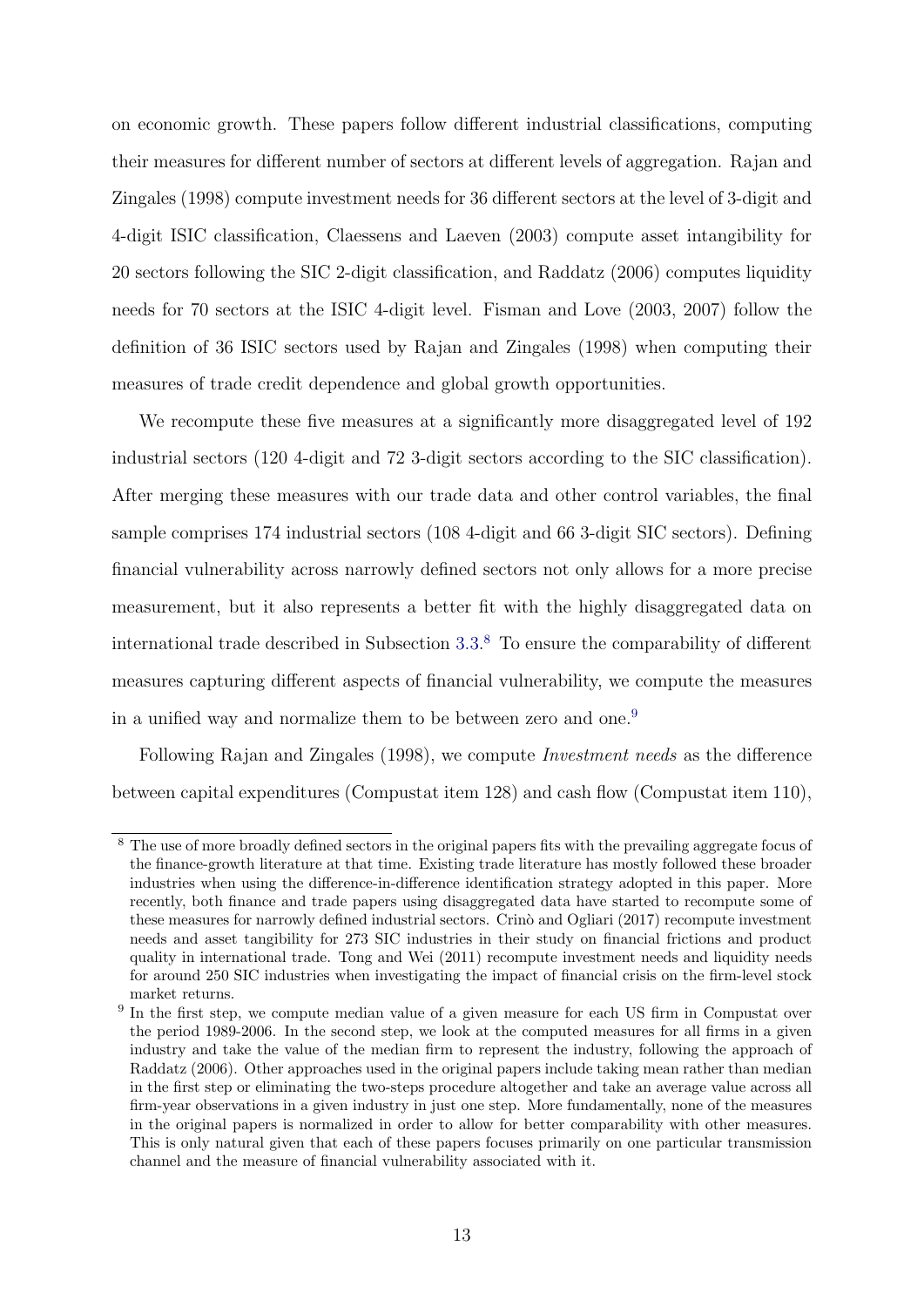divided by capital expenditures.<sup>[10](#page-14-0)</sup> This proxy captures the share of the necessary investment into physical capital that cannot be financed from internally generated funds and therefore requires external financing. The reliance on large US firms covered in Compustat in the computation assures that the resulting share reflects the investment that a representative firm in the industry truly requires but cannot finance itself. For smaller US firms and most other firms around the world, the observed use of external financing represents an equilibrium outcome between the firm's demand and the available supply from local banks and stock markets. As Rajan and Zingales (1998) argue, large publicly traded firms in the US face only minimal frictions in accessing external finance so that the observed amount of their external funding represents a good measure of their actual financing needs.

Following Raddatz (2006), we compute Liquidity needs as the median ratio of total inventories to sales (i.e. dividing Compustat item 3 by Compustat item 12). A higher value for this ratio means a lower share of investment into inventories that can be financed by ongoing revenue, suggesting a higher level of liquidity needs that have to be financed externally. The reason for focusing on inventories rather than the overall investment into working capital is to capture the technologically driven exogenous part of liquidity needs. The completion of final goods take longer in certain industries, requiring higher inventory values during the production process. This technological link is arguably weaker for other parts of liquid assets like cash (Raddatz 2006, p. 685).

Following Claessens and Laeven (2003), we measure Asset intangibility as the ratio of the net value of intangible assets (Compustat item 33) to the net fixed assets (Compustat item  $8$ ).<sup>[11](#page-14-1)</sup> In Compustat, the intangibles include the value of blueprints or building designs, patents, copyrights, trademarks, franchises, organization costs, client lists, computer software patent costs, licenses, and goodwill. The ratio thus measures for a representative firm in a given industry the relative importance of assets that are less

<span id="page-14-0"></span><sup>&</sup>lt;sup>10</sup> Compustat reports data for different firms and years in different formats. For formats  $1/2/3$ , we compute the cash flow as the sum of following variables: funds from operations (operating income  $+$ depreciation), decreases in inventories, decreases in receivables, and increases in payables. For format 7, we use the variable cash flow directly provided in Compustat.

<span id="page-14-1"></span><sup>&</sup>lt;sup>11</sup> The net fixed assets equal gross property, plan and equipment (Compustat item 7) minus accumulated depreciation, depletion and amortization (Compustat item 196).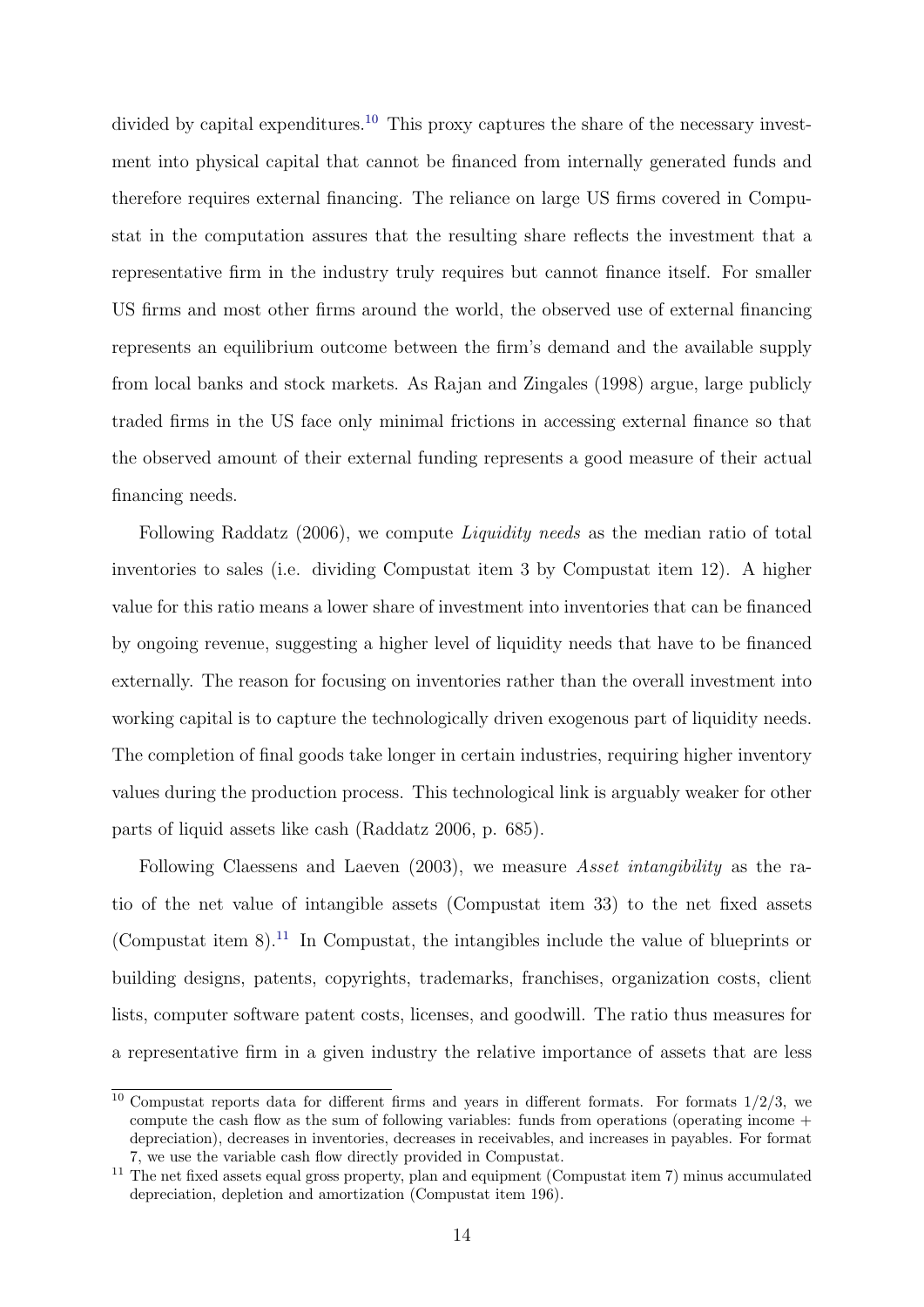suitable to serve as collateral due to their lack of physical manifestation as opposed to the easily collateralizable fixed assets.

The proxies for our two additional transmission channels also rely on Compustat data on large US firms. Following Fisman and Love (2003), we compute Trade credit dependency as the ratio of accounts payable (Compustat item 70) to total assets (Compustat item 6). The ratio represents the share of total assets that is financed by trade credit, capturing the ability of a representative firm in a given industry to rely on informal credit from its business partners rather than on formal financing from financial markets and intermediaries. We measure *Global growth opportunities* by the actual growth in real sales for the representative firm in a given industry in the US. This proxy is based on the argument outlined in Fisman and Love (2007) that large publicly traded US firms respond optimally to worldwide industry-specific shocks to growth opportunities, making the actual growth rate of these firms a good proxy for these growth opportunities.

[Table 11](#page-46-0) in the Appendix shows that all five measures are only weakly and often negatively correlated with each other. The measures thus seem to represent genuinely distinct transmission channels from finance to the real economy. A closer look at the exposure of individual industries to the three main sources of financial vulnerability further reinforces this point. For example, the production process in the cigarettes industry (SIC code 2111) is highly dependent on intangible assets. At the same time, the cigarettes industry generates high levels of cash flow, which makes it less dependent on external funding for its investment needs. Another example involves the two industries representing publishing and printing of newspapers (SIC code 2711) and periodicals (SIC code 2721) that face low liquidity needs but use high levels of intangible assets in their production process. Online Appendix B provides more details by listing 15 industries with both the lowest and the highest levels of investment needs, liquidity needs and asset intangibility.<sup>[12](#page-15-0)</sup>

Given that all five variables are measured at the industry level, their direct effects are captured in our regressions by the included product fixed effects  $(\delta_k)$ . Consequently, the variables described in this subsection enter the regressions explicitly only as part of

<span id="page-15-0"></span><sup>&</sup>lt;sup>12</sup> As we normalize all measures to be between zero and one, the value for the least (most) exposed industry for every measure is zero (one).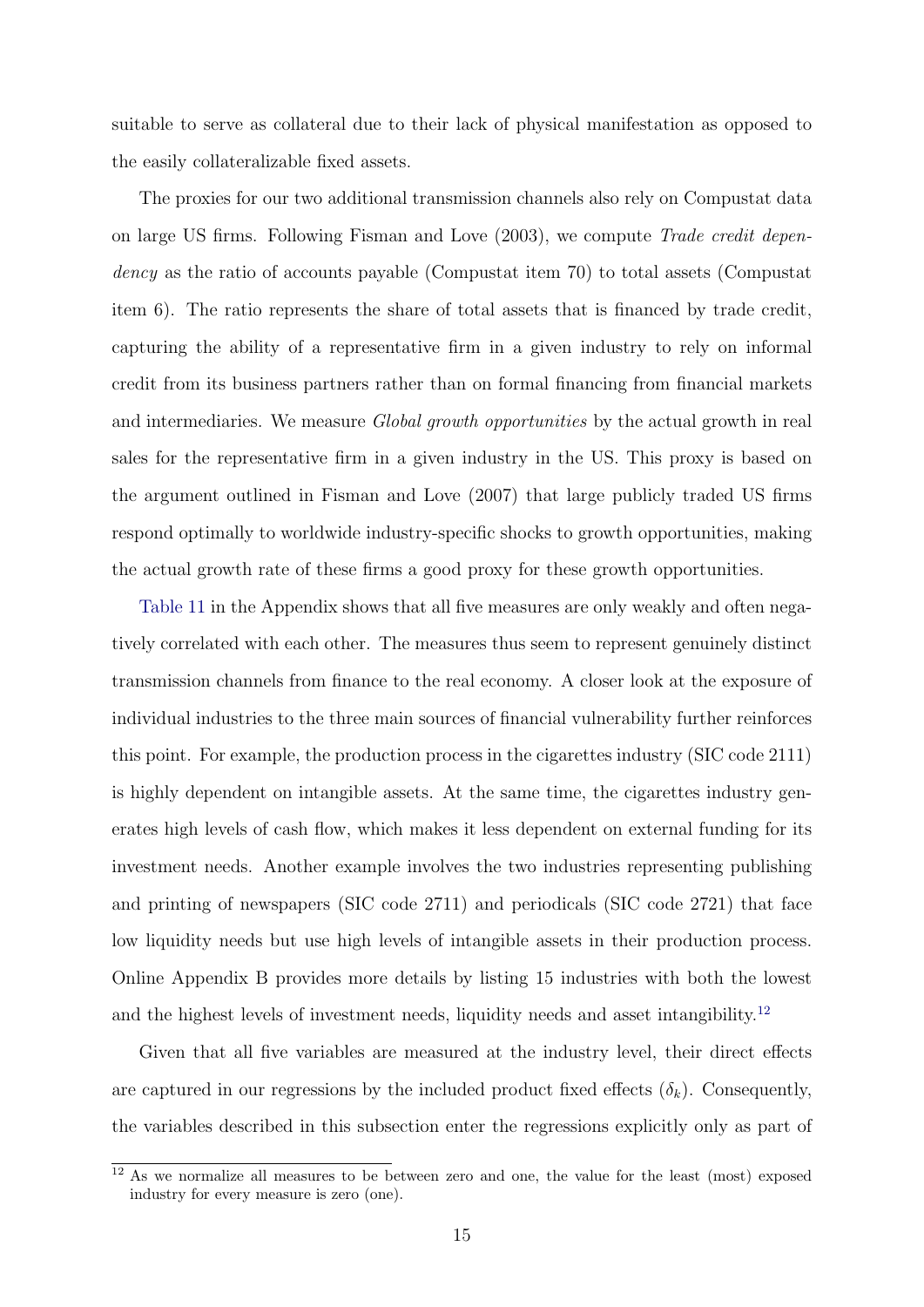interaction terms with the measures capturing the strength of financial institutions and markets that are described in the next subsection.

#### 3.2 Financial Institutions and Markets

Our main measure capturing the strength of financial institutions in the exporting country is called Banks. This standard measure of a well-developed banking sector represents the ratio between credit provided by deposit-taking banks to the private sector and GDP of a given country. In some empirical specifications, we also use two alternative measures looking at the broader role played by financial institutions in the real economy. Bank assets represent the value of the claims hold by deposit-taking banks vis-a-vis the domestic real non-financial sector, again normalized by the GDP level in a given country. Total credit represents the ratio of all credit to the private sector over GDP. The variable thus includes credit provided both by deposit-taking banks and by other financial institutions.

Our main measure of the depth of financial markets in the exporting country is called Stock markets. It represents the ratio between stock market capitalization (the market value of all listed stocks) and GDP of a given country, and it is a standard measure of well-developed stock markets. Stock market value traded and stock market turnover are two alternative measures that we use to capture different dimensions of the role played by stock markets in the real economy. Stock market value traded is the value of stock market transactions divided by GDP, putting more emphasis on the activity and liquidity rather than the size of stock markets. Even cleaner proxy for an active and liquid (rather than large) stock market is Stock market turnover, measured as the ratio between the value of stock market transactions and the stock market capitalization.

The data are from the Global Financial Development Database that builds on the earlier work by Beck et al.  $(2000)$  and has been substantially extended by Cihák et al. (2012). The database contains various indicators of financial development across countries and over time and is regularly updated.

All measures representing financial institutions and markets vary over time. We measure them at the beginning of a given export spell in order to capture the impact of the predetermined financial environment on the subsequent export performance. The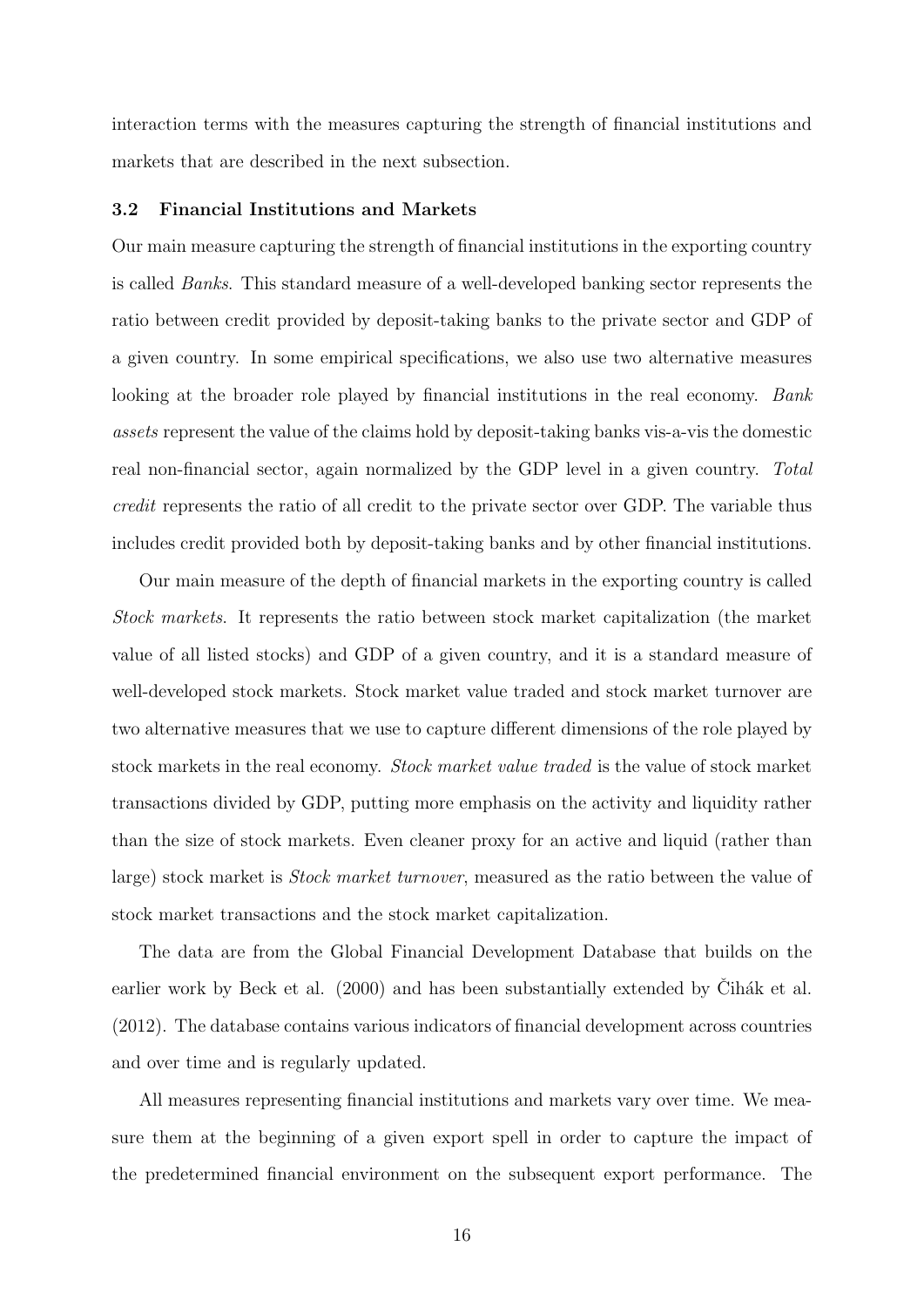direct effects of these time-varying country-level financial variables are thus captured in our regressions by the included country-time fixed effects  $(\delta_{c*t_0})$ , with time referring to the beginning of a given export spell  $(t_0)$ . Consequently, the variables described in this subsection enter the regressions explicitly only as part of interaction terms with the industry-level measures of financial vulnerability.

#### <span id="page-17-0"></span>3.3 Product-related Trade Variables

The export survival rate in the US market and all trade-related control variables at the product level (initial export, total export, number of suppliers, a multiple spell dummy) are computed using the BACI dataset developed by the CEPII and described in Gaulier and Zignago (2010). The dataset provides harmonized bilateral trade flows for more than 5,000 HS 6-digit products and 143 countries. Export flows are reported annually in values (thousands of US dollars) and quantities.[13](#page-17-1) Trade data at the HS 6-digit level allows us to account for export failures at a detailed product level which would otherwise be undetected when using more aggregated industry data. In our estimations, we focus on the manufacturing exports to the USA during the  $1995-2011$  period.<sup>[14](#page-17-2)</sup>

The three time-varying variables (initial export, total export, number of suppliers) are measured at the beginning of the export spell. The terms 'given year' or 'time' thus refer to the initial year of a given export spell. *Initial export* is measured at the productcountry-time level and represents the export value of a given product exported by a given country to the US market in the initial year of exporting. The variable captures the levels of mutual trust and expectations about the potential future exports that exist among the trade partners at the beginning of a new trade relationship. Total export represents the overall value of the country's exports of a given product to the world market in a given year. It is thus measured at the product-country-time level and serves as a proxy for the size and overall export performance of a given exporting country in that given product.

<span id="page-17-1"></span><sup>&</sup>lt;sup>13</sup> We do not need export values for measuring the export survival rate but we do use them for constructing some of the trade-related control variables.

<span id="page-17-2"></span><sup>14</sup> We start our sample period in 1995 due to the high number of missing values before 1994. In particular, we are using BACI in HS classification from 1992 that covers the period 1994-2011. As the survival analysis relies on the length of export spells, we cannot use the data from the initial year. This leaves us with the data for 1995-2011. We finish our sample period in 2011 to match the time period for which we have data for all our industry-level variables.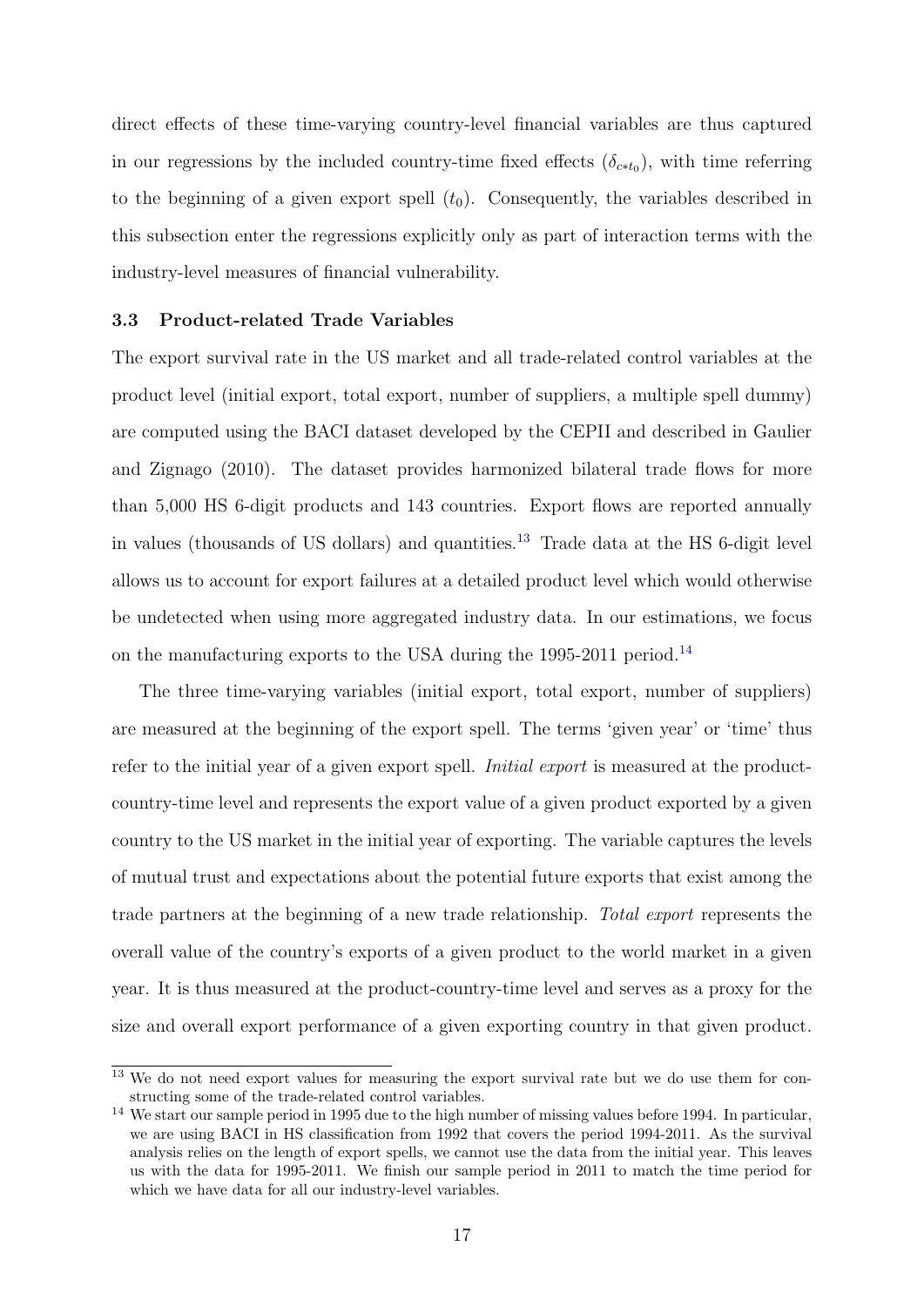Number of suppliers counts the number of countries that export a given product in a given year to the United States. The variable is thus measured at the product-time level and can represent both the level of competition and the potential market size for a given product in the US destination market.

A dummy variable called Multiple spell is measured at the product-country level. It equals one if a given country exports a given product to the United States during two or more separate export spells, identifying instances when the country at some point stops exporting a product but later re-enters the US market with the same product again. The inclusion of this variable accounts for the possibility that repeated exits and re-entries into exporting of the same product to the same destination might affect this product's chances for export survival at various time horizons.

#### 3.4 Other Control Variables

We include in our regressions also several country-level and industry-level variables from the real economy. The real GDP per capita is reported in constant 2005 US dollars. Real exchange rate is computed as the nominal effective exchange rate (a measure of the value of a currency against a weighted average of several foreign currencies) divided by a price deflator or index of costs. The source for both variables is the World Development Indicators of the World Bank. We also control for countries' endowments with physical and human capital, relying on data from the Penn World Table (version 8.1). The stock of physical capital per worker in a given country is constructed according to the perpetual inventory method. Human capital per worker is calculated from the average years of schooling in a given country using attainment data. These time-varying economic characteristics of exporting countries are measured at the beginning of a given export spell. We also include two time-invariant industry-level characteristics - physical capital intensity and human capital intensity. Both variables are from Braun (2003) and are measured at the ISIC 3-digit level.

The direct effects of these real-economy variables are absorbed by the country-time and product fixed effects included in our empirical specifications. However, these control variables do explicitly enter the regressions as parts of various interaction terms.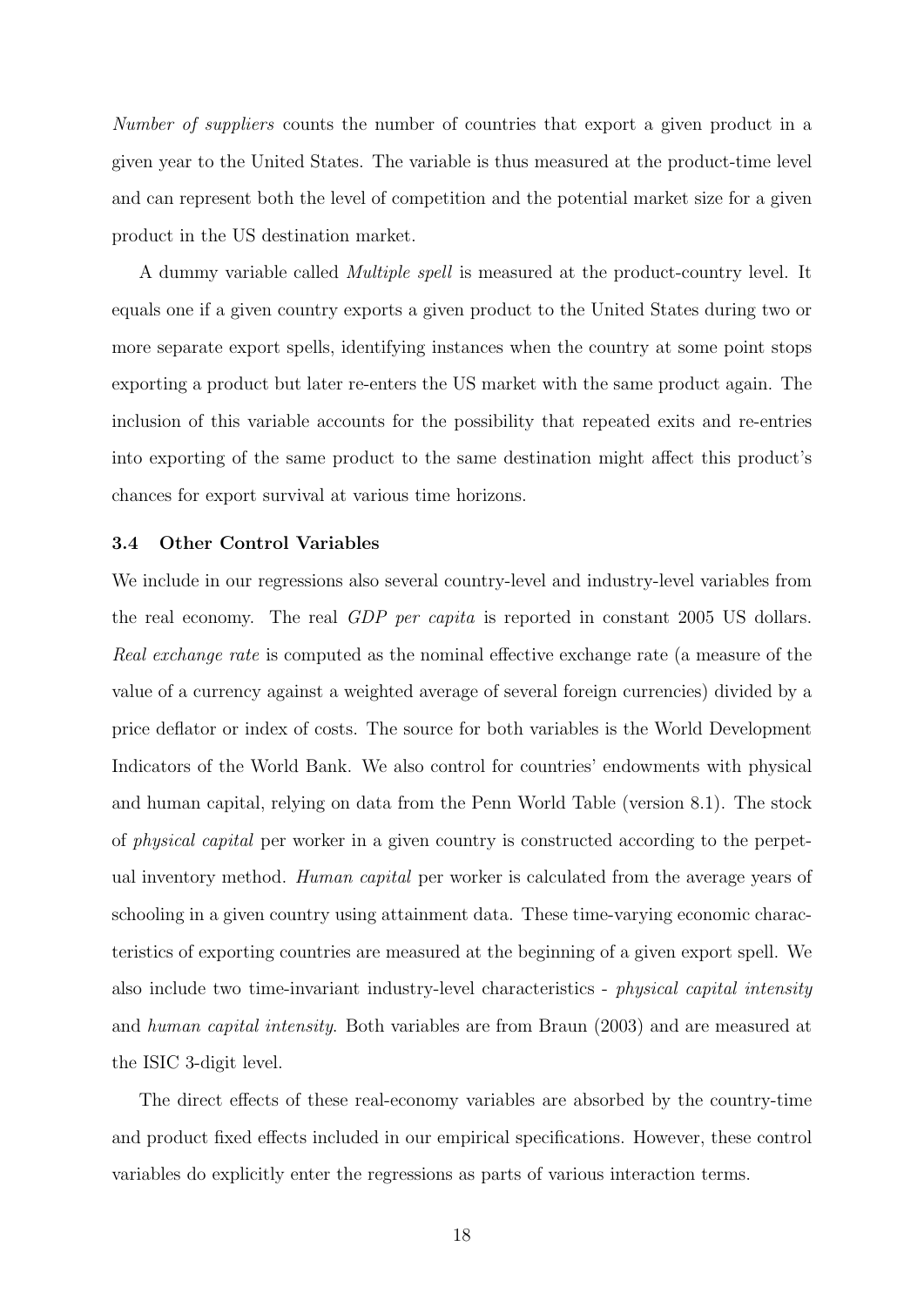## <span id="page-19-0"></span>4 Main Results

This section relies on standard measures of well-developed banks and stock markets when examining their relative importance for export survival at different time horizons. Subsection [4.1](#page-19-1) provides preliminary graphical evidence, both by capturing the overall impact of banks and stock markets on export survival, and by further exploring our main transmission channels related to high investment needs, high liquidity needs, and asset intangibility. Subsection [4.2](#page-21-0) reports full results from additional regressions focusing on these three channels from finance to export survival [\(Equation 1\)](#page-9-1). Subsection [4.3](#page-28-0) extends the baseline empirical model to include the alternative transmission channels of trade credit and global growth opportunities. Besides examining the robustness of our previous results, the exploration of these two additional channels in the context of export survival is worthwhile in its own right.

#### <span id="page-19-1"></span>4.1 Graphical Evidence

[Figure 1a](#page-20-0) and [Figure 1b](#page-20-0) report the Kaplan-Meier survival functions that capture the probability of export spells (continuous exporting of a given product from a given country to the US market) to survive after year 1,2, etc. The survival probability in the first year is one by default given the annual frequency of the data. [Figure 1a](#page-20-0) compares the average survival in the US market for products exported from countries with a welldeveloped versus underdeveloped domestic banking sector. The solid line captures the export survival for products from countries at the 25th percentile of banking development while the dashed line captures the export survival for products from countries at the 75th percentile of banking development. Analogously, [Figure 1b](#page-20-0) compares average export survival for products from countries at the 25th percentile versus the 75th percentile of the stock market development. In both figures, the dashed line is located above the solid line, suggesting that products have better survival chances in the US market if they are exported from countries with a strong domestic banking sector or a well-developed stock market.

Next we explore the specific transmission channels that could explain the reduced-form relationship between finance and export survival from [Figure 1a](#page-20-0) and [Figure 1b.](#page-20-0) [Figure 2](#page-21-1)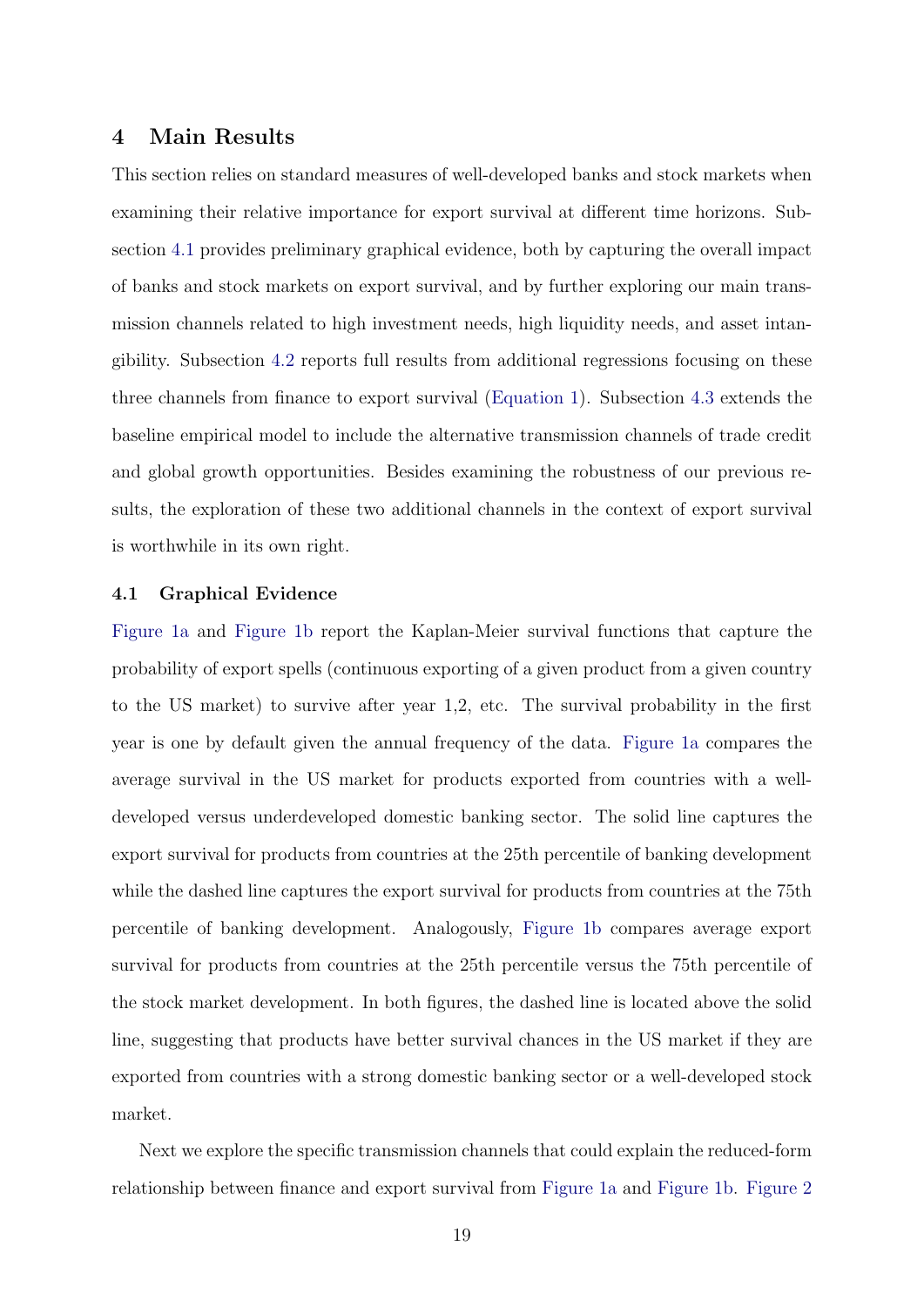#### Figure 1: Export survival and financial development

<span id="page-20-0"></span>

Note: The solid line (denoted 'Low') captures the export survival for products from countries at the 25th percentile of banking (stock market) development. The dashed line (denoted 'High') captures the export survival for products from countries at the 75th percentile of banking (stock market) development.

examines these transmission channels in the context of strong banks, and [Figure 3](#page-22-0) examines them in the context of well-developed stock markets. In particular, we regress the export survival at the product level after year 1,2,...,10 on the interaction terms between three measures of financial vulnerability (investment needs, liquidity needs, asset intangibility) and stock market/banking development. We then plot the coefficient estimates of these interaction terms together with the bounds of their 90 per cent confidence interval. [Figure 2](#page-21-1) and [Figure 3](#page-22-0) thus visually summarize a series of regression results about the impact of banks and stock markets on export survival. Unlike the unconditional export survival analyzed in [Figure 1a](#page-20-0) and [Figure 1b,](#page-20-0) the regressions summarized in [Figure 2](#page-21-1) and [Figure 3](#page-22-0) also control for fixed effects at the (exporting country)\*time and product level as well as for several trade-related control variables (initial export, total export, number of suppliers, multiple spell dummy).

The results in [Figure 2](#page-21-1) and [Figure 3](#page-22-0) suggest that all three transmission channels play an important role in driving the reduced-form relationship from [Figure 1a](#page-20-0) and [Figure 1b.](#page-20-0) The effects are generally significant, ranging from the very short-term export survival of one year up to the long-term survival of ten years after the beginning of an export spell. The exceptions are the insignificant effects of both banks and stock markets for exports from industries with high investment needs in the shorter term as well as the insignificant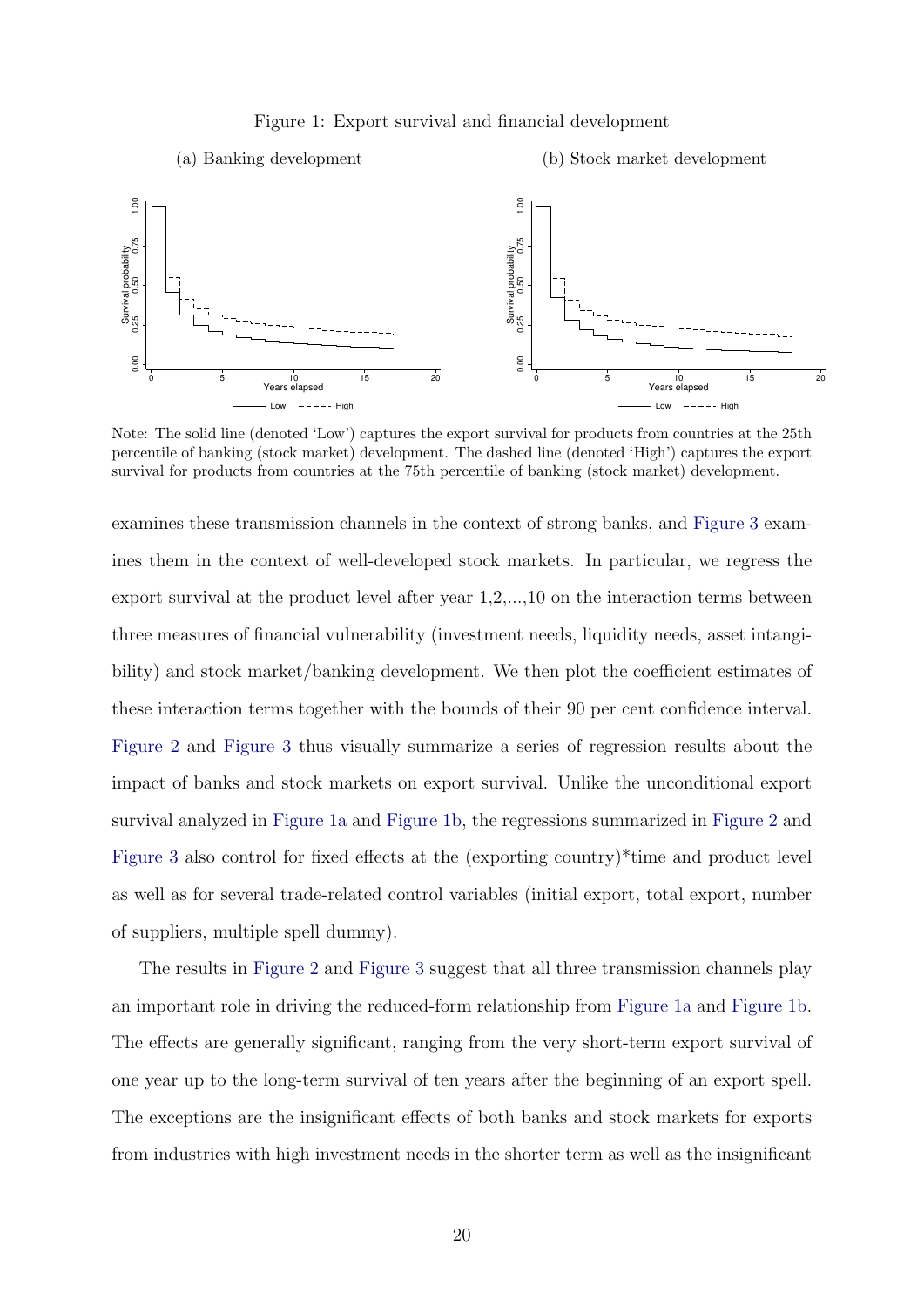<span id="page-21-1"></span>

Figure 2: Export survival and banks: The transmission channels

Note: Each of the three graphs summarizes ten regressions representing one transmission channel from banking development to export survival at ten different time horizons. We regress the export survival at the product level after year 1,2,...,10 on the interaction term between a given measure of financial vulnerability (investment needs, liquidity needs, asset intangibility) and the banking development in the exporting country. The horizontal axis in the graphs represents the ten different time horizons of export survival, the solid line connects the ten coefficient estimates for the corresponding interaction term, and the shaded area represents the 90 per cent confidence interval for these point estimates. While the graphs focus on the visual summary of the coefficient estimates for the main interaction terms, the underlying regressions control also for (exporting country)\*time and product fixed effects, as well as for several trade-related control variables (initial export, total export, number of suppliers, multiple spell dummy). Robust standard errors are clustered at the (exporting country)\*time level.

effects of stock markets on exports from industries with high liquidity needs in the longer

term.[15](#page-21-2)

## <span id="page-21-0"></span>4.2 Main Channels

This subsection provides a further analysis of the three transmission channels from a wellfunctioning financial system to the export survival at the product level. Additionally to the fixed effects and trade-related control variables included in regressions summarized by [Figure 2](#page-21-1) and [Figure 3,](#page-22-0) the regressions reported both in this subsection and in the

<span id="page-21-2"></span><sup>&</sup>lt;sup>15</sup> One should read the graphs in the following way. If for a given year 1,2,...,10, the whole confidence interval is above zero, then the estimated coefficient for the corresponding main interaction term is positive and statistically significant for that year. For example, in the first graph of [Figure 2,](#page-21-1) the whole confidence interval is above zero in year 10, meaning that the coefficient of the interaction term between investment needs and banking development is positive and significant in a regression examining the ten-year export survival at the product level. This suggest that banking development over-proportionately promotes export survival of products with high investment needs at the horizon of ten years. In year 1 on the same graph, the coefficient line is above zero but the confidence interval spreads both above and below zero. The estimated coefficient is thus positive but not statistically different from zero, suggesting that banking development does not play a particular role in promoting one-year export survival of products with high investment needs. The transmission mechanism tested in the first graph of [Figure 2](#page-21-1) thus seems to play an important role for the export survival in the long term but not in the short term.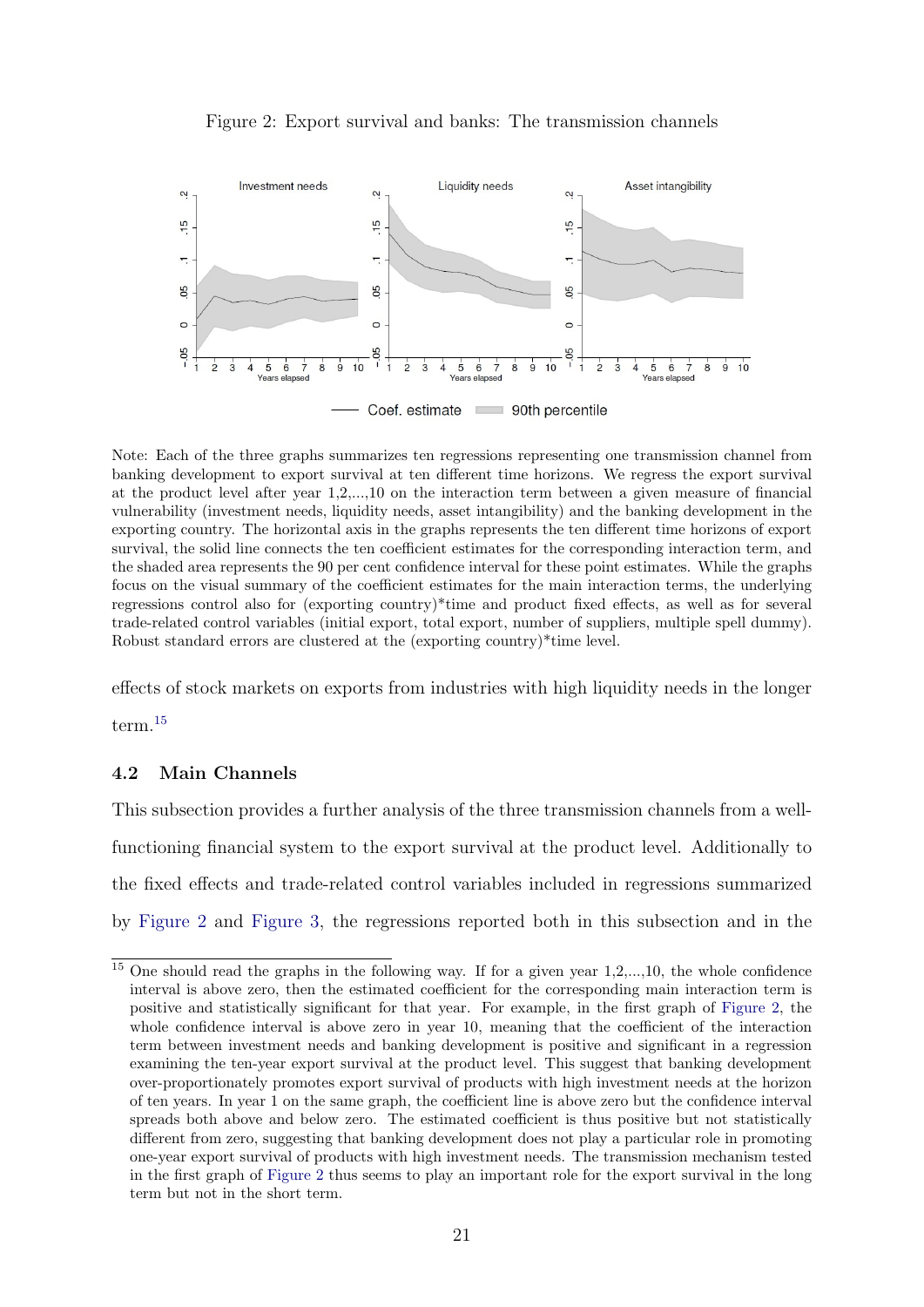<span id="page-22-0"></span>



Note: Each of the three graphs summarizes ten regressions representing one transmission channel from stock market development to export survival at ten different time horizons. We regress the export survival at the product level after year 1,2,...,10 on the interaction term between a given measure of financial vulnerability (investment needs, liquidity needs, asset intangibility) and the stock market development in the exporting country. The horizontal axis in the graphs represents the ten different time horizons of export survival, the solid line connects the ten coefficient estimates for the corresponding interaction term, and the shaded area represents the 90 per cent confidence interval for these point estimates. While the graphs focus on the visual summary of the coefficient estimates for the main interaction terms, the underlying regressions control also for (exporting country)\*time and product fixed effects, as well as for several trade-related control variables (initial export, total export, number of suppliers, multiple spell dummy). Robust standard errors are clustered at the (exporting country)\*time level.

remainder of the text control also for non-financial channels related to the Heckscher-Ohlin forces of comparative advantage in international trade, the economic development, the business cycle fluctuations, and changes in the real exchange rate. As we now report extensive regression tables rather than summarizing graphs, we do not provide all results for the export survival after 1,2,...,10 years but focus on the export survival at the one, five, and ten year time horizon.

[Table 1](#page-24-0) examines the hypothesis that a well-functioning domestic financial system facilitates export performance of products from industries requiring external finance to cover their investment needs. In columns (1) to (3) of [Table 1,](#page-24-0) we look whether a welldeveloped banking system particularly promotes products with high investment needs, taking as a dependent variable the product-level export survival after one, five, and ten years. In columns (4) to (6) of [Table 1,](#page-24-0) we focus on the importance of stock markets for the export performance of these products, again looking at export survival after one, five, and ten years. A positive and significant coefficient for the main interaction term (investment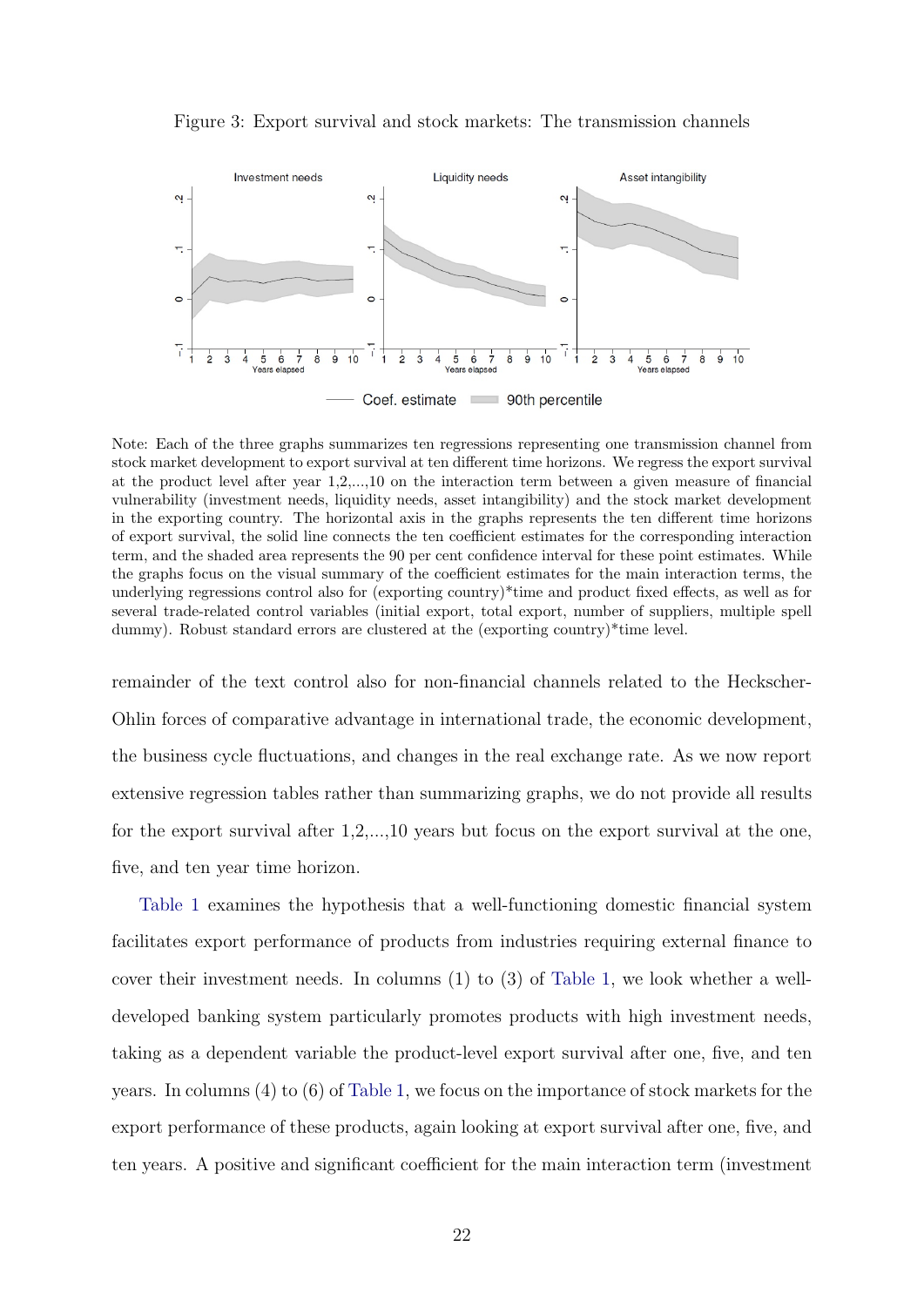needs interacted with banks in the first three columns, investment needs interacted with stock markets in the last three columns) would confirm that providing external finance for investment into physical capital is an important transmission channel from finance to export survival. We also allow for the possibility that certain non-financial transmission channels promote exports of products from industries with high investment needs. In particular, we control for the possible role of both economic development and value of domestic currency, by interacting our measure of investment needs with both GDP per capita and real exchange rate. We also include additional control variables that could affect the probability of export survival at the product level - initial export, total export, number of suppliers, multiple spell dummy, and interactions of physical (human) capital intensity at the industry level with physical (human) capital endowment at the country level. The last two interaction terms are based on the standard Heckscher-Ohlin theory of international trade and control for the importance of countries' factor endowments in shaping the international trade flows.

The results reported in [Table 1](#page-24-0) suggest that stock markets play a more robust role than banks when it comes to facilitating exports of products from industries with high investment needs. While banks have a significant role for the export survival only at the longest horizon of ten years (third column), stock markets promote export survival of products with high investment needs at horizons of both five and ten years (fifth and sixth column). And at the survival horizon of ten years, the significance level for the interaction term including stock markets in the sixth column is higher than the significance level for the interaction term including banks in the third column. As for the non-financial channels, economic development seems to play no particular role in promoting exports of products with high investment needs as documented by the insignificant results for the interaction term of investment needs and GDP per capita. The interaction term of investment needs and real exchange rate is also insignificant in four out of six specifications.<sup>[16](#page-23-0)</sup>

[Table 2](#page-26-0) explores the transmission channel related to differing liquidity needs. Products

<span id="page-23-0"></span><sup>16</sup> These insignificant results do not imply that economic development and real exchange rate do not have any impact on export performance in general. The results for the two interaction terms in our difference-in-difference framework merely suggest that this impact does not vary between products with high versus low investment needs.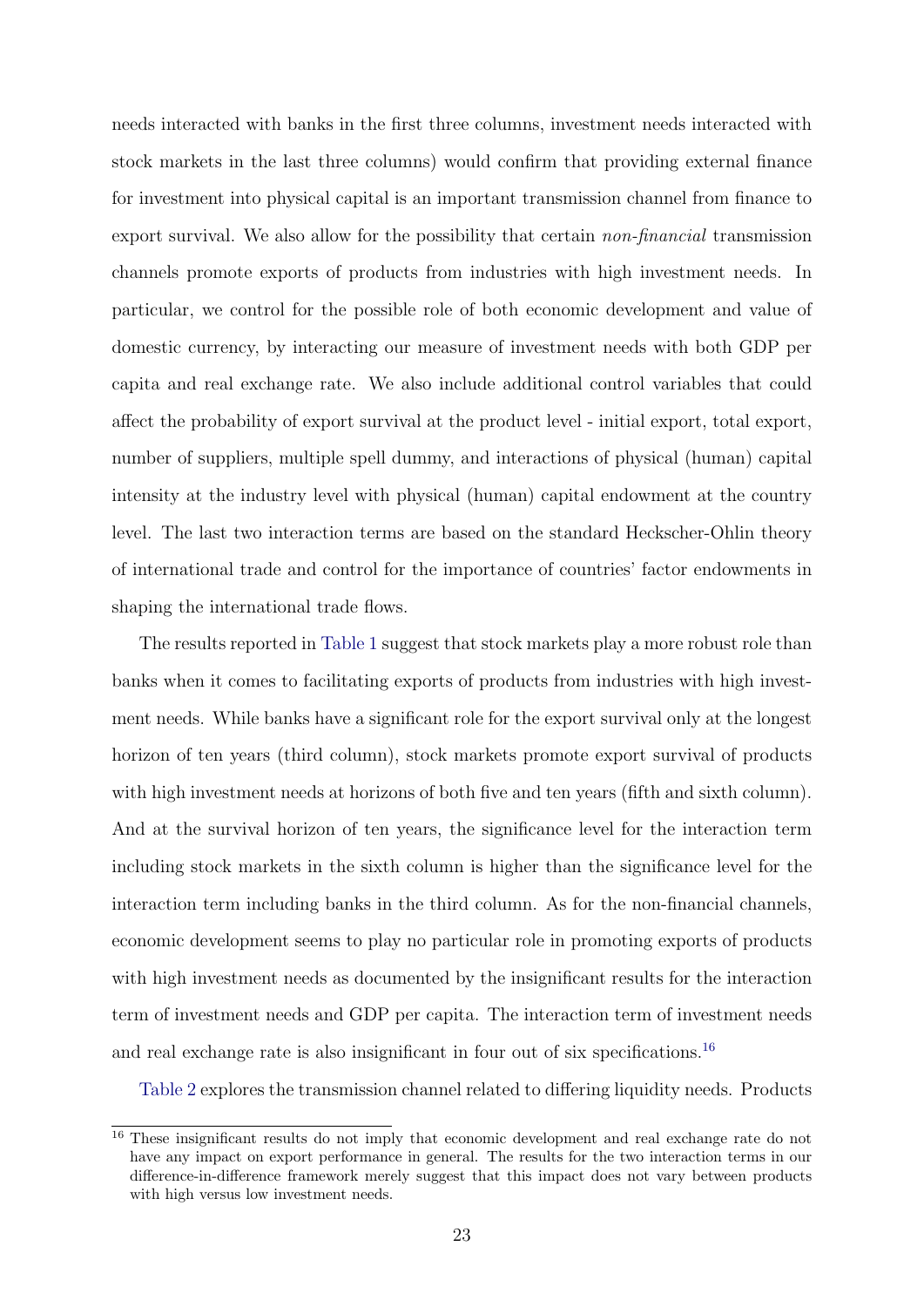<span id="page-24-0"></span>

|                                                | (1)        | (2)        | (3)        | (4)         | (5)        | (6)        |
|------------------------------------------------|------------|------------|------------|-------------|------------|------------|
| Dep. var.: Survival                            | 1y         | 5y         | 10y        | 1y          | 5y         | 10y        |
|                                                |            |            |            |             |            |            |
| investment needs $\times$ banks                | $-0.011$   | 0.034      | $0.056^b$  |             |            |            |
|                                                | (0.047)    | (0.033)    | (0.027)    |             |            |            |
| investment needs $\times$ stock markets        |            |            |            | 0.034       | $0.062^b$  | $0.057^a$  |
|                                                |            |            |            | (0.040)     | (0.026)    | (0.020)    |
| investment needs $\times$ GDPpc                | $-0.004$   | $-0.005$   | $-0.010$   | 0.006       | $-0.002$   | 0.002      |
|                                                | (0.018)    | (0.012)    | (0.010)    | (0.017)     | (0.011)    | (0.009)    |
| investment needs $\times$ real exchange rate   | $-0.642$   | $-0.396$   | $-0.407c$  | $-1.933b$   | $-0.703$   | $-0.420$   |
|                                                | (0.464)    | (0.258)    | (0.215)    | (0.874)     | (0.638)    | (0.528)    |
|                                                |            |            |            |             |            |            |
| initial export                                 | $0.020^a$  | $0.016^a$  | $0.012^a$  | $0.020^a$   | $0.016^a$  | $0.012^a$  |
|                                                | (0.002)    | (0.002)    | (0.001)    | (0.002)     | (0.002)    | (0.001)    |
| total export                                   | $0.041^a$  | $0.032^a$  | $0.024^a$  | $0.041^a$   | $0.032^a$  | $0.024^a$  |
|                                                | (0.001)    | (0.001)    | (0.001)    | (0.001)     | (0.001)    | (0.001)    |
| number of suppliers                            | $0.003^a$  | $-0.001^a$ | $-0.004^a$ | $0.003^{a}$ | $-0.001^b$ | $-0.004^a$ |
|                                                | (0.000)    | (0.000)    | (0.000)    | (0.000)     | (0.001)    | (0.000)    |
| multiple spell                                 | $-0.042^a$ | $-0.268^a$ | $-0.351^a$ | $-0.044^a$  | $-0.274^a$ | $-0.360^a$ |
|                                                | (0.008)    | (0.015)    | (0.021)    | (0.008)     | (0.016)    | (0.022)    |
| phys. cap. intensity $\times$ physical capital | $-0.139^b$ | $-0.166^a$ | $-0.100^b$ | $-0.047$    | $-0.080$   | $-0.023$   |
|                                                | (0.067)    | (0.047)    | (0.040)    | (0.079)     | (0.053)    | (0.043)    |
| hum. cap. intensity $\times$ human capital     | $0.274^a$  | $0.265^a$  | $0.221^a$  | $0.279^a$   | $0.289^a$  | $0.244^a$  |
|                                                | (0.027)    | (0.021)    | (0.019)    | (0.031)     | (0.024)    | (0.021)    |
|                                                |            |            |            |             |            |            |
| Observations                                   | 252,147    | 252,147    | 252,147    | 243,509     | 243,509    | 243,509    |
| R-squared                                      | 0.263      | 0.546      | 0.692      | 0.254       | 0.547      | 0.695      |
| Country-Time FE                                | yes        | yes        | yes        | yes         | yes        | yes        |
| Product FE                                     | yes        | yes        | yes        | yes         | yes        | yes        |

Table 1: Banks, stock markets, and investment needs

Dependent variable is the probability of export survival of product  $k$  from industrial sector (industry)  $i$  exported by country  $c$ to the USA. Export survival probability is measured l years after the beginning of export spell, with  $l = 1$  in columns (1) and  $(4)$ ,  $l = 5$  in columns  $(2)$  and  $(5)$ , and  $l = 10$  in columns  $(3)$  and  $(6)$ . The regressions are estimated by OLS and contain a full set of fixed effects at the product level and the (exporting country)\*time level, with time referring to the beginning of a given export spell. Investment needs is defined at the industry level  $i$  and represents the difference between capital expenditures and cash flow, divided by capital expenditures. Banks represents the ratio between credit from deposit-taking banks to the private sector and GDP in a given exporting country c. Stock markets is the ratio between stock market capitalization and GDP of a given exporting country c. Other variables entering regressions directly or as a part of interaction terms include GDPpc (GDP per capita in country c reported in constant 2005 US dollars), real exchange rate (nominal effective exchange rate divided by price deflator or index of costs of country c), initial export (export value of a product k exported by country c to the US in the initial year of exporting), total export (value of all exports from country c to the world market), number of suppliers (number of countries exporting product  $k$  to the US), multiple spell (dummy variable that equals one if country  $c$ exports product  $k$  to the US during more than one export spell), and interaction terms between physical and human capital endowments of country c and the corresponding capital intensities at the industry level. All time-varying explanatory variables are measured at the beginning of the export spell. Robust standard errors are clustered at the (exporting country)\*time level, with time referring to the beginning of a given export spell.  $a, b, c$  denote statistical significance at the 1%, 5%, and 10% level, respectively.

from industries that require large amount of working capital should benefit disproportionately more from liquidity provided by well-developed financial institutions and markets. Again, we explore separately the role of banks (first three columns) and stock markets (last three columns), looking at export survival over the horizons of one, five, and ten years as our dependent variable. The results suggest that strong banks play a somewhat more important role than deep stock markets in promoting export survival of products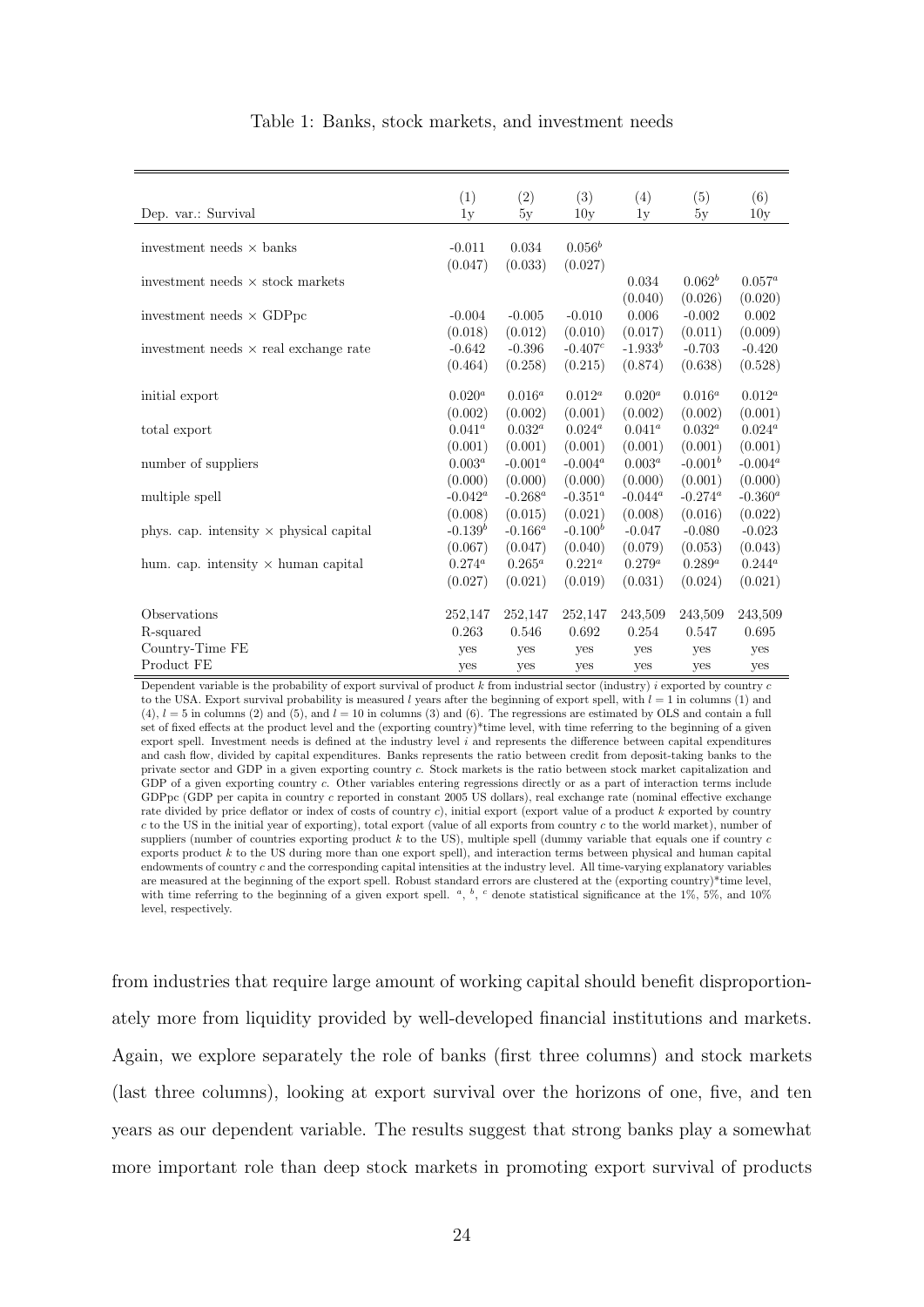with high liquidity needs, especially in the longer term. In the case of the immediate survival over a one-year horizon, both banks and stock markets promote exports of products with high liquidity needs as attested by positive and significant main interaction terms both in column (1) and in column (4) of [Table 2.](#page-26-0) The same applies for the time horizon of five years, but the significance level for the main interaction term is higher for banks in column (2) than for stock markets in column (5) of [Table 2.](#page-26-0) And when it comes to the very long-term survival of ten years reported in columns (3) and (6) of [Table 2,](#page-26-0) only banks seem to play a significant role. As for the non-financial channels, the interaction term including real exchange rate is insignificant in four out of six specifications, similarly to the previous table. However, the interaction term of liquidity needs and GDP per capita is positive and significant in all six columns of [Table 2,](#page-26-0) suggesting that a higher level of economic development over-proportionately benefits the exports of products that require external finance to fund their working capital.

[Table 3](#page-28-1) examines the transmission channel linked to the differing tangibility of assets. Industries with a high share of intangible assets benefit disproportionately more from well-functioning and sophisticated financial systems where financing decisions rely comparatively less on the availability of collateralizable tangible assets (see, e.g., Braun 2003). When it comes to promoting exports of products from such industries, it is only deep stock markets and not strong banks that matter. This applies independently on the time horizon of export survival. In particular, the interaction term between asset intangibility and banks is insignificant in the first three columns, while the interaction term of asset intangibility with stock markets is positive and highly significant in the last three columns of [Table 3.](#page-28-1) As for the non-financial channels, economic development does not seem to play a particular role in promoting exports from industries characterized by a high share of intangible assets, as the corresponding interaction term is marginally significant only in two out of six specifications. By contrast, the interaction term of asset intangibility and real exchange rate is negative and highly significant in all six columns of [Table 3.](#page-28-1) This suggest that a strong domestic currency disproportionately hurts export of those products whose manufacturing process heavily relies on intangible assets.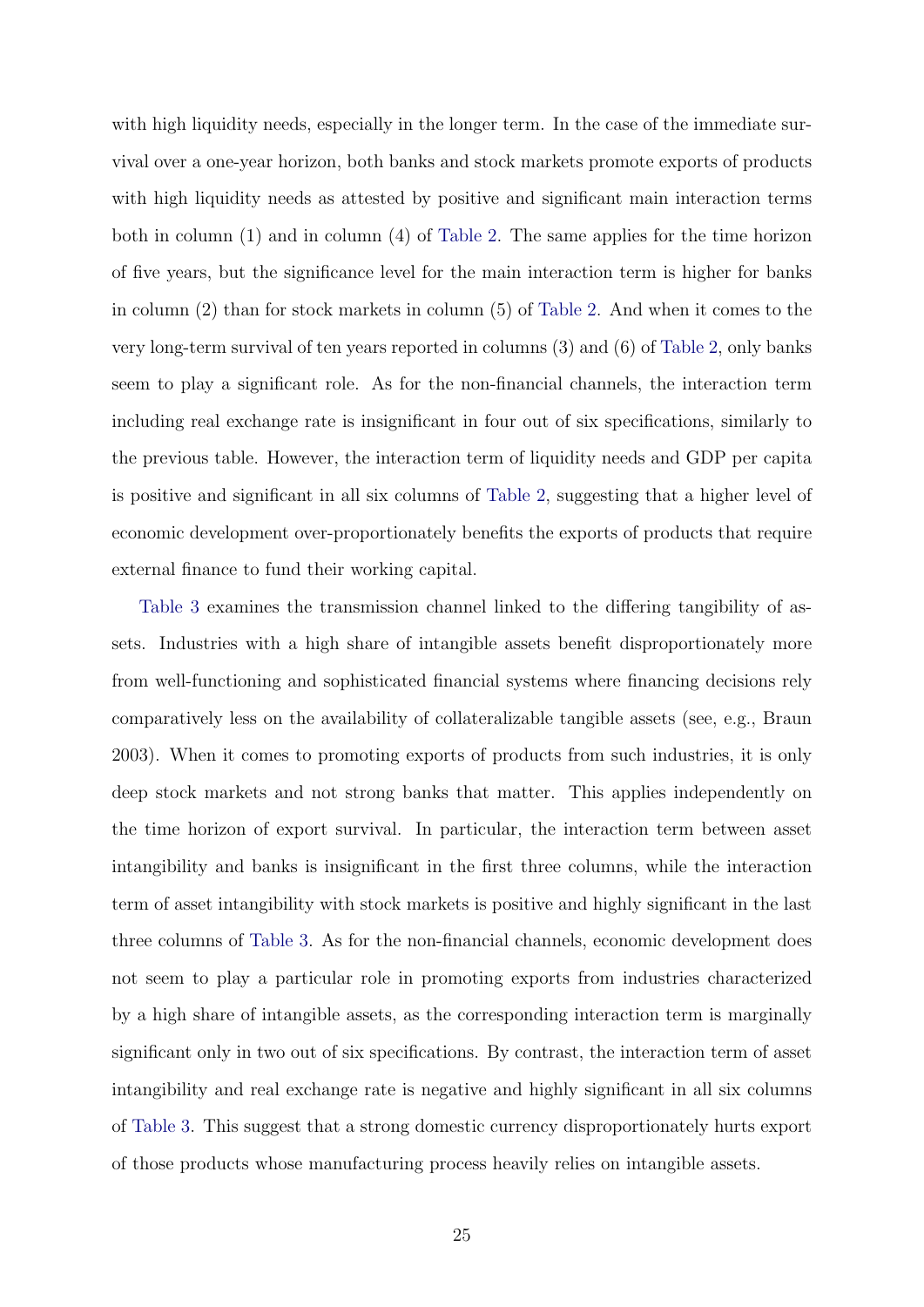<span id="page-26-0"></span>

|                                                | (1)         | (2)          | (3)         | (4)         | (5)        | (6)        |
|------------------------------------------------|-------------|--------------|-------------|-------------|------------|------------|
| Dep. var.: Survival                            | 1y          | 5y           | 10y         | 1y          | 5y         | 10y        |
|                                                |             |              |             |             |            |            |
| liquidity needs $\times$ banks                 | $0.103^{a}$ | $0.082^a$    | $0.050^{b}$ |             |            |            |
|                                                | (0.039)     | (0.029)      | (0.022)     |             |            |            |
| liquidity needs $\times$ stock markets         |             |              |             | $0.127^a$   | $0.052^b$  | $-0.009$   |
|                                                |             |              |             | (0.026)     | (0.024)    | (0.020)    |
| liquidity needs $\times$ GDPpc                 | $0.059^a$   | $0.035^a$    | $0.028^a$   | $0.061^a$   | $0.043^a$  | $0.038^a$  |
|                                                | (0.013)     | (0.012)      | (0.010)     | (0.013)     | (0.011)    | (0.009)    |
| liquidity needs $\times$ real exchange rate    | $-1.246^b$  | $-0.362$     | $-0.638$    | $-1.392c$   | $-0.317$   | $-0.415$   |
|                                                | (0.596)     | (0.504)      | (0.394)     | (0.722)     | (0.586)    | (0.470)    |
|                                                |             |              |             |             |            |            |
| initial export                                 | $0.020^a$   | $0.016^a$    | $0.012^a$   | $0.020^a$   | $0.016^a$  | $0.012^a$  |
|                                                | (0.002)     | (0.002)      | (0.001)     | (0.002)     | (0.002)    | (0.001)    |
| total export                                   | $0.041^a$   | $0.032^a$    | $0.024^a$   | $0.041^a$   | $0.032^a$  | $0.024^a$  |
|                                                | (0.001)     | (0.001)      | (0.001)     | (0.001)     | (0.001)    | (0.001)    |
| number of suppliers                            | $0.003^{a}$ | $-0.001^a$   | $-0.004^a$  | $0.003^{a}$ | $-0.001^b$ | $-0.004^a$ |
|                                                | (0.000)     | (0.000)      | (0.000)     | (0.000)     | (0.001)    | (0.000)    |
| multiple spell                                 | $-0.042^a$  | $-0.268^a$   | $-0.352^a$  | $-0.044^a$  | $-0.274^a$ | $-0.360^a$ |
|                                                | (0.008)     | (0.015)      | (0.021)     | (0.008)     | (0.016)    | (0.022)    |
| phys. cap. intensity $\times$ physical capital | $-0.056$    | $-0.110^{b}$ | $-0.060$    | 0.027       | $-0.028$   | 0.016      |
|                                                | (0.069)     | (0.050)      | (0.042)     | (0.081)     | (0.059)    | (0.046)    |
| hum. cap. intensity $\times$ human capital     | $0.265^a$   | $0.259^{a}$  | $0.218^a$   | $0.273^{a}$ | $0.285^a$  | $0.241^a$  |
|                                                | (0.027)     | (0.021)      | (0.019)     | (0.031)     | (0.024)    | (0.022)    |
|                                                |             |              |             |             |            |            |
| Observations                                   | 252,147     | 252,147      | 252,147     | 243,509     | 243,509    | 243,509    |
| R-squared                                      | 0.264       | 0.546        | 0.692       | 0.254       | 0.547      | 0.695      |
| Country-Time FE                                | yes         | yes          | yes         | yes         | yes        | yes        |
| Product FE                                     | yes         | yes          | yes         | yes         | yes        | yes        |

Table 2: Banks, stock markets, and liquidity needs

Dependent variable is the probability of export survival of product  $k$  from industrial sector (industry)  $i$  exported by country c to the USA. Export survival probability is measured l years after the beginning of export spell, with  $l = 1$  in columns (1) and  $(4)$ ,  $l = 5$  in columns  $(2)$  and  $(5)$ , and  $l = 10$  in columns  $(3)$  and  $(6)$ . The regressions are estimated by OLS and contain a full set of fixed effects at the product level and the (exporting country)\*time level, with time referring to the beginning of a given export spell. Liquidity needs represents the median ratio of total inventories to sales in industry i. Other variables are described in [Table 1.](#page-24-0) All time-varying explanatory variables are measured at the beginning of the export spell. Robust standard errors are clustered at the (exporting country)\*time level, with time referring to the beginning of a given export spell.  $a, b, c$  denote statistical significance at the 1%, 5%, and 10% level, respectively.

A comparison of the results from [Table 3](#page-28-1) with [Figure 2](#page-21-1) and [Figure 3](#page-22-0) demonstrates the importance of controlling for alternative determinants of export survival like economic development, exchange rate or factor endowments. According to [Figure 2](#page-21-1) and [Figure 3,](#page-22-0) both strong banks and deep stock markets promote exports of products from industries with a high share of intangible assets. Stock markets maintain this beneficial impact also after controlling for the differential impact of GDP per capita, real exchange rate, and countries' endowments with physical and human capital in columns (4) to (6) of [Table 3.](#page-28-1) By contrast, the positive impact of banks on export survival of products from industries with a high share of intangible assets completely disappears when we control for the same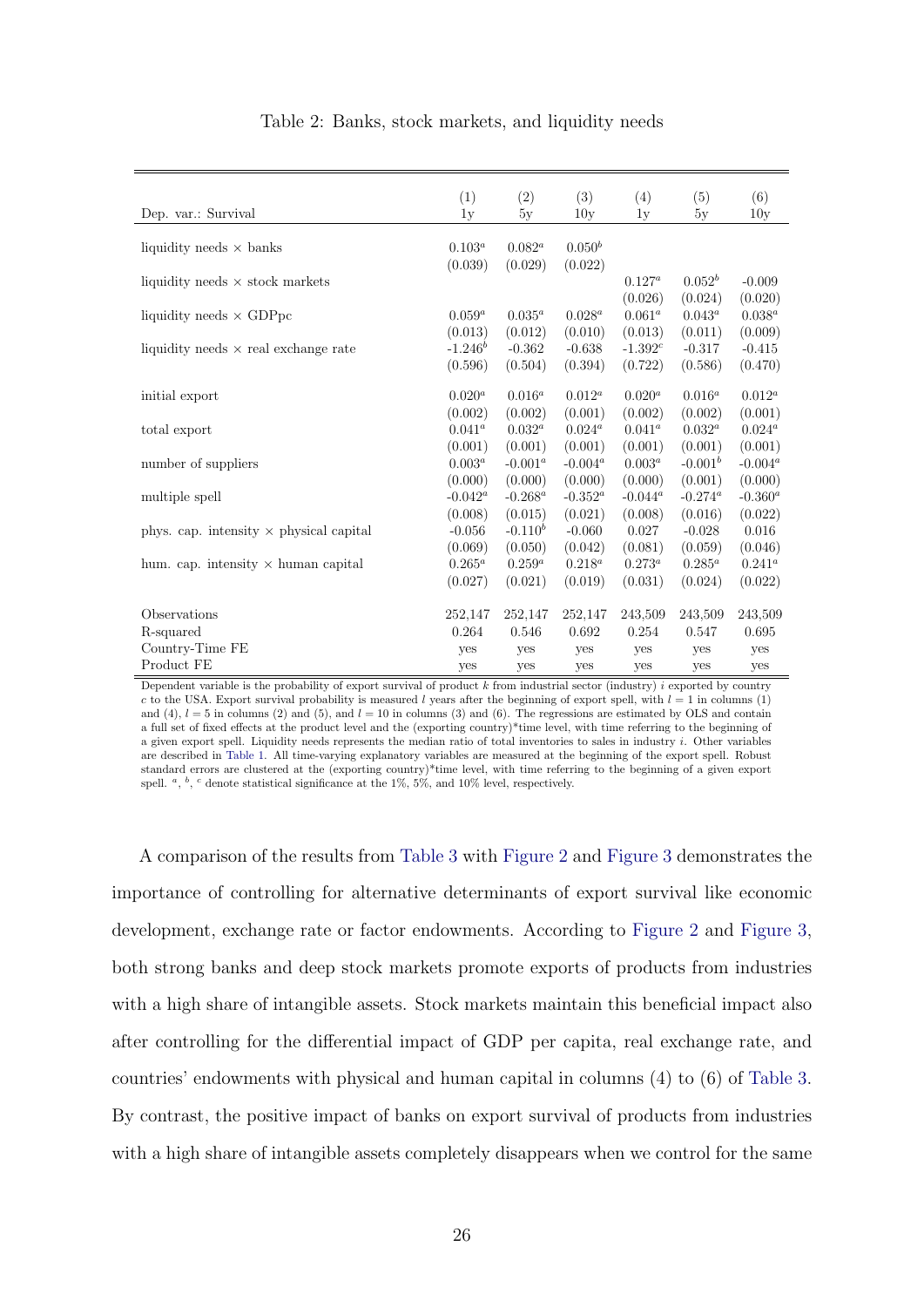additional variables in columns (1) to (3) of [Table 3.](#page-28-1)

[Table 4](#page-29-0) runs a direct horse race between banks and stock markets for each of the three main transmission channels, allowing for a further scrutiny of the results reported in the previous tables. Columns (1) to (3) of [Table 4](#page-29-0) correspond to [Table 1,](#page-24-0) looking at products requiring external finance for investment into physical capital. Columns (4) to (6) of [Table 4](#page-29-0) correspond to [Table 2,](#page-26-0) focusing on products requiring external finance for working capital. Columns (7) to (9) of [Table 4](#page-29-0) correspond to [Table 3,](#page-28-1) looking at products whose manufacturing process relies on intangible assets. Like in the previous three tables, the dependent variable is probability of export survival after one, five, and ten years, but the main interaction terms including banks and stock markets enter the regression simultaneously rather than separately. We also control for the same non-financial transmission channels and additional variables as in [Table 1,](#page-24-0) [Table 2,](#page-26-0) and [Table 3.](#page-28-1)

The results in [Table 4](#page-29-0) are in accordance with results from the previous three tables. Stock markets seem to play a more important role in promoting exports with high investment needs (first to third column of [Table 4\)](#page-29-0) while banks seem to be more important for export survival of products with high liquidity needs (fourth to sixth column of [Table 4\)](#page-29-0). These two sets of results apply especially when it comes to export survival at longer horizons, again confirming the previous findings from [Table 1](#page-24-0) and [Table 2,](#page-26-0) respectively.

The most clear-cut result regarding the relative importance of strong banks versus deep stock markets emerges again in the case of products from industries with a high share of intangible assets. The results in the seventh to ninth column of [Table 4](#page-29-0) show that only deep stock markets and not strong banks promote export survival of such products, confirming the results from [Table 3.](#page-28-1) The results for non-financial channels are also in accordance with previous tables. Economic development disproportionately promotes export survival for products with high liquidity needs (fourth to sixth column of [Table 4\)](#page-29-0), and a strong domestic currency disproportionately hurts export performance of products from industries with a high share of intangible assets (seventh to ninth column of [Table 4\)](#page-29-0).

For space reasons, we do not report in the remaining sections the coefficients for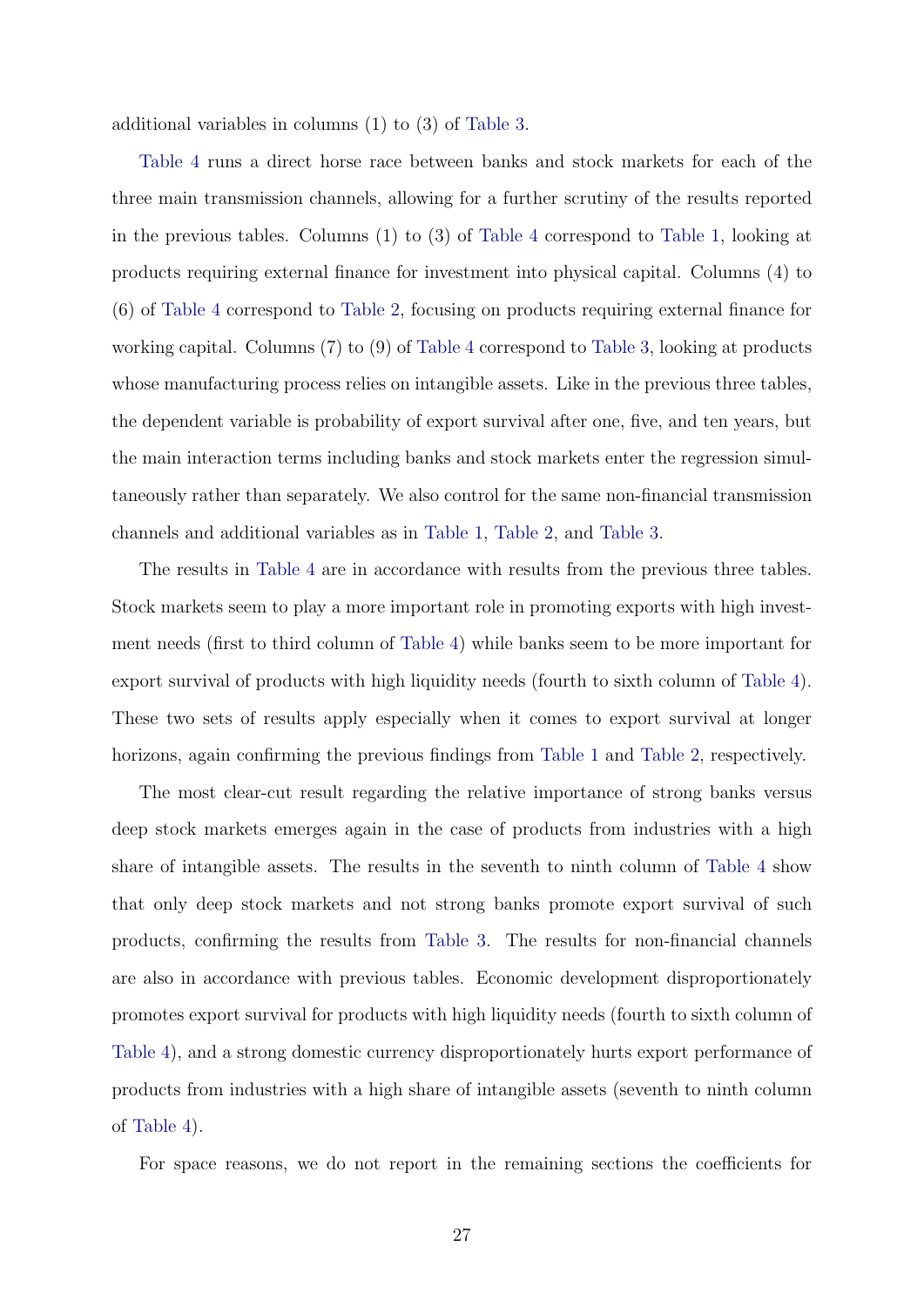<span id="page-28-1"></span>

| Dep. var.: Survival                             | (1)<br>1y        | (2)<br>5y        | (3)<br>10y       | (4)<br>1v  | (5)<br>5y   | (6)<br>10y  |
|-------------------------------------------------|------------------|------------------|------------------|------------|-------------|-------------|
|                                                 |                  |                  |                  |            |             |             |
| asset intangibility $\times$ banks              | 0.067<br>(0.056) | 0.065<br>(0.043) | 0.036<br>(0.032) |            |             |             |
| asset intangibility $\times$ stock markets      |                  |                  |                  | $0.213^a$  | $0.181^{a}$ | $0.087^{a}$ |
|                                                 |                  |                  |                  | (0.039)    | (0.030)     | (0.028)     |
| asset intangibility $\times$ GDPpc              | 0.017            | $0.025^{c}$      | 0.015            | 0.014      | $0.022^c$   | 0.011       |
|                                                 | (0.018)          | (0.015)          | (0.013)          | (0.017)    | (0.013)     | (0.011)     |
| asset intangibility $\times$ real exchange rate | $-2.114^a$       | $-2.055^a$       | $-1.534^a$       | $-2.829^a$ | $-3.340^a$  | $-2.298^a$  |
|                                                 | (0.759)          | (0.728)          | (0.558)          | (1.049)    | (0.775)     | (0.614)     |
| initial export                                  | $0.020^a$        | $0.016^a$        | $0.012^a$        | $0.020^a$  | $0.016^a$   | $0.012^a$   |
|                                                 | (0.002)          | (0.002)          | (0.001)          | (0.002)    | (0.002)     | (0.001)     |
| total export                                    | $0.041^a$        | $0.032^a$        | $0.024^a$        | $0.041^a$  | $0.032^a$   | $0.024^a$   |
|                                                 | (0.001)          | (0.001)          | (0.001)          | (0.001)    | (0.001)     | (0.001)     |
| number of suppliers                             | $0.003^a$        | $-0.001^a$       | $-0.004^a$       | $0.003^a$  | $-0.001^b$  | $-0.004^a$  |
|                                                 | (0.000)          | (0.000)          | (0.000)          | (0.000)    | (0.001)     | (0.000)     |
| multiple spell                                  | $-0.042^a$       | $-0.268^a$       | $-0.351^a$       | $-0.044^a$ | $-0.274^a$  | $-0.360^a$  |
|                                                 | (0.008)          | (0.015)          | (0.021)          | (0.008)    | (0.016)     | (0.022)     |
| phys. cap. intensity $\times$ physical capital  | $-0.123c$        | $-0.146^a$       | $-0.089^b$       | $-0.033$   | $-0.063$    | $-0.016$    |
|                                                 | (0.067)          | (0.046)          | (0.039)          | (0.079)    | (0.054)     | (0.043)     |
| hum. cap. intensity $\times$ human capital      | $0.268^a$        | $0.258^a$        | $0.217^a$        | $0.274^a$  | $0.282^a$   | $0.241^a$   |
|                                                 | (0.027)          | (0.021)          | (0.019)          | (0.031)    | (0.024)     | (0.021)     |
|                                                 |                  |                  |                  |            |             |             |
| Observations                                    | 252,147          | 252,147          | 252,147          | 243,509    | 243,509     | 243,509     |
| R-squared                                       | 0.263            | 0.546            | 0.692            | 0.254      | 0.547       | 0.695       |
| Country-Time FE                                 | yes              | yes              | yes              | yes        | yes         | yes         |
| Product FE                                      | yes              | yes              | yes              | yes        | yes         | yes         |

Table 3: Banks, stock markets, and asset intangibility

Dependent variable is the probability of export survival of product  $k$  from industrial sector (industry)  $i$  exported by country c to the USA. Export survival probability is measured l years after the beginning of export spell, with  $l = 1$  in columns (1) and (4),  $l = 5$  in columns (2) and (5), and  $l = 10$  in columns (3) and (6). The regressions are estimated by OLS and contain a full set of fixed effects at the product level and the (exporting country)\*time level, with time referring to the beginning of a given export spell. Asset intangibility is the ratio of the net value of intangible assets to the net fixed assets in industry i. Other variables are described in [Table 1.](#page-24-0) All time-varying explanatory variables are measured at the beginning of the export spell. Robust standard errors are clustered at the (exporting country)\*time level, with time referring to the beginning of a given export spell. <sup>a</sup>, <sup>b</sup>, <sup>c</sup> denote statistical significance at the 1%, 5%, and 10% level, respectively.

following control variables: initial export, total export, number of suppliers, multiple spell dummy, and interaction terms between physical and human capital endowments of country c and the corresponding capital intensities at the industry level.

#### <span id="page-28-0"></span>4.3 Additional Channels

[Table 5](#page-31-0) takes as a point of departure [Table 4](#page-29-0) in Subsection [4.2,](#page-21-0) adding the interaction terms of trade credit dependency with both banks and stock markets. These interaction terms allow us to examine if trade credit can act as a substitute for external finance provided by formal financial intermediaries and markets. According to this hypothesis, firms that have access to trade credit from their business partners suffer relatively less in countries with underdeveloped financial systems. Such firms would therefore also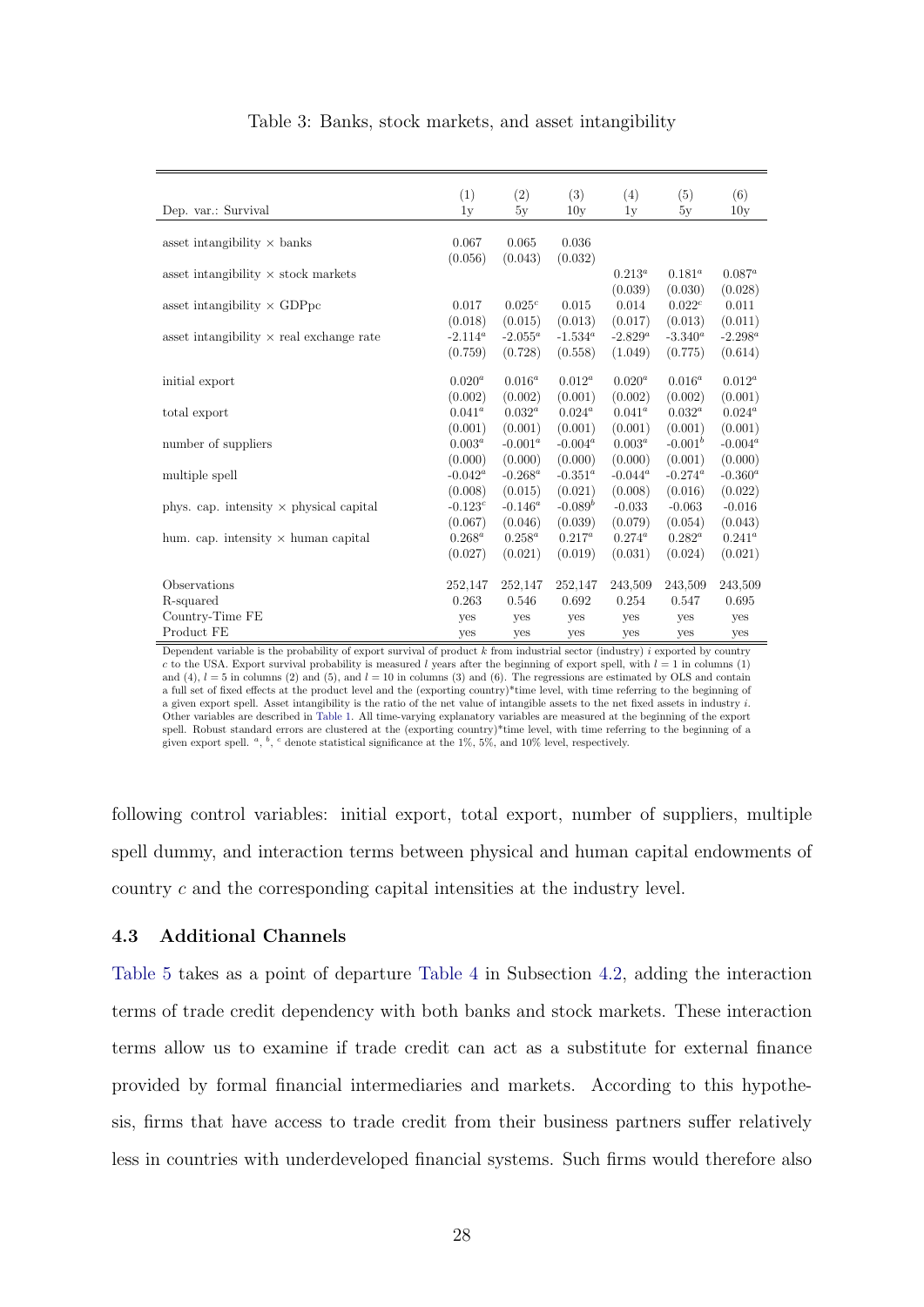| Table 4: The three main channels: Banks versus stock markets |  |  |
|--------------------------------------------------------------|--|--|
|--------------------------------------------------------------|--|--|

<span id="page-29-0"></span>

|                                                 | (1)                   | (2)                    | (3)                     | (4)                    | (5)                    | (6)                    | (7)                   | (8)                    | (9)                     |
|-------------------------------------------------|-----------------------|------------------------|-------------------------|------------------------|------------------------|------------------------|-----------------------|------------------------|-------------------------|
| Dep. var.: Survival                             | 1 <sub>V</sub>        | 5y                     | 10v                     | 1y                     | 5y                     | 10y                    | 1v                    | 5y                     | 10y                     |
| investment needs $\times$ banks                 | $-0.003$<br>(0.052)   | 0.006<br>(0.035)       | $0.046^{c}$<br>(0.028)  |                        |                        |                        |                       |                        |                         |
| investment needs $\times$ stock markets         | 0.032<br>(0.044)      | $0.064^{b}$<br>(0.027) | $0.044^{b}$<br>(0.020)  |                        |                        |                        |                       |                        |                         |
| investment needs $\times$ GDPpc                 | 0.006<br>(0.019)      | $-0.003$<br>(0.012)    | $-0.008$<br>(0.010)     |                        |                        |                        |                       |                        |                         |
| investment needs $\times$ real exchange rate    | $-1.944^b$<br>(0.920) | $-0.744$<br>(0.657)    | $-0.646$<br>(0.551)     |                        |                        |                        |                       |                        |                         |
| liquidity needs $\times$ banks                  |                       |                        |                         | 0.029<br>(0.041)       | $0.068^b$<br>(0.032)   | $0.063^a$<br>(0.023)   |                       |                        |                         |
| liquidity needs $\times$ stock markets          |                       |                        |                         | $0.112^a$<br>(0.028)   | 0.029<br>(0.026)       | $-0.026$<br>(0.020)    |                       |                        |                         |
| liquidity needs $\times$ GDPpc                  |                       |                        |                         | $0.058^a$<br>(0.014)   | $0.036^{a}$<br>(0.013) | $0.030^{a}$<br>(0.010) |                       |                        |                         |
| liquidity needs $\times$ real exchange rate     |                       |                        |                         | $-1.456c$<br>(0.758)   | $-0.630$<br>(0.637)    | $-0.668$<br>(0.485)    |                       |                        |                         |
| asset intangibility $\times$ banks              |                       |                        |                         |                        |                        |                        | $-0.031$<br>(0.062)   | $-0.026$<br>(0.045)    | $-0.009$<br>(0.035)     |
| asset intangibility $\times$ stock markets      |                       |                        |                         |                        |                        |                        | $0.224^a$<br>(0.043)  | $0.187^{a}$<br>(0.032) | $0.091^a$<br>(0.031)    |
| asset intangibility $\times$ GDPpc              |                       |                        |                         |                        |                        |                        | 0.015<br>(0.019)      | 0.025<br>(0.016)       | 0.012<br>(0.014)        |
| asset intangibility $\times$ real exchange rate |                       |                        |                         |                        |                        |                        | $-2.631^b$<br>(1.115) | $-3.129^a$<br>(0.829)  | $-2.184^{a}$<br>(0.662) |
| initial export                                  | $0.019^a$<br>(0.002)  | $0.016^{a}$<br>(0.002) | $0.012^a$<br>(0.001)    | $0.019^{a}$<br>(0.002) | $0.016^{a}$<br>(0.002) | $0.012^a$<br>(0.001)   | $0.019^a$<br>(0.002)  | $0.016^{a}$<br>(0.002) | $0.012^a$<br>(0.001)    |
| total export                                    | $0.041^a$<br>(0.001)  | $0.032^{a}$<br>(0.001) | $0.024^a$<br>(0.001)    | $0.041^a$<br>(0.001)   | $0.033^{a}$<br>(0.001) | $0.024^a$<br>(0.001)   | $0.041^a$<br>(0.001)  | $0.032^{a}$<br>(0.001) | $0.024^a$<br>(0.001)    |
| number of suppliers                             | $0.003^a$<br>(0.000)  | $-0.001^b$<br>(0.001)  | $-0.004^a$<br>(0.000)   | $0.003^{a}$<br>(0.000) | $-0.001^b$<br>(0.001)  | $-0.004^a$<br>(0.000)  | $0.003^a$<br>(0.000)  | $-0.001^b$<br>(0.001)  | $-0.004^a$<br>(0.000)   |
| multiple spell                                  | $-0.045^a$<br>(0.008) | $-0.276^a$<br>(0.016)  | $-0.363^{a}$<br>(0.022) | $-0.046^a$<br>(0.008)  | $-0.276^a$<br>(0.016)  | $-0.363^a$<br>(0.022)  | $-0.045^a$<br>(0.008) | $-0.276^a$<br>(0.016)  | $-0.363^{a}$<br>(0.022) |
| phys. cap. intensity $\times$ physical capital  | $-0.056$<br>(0.080)   | $-0.099c$<br>(0.055)   | $-0.039$<br>(0.044)     | 0.020<br>(0.082)       | $-0.044$<br>(0.060)    | 0.003<br>(0.048)       | $-0.044$<br>(0.079)   | $-0.082$<br>(0.055)    | $-0.031$<br>(0.044)     |
| hum. cap. intensity $\times$ human capital      | $0.284^a$<br>(0.032)  | $0.292^a$<br>(0.025)   | $0.248^a$<br>(0.022)    | $0.278^{a}$<br>(0.032) | $0.287^a$<br>(0.025)   | $0.244^a$<br>(0.022)   | $0.279^a$<br>(0.032)  | $0.285^a$<br>(0.024)   | $0.244^a$<br>(0.022)    |
| Observations                                    | 235,294               | 235,294                | 235,294                 | 235,294                | 235,294                | 235,294                | 235,294               | 235,294                | 235,294                 |
| R-squared                                       | 0.259                 | 0.548                  | 0.698                   | 0.259                  | 0.548                  | 0.699                  | 0.259                 | 0.548                  | 0.699                   |
| Country-Time FE<br>Product FE                   | yes<br>yes            | yes<br>yes             | yes<br>yes              | yes<br>yes             | yes<br>yes             | yes<br>yes             | yes<br>yes            | yes<br>yes             | yes<br>yes              |

Dependent variable is the probability of export survival of product  $k$  from industrial sector (industry)  $i$  exported by country  $c$  to the USA. Export survival probability is measured l years after the beginning of export spell, with  $l = 1$  in columns (1), (4) and (7),  $l = 5$  in columns (2), (5) and (8), and  $l = 10$  in columns (3), (6) and (9). The regressions are estimated by OLS and contain a full set of fixed effects at the product level and the (exporting country)\*time level, with time referring to the beginning of a given export spell. All variables are described in [Table 1,](#page-24-0) [Table 2,](#page-26-0) and [Table 3.](#page-28-1)<br>All time-varying explanatory variables are measured at the beginn respectively.

benefit somewhat less than other firms from the process of financial development. Consequently, we would expect negative coefficients for these additional interaction terms as well-developed banks and stock markets would be comparatively *less* useful in promoting export survival of products from industries that can rely on trade credit. Note that in our difference-in-differences framework, the negative coefficients do not imply that welldeveloped financial markets and institutions actually hurt the export survival of these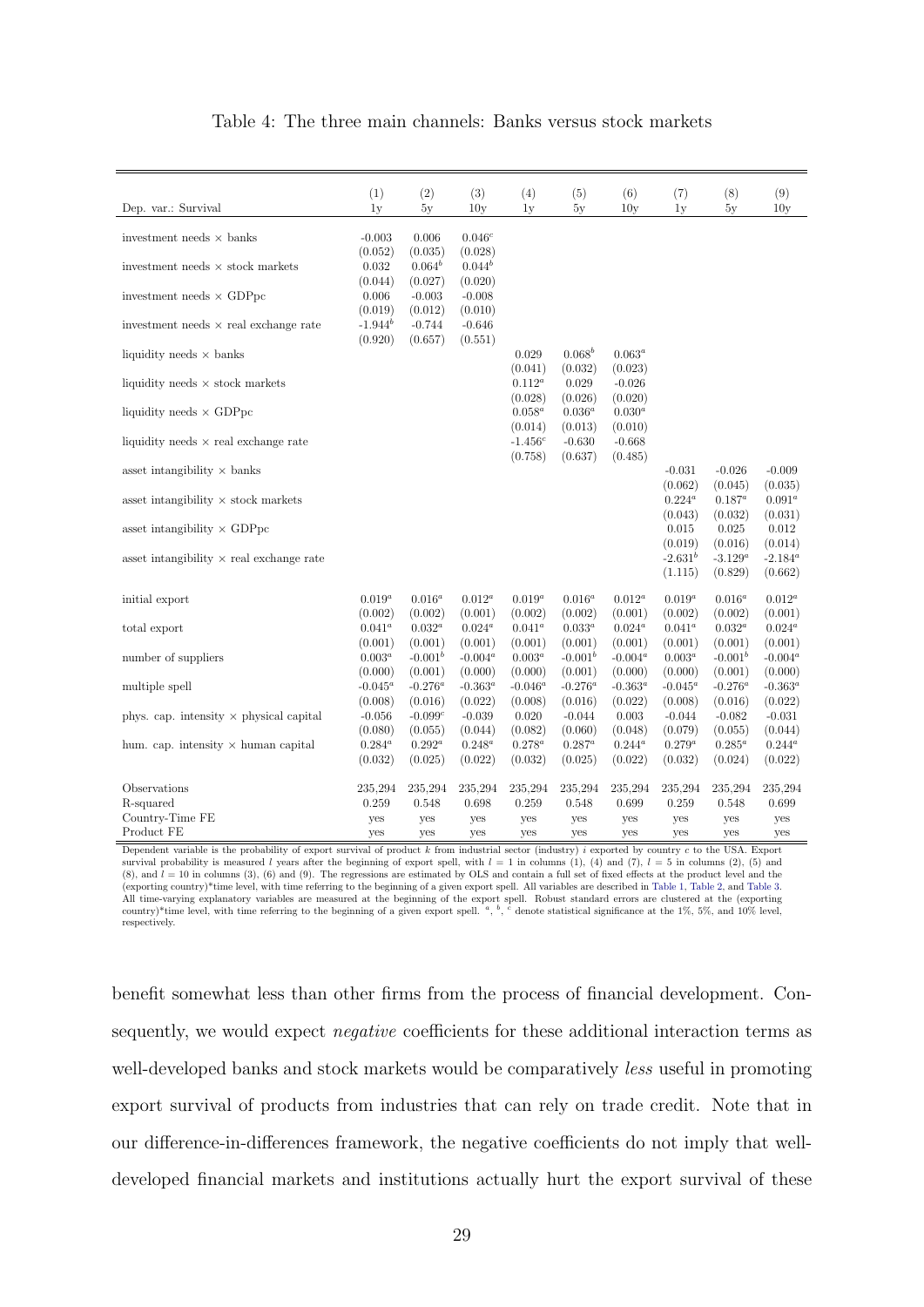products. The products from industries that can rely on trade credit just do not benefit from well-developed financial system quite as much as products from industries that lack access to trade credit as an alternative form of financing.

The results in [Table 5](#page-31-0) show that the distinction between banks and stock markets as well as the time horizon of export survival both matter for this additional transmission channel. The interaction term of trade credit dependency with banks has the expected negative sign and is highly significant for the long-term export survival at the horizons of both five years (second, fifth, and eighth column of [Table 5\)](#page-31-0) and ten years (third, sixth, and ninth column of [Table 5\)](#page-31-0). By contrast, the interaction term of trade credit dependency with stock markets is never significant in these specifications. When it comes to the short-term survival at the one-year horizon (first, fourth, and seventh column of [Table 5\)](#page-31-0), the interaction terms of trade credit with both banks and stock markets are insignificant.

The trade credit thus can act as a substitute only for external financing by banks and not by stock markets. Furthermore, the trade credit channel promotes only the long-term export survival and not the short-term one. These results for export survival broadly confirm the theoretical reasoning and findings by Fisman and Love (2003) who focus on industrial growth. In their paper, trade credit also primarily serves as a substitute for external finance provided by banks rather than by stock markets. Moreover, their transmission channel from finance to industrial growth works only at the intensive margin via growth in average firm size rather than at the extensive margin via growth in number of firms within an industry. According to Fisman and Love (2003), this is consistent with the need for firms to establish reputation first before being able to rely on trade credit from their business partners as a substitute for a formal bank credit. In the context of productlevel export survival, this reputation argument implies that the transmission channel related to trade credit should primarily affect products that are already well-established in the US destination market, further promoting their long-term export survival. By the same token, the channel should not substantially affect products whose exports started only recently, limiting the relevance of trade credit for the short-term export survival.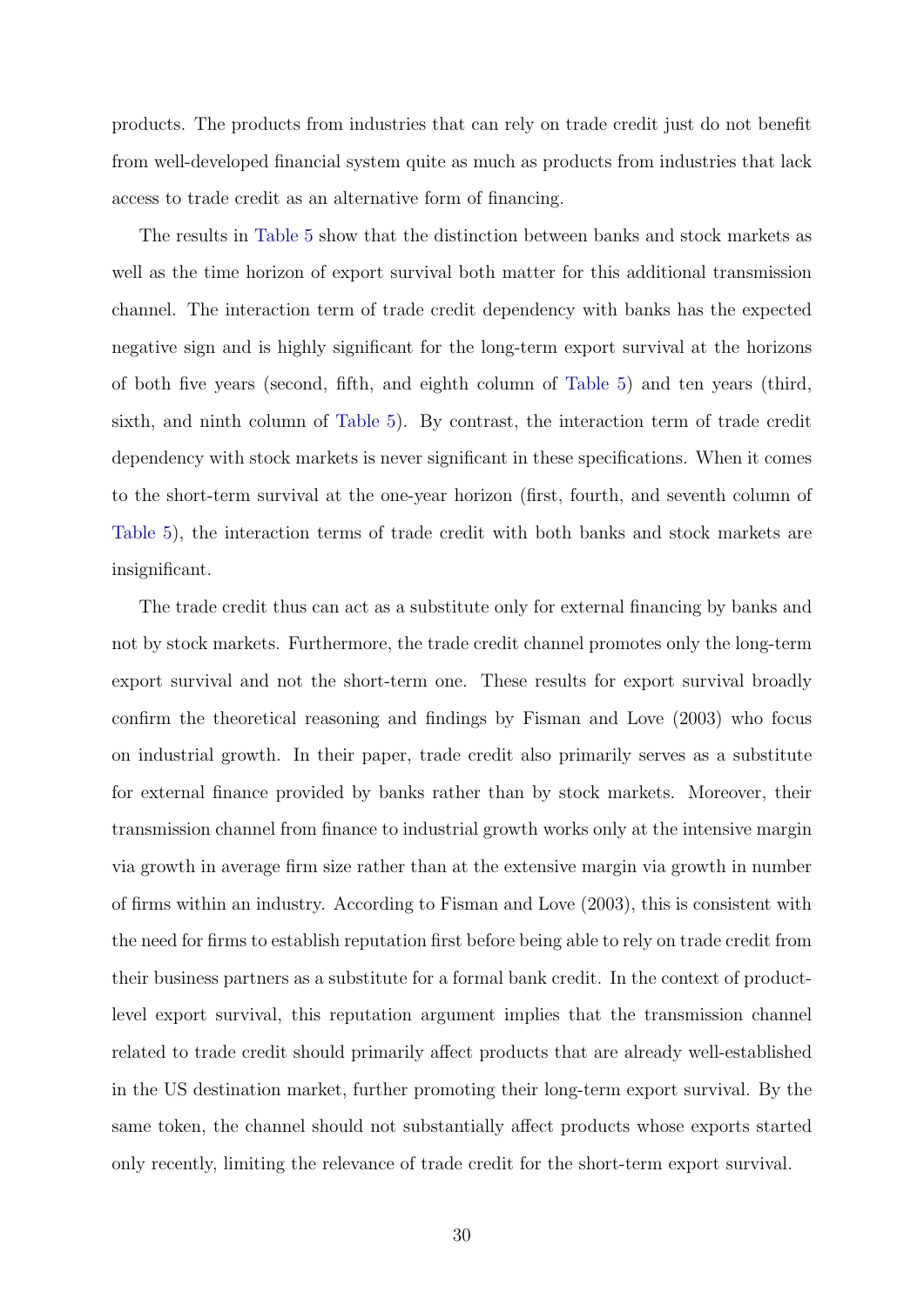<span id="page-31-0"></span>

| Table 5: Additional channel from finance to export survival: Trade credit |  |  |  |  |  |  |  |  |
|---------------------------------------------------------------------------|--|--|--|--|--|--|--|--|
|---------------------------------------------------------------------------|--|--|--|--|--|--|--|--|

|                                                 | (1)                   | (2)                   | (3)                   | (4)                  | (5)                   | (6)                    | (7)                   | (8)                    | (9)                    |
|-------------------------------------------------|-----------------------|-----------------------|-----------------------|----------------------|-----------------------|------------------------|-----------------------|------------------------|------------------------|
| Dep. var.: Survival                             | 1 <sub>V</sub>        | 5y                    | 10y                   | 1y                   | 5y                    | 10y                    | 1y                    | 5y                     | 10y                    |
| investment needs $\times$ banks                 | $-0.004$<br>(0.052)   | 0.002<br>(0.035)      | 0.042<br>(0.028)      |                      |                       |                        |                       |                        |                        |
| investment needs $\times$ stock markets         | 0.032<br>(0.044)      | $0.065^b$<br>(0.027)  | $0.045^b$<br>(0.020)  |                      |                       |                        |                       |                        |                        |
| investment needs $\times$ GDPpc                 | 0.007<br>(0.019)      | $-0.003$<br>(0.012)   | $-0.007$<br>(0.010)   |                      |                       |                        |                       |                        |                        |
| investment needs $\times$ real exchange rate    | $-1.949^b$<br>(0.920) | $-0.755$<br>(0.658)   | $-0.657$<br>(0.552)   |                      |                       |                        |                       |                        |                        |
| liquidity needs $\times$ banks                  |                       |                       |                       | 0.029<br>(0.041)     | $0.064^b$<br>(0.032)  | $0.059^b$<br>(0.023)   |                       |                        |                        |
| liquidity needs $\times$ stock markets          |                       |                       |                       | $0.112^a$<br>(0.028) | 0.030<br>(0.026)      | $-0.025$<br>(0.019)    |                       |                        |                        |
| liquidity needs $\times$ GDPpc                  |                       |                       |                       | $0.058^a$<br>(0.014) | $0.035^a$<br>(0.013)  | $0.030^{a}$<br>(0.010) |                       |                        |                        |
| liquidity needs $\times$ real exchange rate     |                       |                       |                       | $-1.458c$<br>(0.758) | $-0.635$<br>(0.637)   | $-0.673$<br>(0.486)    |                       |                        |                        |
| asset intangibility $\times$ banks              |                       |                       |                       |                      |                       |                        | $-0.029$<br>(0.063)   | $-0.019$<br>(0.045)    | $-0.002$<br>(0.036)    |
| asset intangibility $\times$ stock markets      |                       |                       |                       |                      |                       |                        | $0.226^a$<br>(0.042)  | $0.185^{a}$<br>(0.032) | $0.089^{a}$<br>(0.031) |
| asset intangibility $\times$ GDPpc              |                       |                       |                       |                      |                       |                        | 0.015<br>(0.019)      | 0.025<br>(0.016)       | 0.012<br>(0.014)       |
| asset intangibility $\times$ real exchange rate |                       |                       |                       |                      |                       |                        | $-2.647^b$<br>(1.115) | $-3.148^a$<br>(0.828)  | $-2.201^a$<br>(0.662)  |
| trade credit dependency $\times$ banks          | $-0.014$<br>(0.023)   | $-0.050^a$<br>(0.016) | $-0.051^a$<br>(0.012) | $-0.007$<br>(0.023)  | $-0.044^a$<br>(0.016) | $-0.046^a$<br>(0.012)  | $-0.011$<br>(0.023)   | $-0.048^a$<br>(0.016)  | $-0.050^a$<br>(0.013)  |
| trade credit dependency $\times$ stock markets  | $-0.007$<br>(0.020)   | 0.015<br>(0.015)      | 0.015<br>(0.011)      | $-0.003$<br>(0.020)  | 0.015<br>(0.015)      | 0.014<br>(0.011)       | $-0.015$<br>(0.019)   | 0.008<br>(0.015)       | 0.012<br>(0.011)       |
| Observations                                    | 235,294               | 235,294               | 235,294               | 235,294              | 235,294               | 235,294                | 235,294               | 235,294                | 235,294                |
| R-squared                                       | 0.259                 | 0.548                 | 0.699                 | 0.259                | 0.548                 | 0.699                  | 0.259                 | 0.548                  | 0.699                  |
| Country-Time FE                                 | yes                   | yes                   | yes                   | yes                  | yes                   | yes                    | yes                   | yes                    | yes                    |
| Product FE                                      | yes                   | yes                   | yes                   | yes                  | yes                   | yes                    | yes                   | yes                    | yes                    |
| Full set of controls included                   | <b>ves</b>            | yes                   | yes                   | yes                  | yes                   | yes                    | yes                   | yes                    | yes                    |

Dependent variable is the probability of export survival of product  $k$  from industrial sector (industry)  $i$  exported by country  $c$  to the USA. Export survival probability is measured l years after the beginning of export spell, with  $l = 1$  in columns (1), (4) and (7),  $l = 5$  in columns (2), (5) and (8), and  $l = 10$  in columns (3), (6) and (9). The regressions are estimated by OLS and contain a full set of fixed effects at the product level and the (exporting country)\*time level, with time referring to the beginning of a given export spell. Trade credit dependency is the ratio of accounts payable to total<br>assets in industry i. Other variables are described in [Table 1,](#page-24-0) [Table 2,](#page-26-0) number of suppliers, multiple spell, and interaction terms between physical and human capital endowments of country <sup>c</sup> and the corresponding capital intensities at the industry level. All time-varying explanatory variables are measured at the beginning of the export spell. Robust standard errors are clustered at the (exporting country)\*time level, with time referring 1%, 5%, and 10% level, respectively.

Regarding our three main transmission channels from finance to export survival, [Ta](#page-31-0)[ble 5](#page-31-0) confirms the previous findings. The channel of providing external finance for investment needs operates via deep stock markets promoting long-term export survival at the time horizons of five and ten years (first to third column of [Table 5\)](#page-31-0). Products with high liquidity needs particularly benefit from deep stock markets when it comes to the one-year export survival, while banks play the dominant role for the long-term export survival of five and ten years (fourth to sixth column of [Table 5\)](#page-31-0). And it is only stock markets and not banks that promote export survival of products from industries with a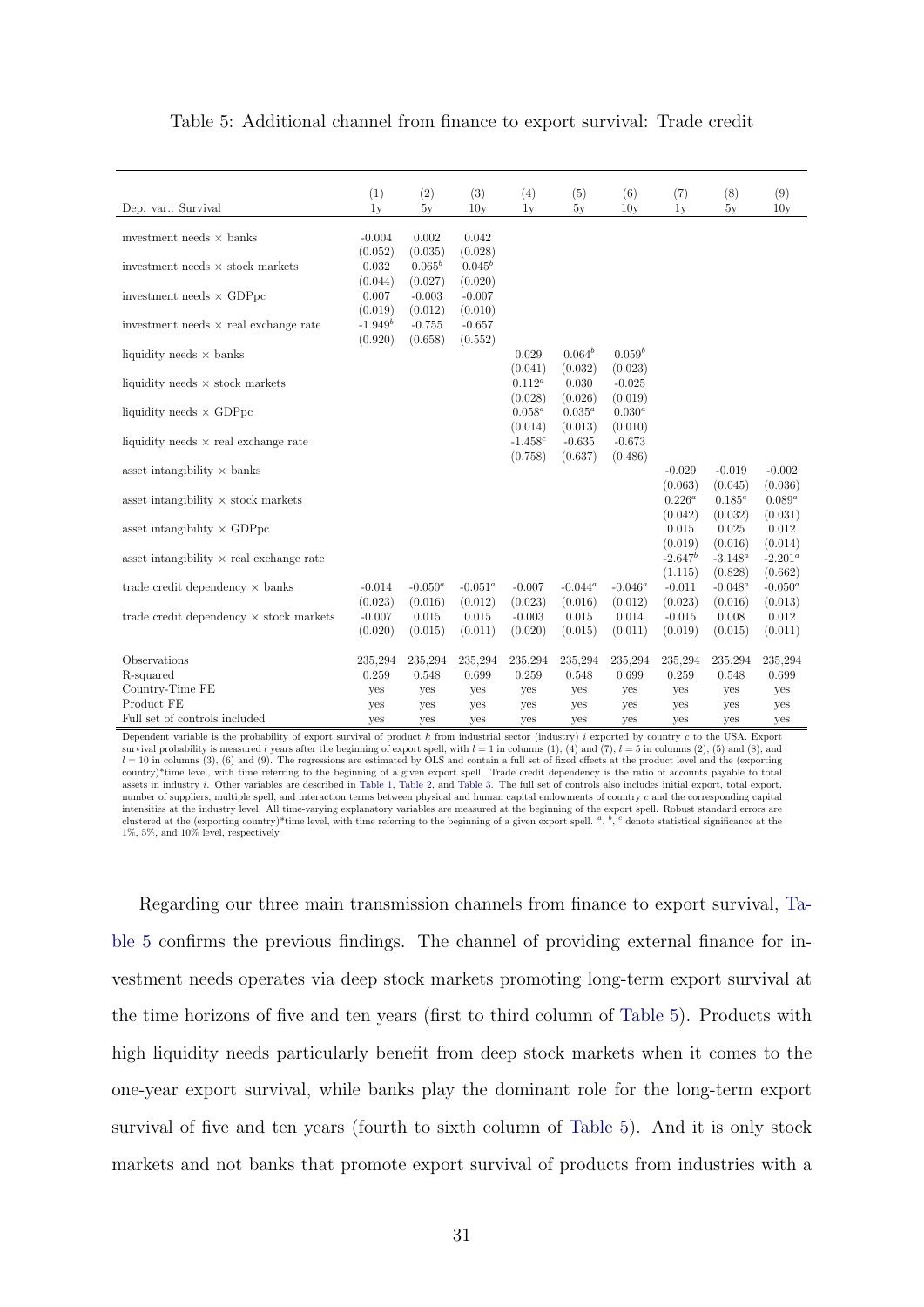high share of intangible assets, independently of the time horizon at which the survival in foreign product markets is measured (seventh to ninth column of [Table 5\)](#page-31-0).

[Table 6](#page-33-1) adds to the nine specifications from [Table 4](#page-29-0) the interaction terms of growth opportunities with banks and with stock markets. Fisman and Love (2007) find that in the context of promoting industrial growth, the interaction term of financial development with growth opportunities dominates the interaction term of financial development with investment needs. In the context of export performance, it turns out to be the export survival at longer time horizons where the inclusion of the channel related to growth opportunities affects the results for the channel related to investment needs. When looking at the short-term survival of one year in column (1) of [Table 6,](#page-33-1) neither banks nor stock markets seem to particularly promote products with high investment needs, in accordance with the findings from the previous subsection. However, when it comes to the long-term export survival at the horizon of five and ten years, the situation changes substantially after adding in columns (2) and (3) of [Table 6](#page-33-1) the interaction terms that contain growth opportunities. In particular, it is now banks rather stock markets that seem to promote export performance of products with high investment needs. This is exactly the opposite result compared to the findings in Subsection [4.2](#page-21-0) on how the channel of investment needs operates. Part of the explanation might lie in a possible collinearity problem between various interaction terms. The fact that the interaction terms of growth opportunities with banks and stock markets are both highly significant but their regression coefficients have opposite signs throughout [Table 6](#page-33-1) would also support this interpretation.<sup>[17](#page-32-0)</sup>

Unlike the results for the channel related to the investment needs of exported products, the two other main transmission channels from finance to export survival are not substantially affected by the inclusion of the channel related to global growth opportunities. Strong banks play a more important role in promoting export survival of products with high liquidity needs over longer time horizons, while deep stock markets are decisive for the one-year survival of these products (columns (4) to (6) of [Table 6\)](#page-33-1). And stock

<span id="page-32-0"></span><sup>&</sup>lt;sup>17</sup> Fisman and Love (2007) do not encounter this problem as they interact growth opportunities only with a general measure of financial development, which is the sum of the two proxies capturing the strength of the banks and the depth of stock markets in a given country.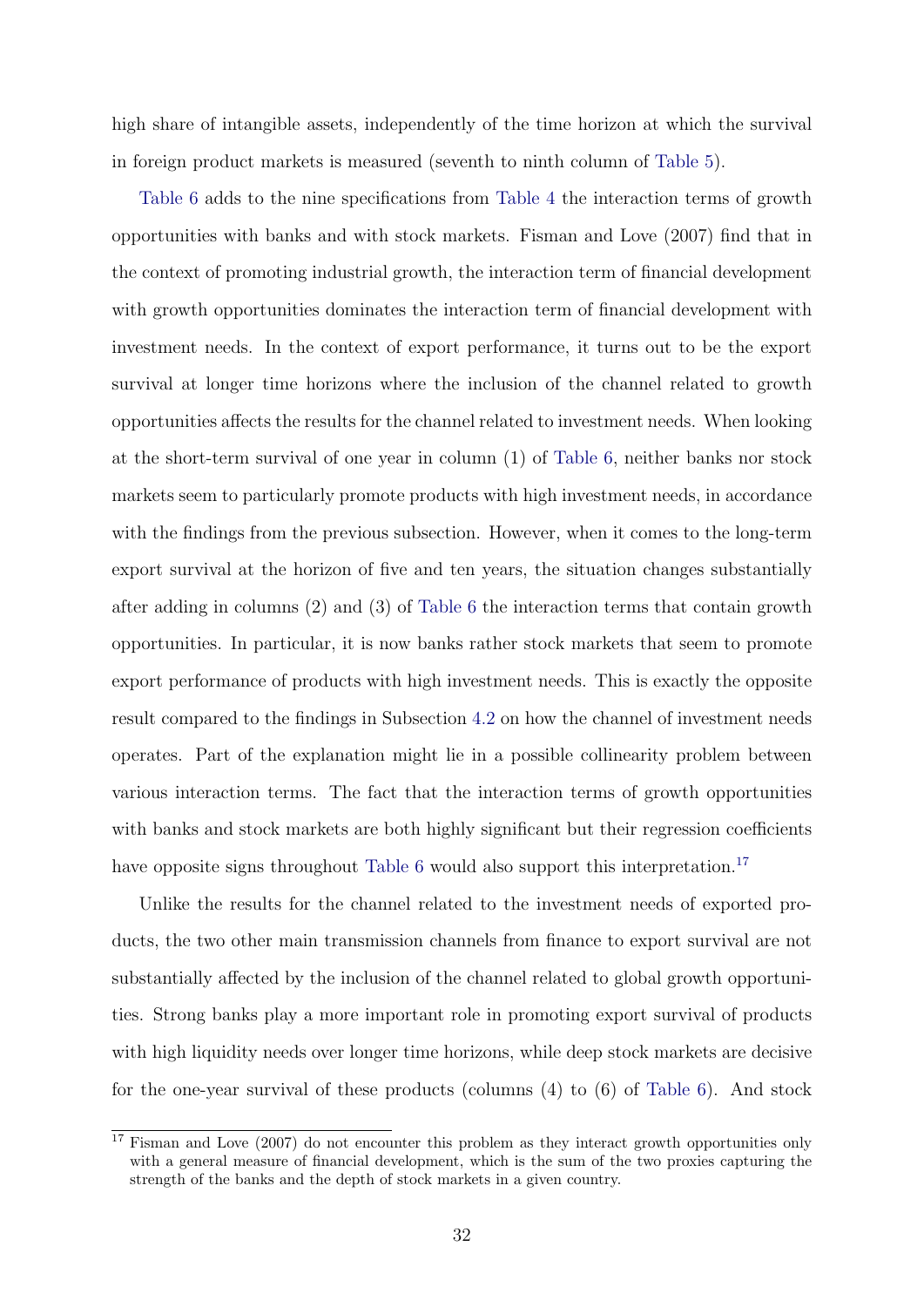| Dep. var.: Survival                                                              | (1)<br>1 <sub>V</sub> | (2)<br>5y              | (3)<br>10v           | (4)<br>1v               | (5)<br>5y              | (6)<br>10v             | (7)<br>1v                        | (8)<br>5v                          | (9)<br>10y                      |
|----------------------------------------------------------------------------------|-----------------------|------------------------|----------------------|-------------------------|------------------------|------------------------|----------------------------------|------------------------------------|---------------------------------|
| investment needs $\times$ banks                                                  | 0.045<br>(0.053)      | $0.064^{c}$<br>(0.034) | $0.090^a$<br>(0.028) |                         |                        |                        |                                  |                                    |                                 |
| investment needs $\times$ stock markets                                          | $-0.003$<br>(0.047)   | 0.036<br>(0.027)       | 0.024<br>(0.021)     |                         |                        |                        |                                  |                                    |                                 |
| investment needs $\times$ GDPpc                                                  | 0.005<br>(0.019)      | $-0.005$<br>(0.012)    | $-0.009$<br>(0.011)  |                         |                        |                        |                                  |                                    |                                 |
| investment needs $\times$ real exchange rate                                     | $-1.945^b$<br>(0.920) | $-0.743$<br>(0.656)    | $-0.645$<br>(0.550)  |                         |                        |                        |                                  |                                    |                                 |
| liquidity needs $\times$ banks                                                   |                       |                        |                      | 0.022<br>(0.042)        | 0.059c<br>(0.032)      | $0.056^b$<br>(0.023)   |                                  |                                    |                                 |
| liquidity needs $\times$ stock markets                                           |                       |                        |                      | $0.120^a$<br>(0.029)    | 0.035<br>(0.027)       | $-0.022$<br>(0.019)    |                                  |                                    |                                 |
| liquidity needs $\times$ GDPpc                                                   |                       |                        |                      | $0.058^a$<br>(0.014)    | $0.035^{a}$<br>(0.013) | $0.030^{a}$<br>(0.010) |                                  |                                    |                                 |
| liquidity needs $\times$ real exchange rate                                      |                       |                        |                      | $-1.452^{c}$<br>(0.759) | $-0.629$<br>(0.637)    | $-0.667$<br>(0.484)    |                                  |                                    |                                 |
| asset intangibility $\times$ banks<br>asset intangibility $\times$ stock markets |                       |                        |                      |                         |                        |                        | $-0.020$<br>(0.062)<br>$0.217^a$ | $-0.013$<br>(0.045)<br>$0.181^{a}$ | 0.000<br>(0.035)<br>$0.086^{a}$ |
| asset intangibility $\times$ GDPpc                                               |                       |                        |                      |                         |                        |                        | (0.042)<br>0.013                 | (0.032)<br>0.023                   | (0.031)<br>0.011                |
| asset intangibility $\times$ real exchange rate                                  |                       |                        |                      |                         |                        |                        | (0.019)<br>$-2.625^b$            | (0.016)<br>$-3.149^a$              | (0.014)<br>$-2.199^a$           |
| growth opportunities $\times$ banks                                              | $-0.065^a$            | $-0.079^a$             | $-0.060^a$           | $-0.060^a$              | $-0.072^a$             | $-0.051^a$             | (1.114)<br>$-0.062^a$            | (0.828)<br>$-0.075^a$              | (0.661)<br>$-0.054^a$           |
| growth opportunities $\times$ stock markets                                      | (0.021)<br>$0.049^a$  | (0.016)<br>$0.038^{a}$ | (0.012)<br>$0.027^a$ | (0.021)<br>$0.052^a$    | (0.016)<br>$0.041^a$   | (0.012)<br>$0.027^a$   | (0.020)<br>$0.044^a$             | (0.015)<br>$0.036^{a}$             | (0.012)<br>$0.026^{a}$          |
| Observations                                                                     | (0.017)<br>235,294    | (0.012)<br>235,294     | (0.010)<br>235,294   | (0.016)<br>235,294      | (0.012)<br>235,294     | (0.009)<br>235,294     | (0.015)<br>235,294               | (0.012)<br>235,294                 | (0.010)<br>235,294              |
| R-squared                                                                        | 0.259                 | 0.548                  | 0.699                | 0.259                   | 0.548                  | 0.699                  | 0.259                            | 0.548                              | 0.699                           |
| Country-Time FE                                                                  | yes                   | yes                    | yes                  | yes                     | yes                    | yes                    | yes                              | yes                                | yes                             |
| Product FE                                                                       | yes                   | yes                    | yes                  | yes                     | yes                    | yes                    | yes                              | yes                                | yes                             |
| Full set of controls included                                                    | <b>ves</b>            | yes                    | yes                  | yes                     | yes                    | yes                    | yes                              | yes                                | yes                             |

<span id="page-33-1"></span>Table 6: Additional channel from finance to export survival: Growth opportunities

Dependent variable is the probability of export survival of product <sup>k</sup> from industrial sector (industry) <sup>i</sup> exported by country <sup>c</sup> to the USA. Export survival probability is measured *l* years after the beginning of export spell, with  $l = 1$  in columns (1), (4) and (7),  $l = 5$  in columns (2), (5) and (8), and  $l = 10$  in columns (3), (6) and (9). The regressions are est  $(\text{exporting country})$ <sup>\*</sup>time level, with time referring to the beginning of a given export spell. Growth opportunities is the growth in real sales for the  $(\text{exporting columns})$ <sup>+</sup> time level, with time referring to the beginning of a given exp representative firm in industry <sup>i</sup> in the US. Other variables are described in [Table 1,](#page-24-0) [Table 2,](#page-26-0) and [Table 3.](#page-28-1) The full set of controls also includes initial  $\alpha$  export, total export, number of suppliers, multiple spell, and interaction terms between physical and human capital endowments of country  $c$  and the corresponding capital intensities at the industry level. All timestandard errors are clustered at the (exporting country)\*time level, with time referring to the beginning of a given export spell.  $a, b, c$  denote statistical significance at the 1%, 5%, and 10% level, respectively.

markets clearly dominate banks across all time horizons when it comes to improving the export performance of products from industries with a high share of intangible assets (columns  $(7)$  to  $(9)$  of [Table 6\)](#page-33-1).

## <span id="page-33-0"></span>5 Alternative Dimensions of Bank and Stock Market Develop-

#### ment

The results reported in the previous section revealed several patterns regarding the importance of banks and stock markets for export survival at the product level. This section explores if and how these patterns change when we look at alternative dimensions of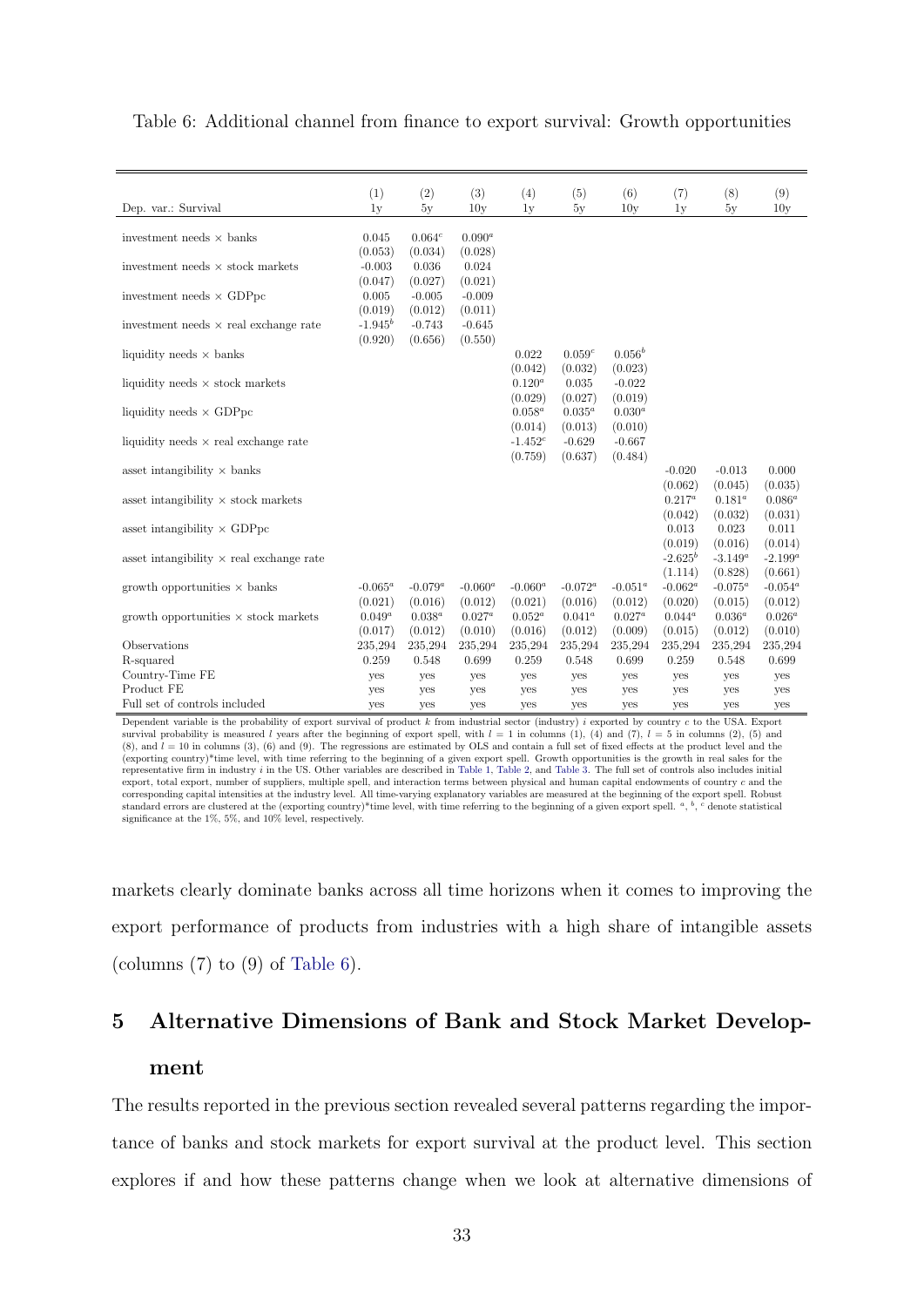banking and stock market development.

#### 5.1 Size vs Activity of Stock Markets

In [Table 7,](#page-35-0) [Table 8,](#page-36-0) and [Table 9,](#page-37-0) we replace the traditional measure of deep stock markets - the normalized stock market capitalization (the market value of all listed shares divided by GDP) - with two alternative proxies. In the first three columns of each table, we use the normalized stock market value traded (the value of stock market transactions divided by GDP), and in the last three columns we focus on the stock market turnover (the value of stock market transactions relative to the market value of all listed shares). While the stock market capitalization measures the size of the stock market relative to the size of the economy, the stock market turnover captures liquidity or activity of a stock market in a given country. The stock market value traded lies somewhere in-between these two measures.[18](#page-34-0)

[Table 7](#page-35-0) explores the results regarding the export survival of products with high investment needs. The point of departure are the first three columns of [Table 4.](#page-29-0) Results in columns (1) to (3) of [Table 7](#page-35-0) suggest that stock market value traded does play a role in promoting exports of products with high investment needs. However, it seems to matter more for the export survival at shorter time horizons compared to stock market capitalization. In particular, the interaction term of investment needs with stock market value traded is significant for the export survival at the horizons of one and five years in columns (1) and (2) of [Table 7,](#page-35-0) while the interaction term of investment needs with stock market capitalization in the previous tables has been significant at the horizons of five and ten years instead. The results for the bank interaction term in columns (1) to (3) of [Table 7](#page-35-0) are qualitatively the same as in [Table 4,](#page-29-0) with banks having no role in promoting shorter-term export survival of products with high investment needs while having a marginally significant role in promoting export survival of these products at the longest time horizon of ten years. Columns (4) to (6) of [Table 7](#page-35-0) look at the role of stock market turnover, a proxy specifically focused on the activity rather than the size of stock markets

<span id="page-34-0"></span><sup>&</sup>lt;sup>18</sup> Note that multiplying the stock market turnover with the stock market capitalization yields the stock market value traded. For a further discussion of various dimensions and measures of banking and stock market development see, e.g., Levine and Zervos (1998), Beck, Demirgüç–Kunt, and Levine (2000, 2010), Manova (2008), Strieborny and Kukenova (2016).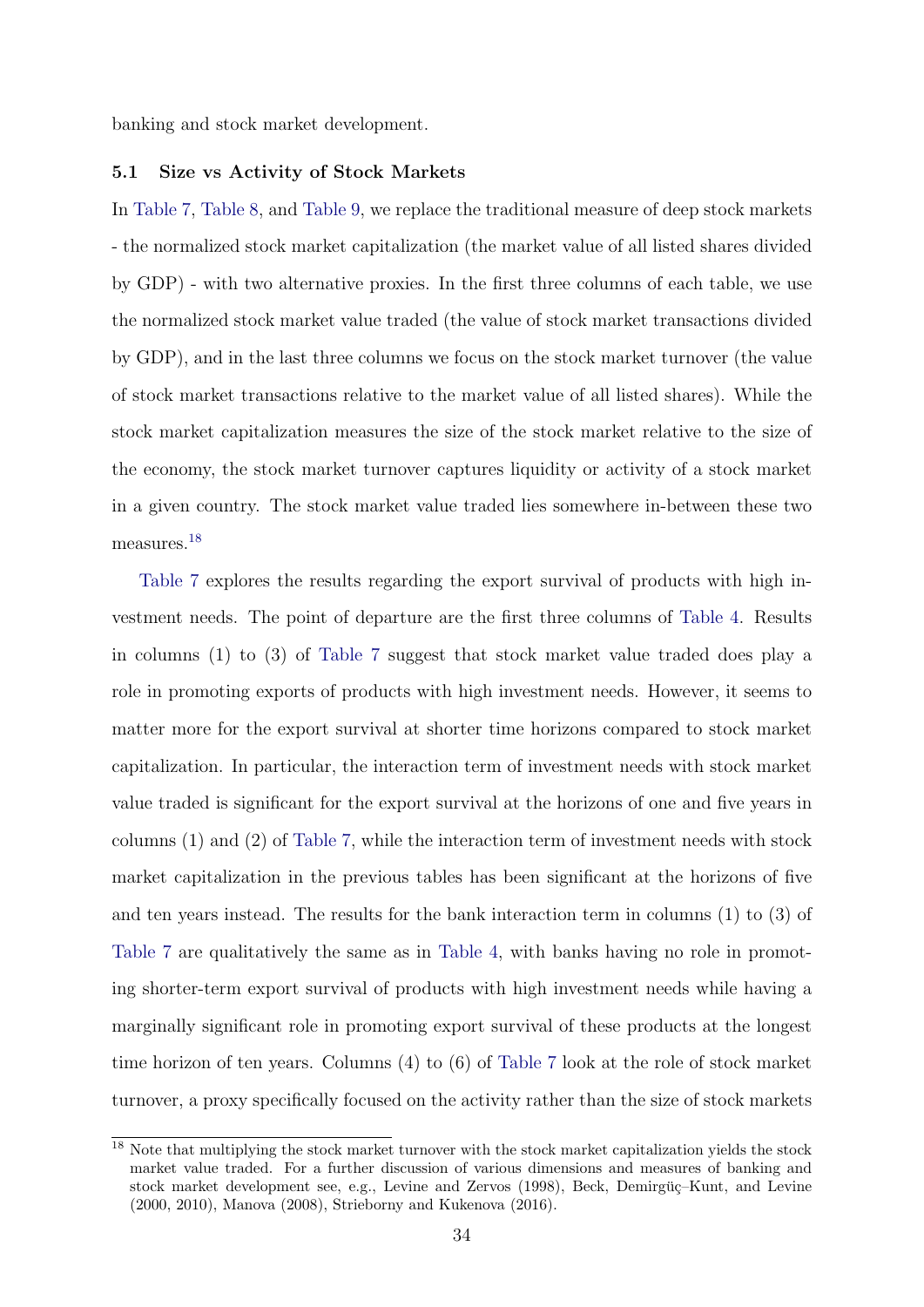| Dep. var.: Survival                                 | (1)<br>1v              | (2)<br>5y            | (3)<br>10v          | $\left(4\right)$<br>1v | $\left( 5\right)$<br>5y | (6)<br>10y          |
|-----------------------------------------------------|------------------------|----------------------|---------------------|------------------------|-------------------------|---------------------|
| investment needs $\times$ banks                     | $-0.026$               | 0.007                | $0.058^{c}$         | 0.006                  | 0.036                   | $0.065^b$           |
| investment needs $\times$ stock market value traded | (0.050)<br>$0.100^{b}$ | (0.036)<br>$0.068^b$ | (0.030)<br>0.023    | (0.050)                | (0.035)                 | (0.028)             |
|                                                     | (0.050)                | (0.033)              | (0.022)             |                        |                         |                     |
| investment needs $\times$ stock market turnover     |                        |                      |                     | 0.043<br>(0.037)       | 0.015<br>(0.028)        | 0.025<br>(0.021)    |
| investment needs $\times$ GDPpc                     | 0.004                  | $-0.006$             | $-0.008$            | 0.009                  | $-0.004$                | $-0.008$            |
| investment needs $\times$ real exchange rate        | (0.019)<br>$-1.741c$   | (0.012)<br>$-0.558$  | (0.011)<br>$-0.590$ | (0.019)<br>$-2.004b$   | (0.013)<br>$-0.684$     | (0.011)<br>$-0.592$ |
|                                                     | (0.928)                | (0.662)              | (0.564)             | (0.925)                | (0.669)                 | (0.562)             |
| Observations                                        | 233,886                | 233,886              | 233,886             | 232,766                | 232,766                 | 232,766             |
| R-squared                                           | 0.260                  | 0.550                | 0.701               | 0.259                  | 0.549                   | 0.700               |
| Country-Time FE                                     | yes                    | yes                  | yes                 | yes                    | yes                     | yes                 |
| Product FE                                          | yes                    | yes                  | yes                 | yes                    | yes                     | yes                 |
| Full set of controls included                       | yes                    | yes                  | yes                 | yes                    | yes                     | yes                 |

<span id="page-35-0"></span>Table 7: Investment needs and alternative dimensions of stock market development

Dependent variable is the probability of export survival of product  $k$  from industrial sector (industry) i exported by country c to the USA. Export survival probability is measured l years after the beginning of export spell, with  $l = 1$  in columns (1) and (4),  $l = 5$  in columns (2) and (5), and  $l = 10$  in columns (3) and (6). The regressions are estimated by OLS and contain a full set of fixed effects at the product level and the (exporting country)\*time level, with time referring to the beginning of a given export spell. Stock market value traded is the value of stock market transactions divided by GDP in exporting country c. Stock market turnover is measured as the ratio between the value of stock market transactions and the stock market capitalization. Other variables are described in [Table 1.](#page-24-0) The full set of controls also includes initial export, total export, number of suppliers, multiple spell, and interaction terms between physical and human capital endowments of country c and the corresponding capital intensities at the industry level. All time-varying explanatory variables are measured at the beginning of the export spell. Robust standard errors are clustered at the (exporting country)\*time level, with time referring to the beginning of a given export spell.  $a, b, c$  denote statistical significance at the 1%, 5%, and 10% level, respectively.

in a given country. While this dimension of stock market development is important in other contexts (e.g., Levine and Zervos 1998, Manova 2008), our results suggest that it does not play a particular role in promoting the export survival of products with high investment needs. The interaction term including stock market turnover is insignificant in all three columns where it is included.

[Table 8](#page-36-0) focuses on the role played by alternative dimensions of stock market development in promoting the export survival of products with high liquidity needs. The results for stock market value traded in the first three columns of [Table 8](#page-36-0) are mostly in accordance with the previous findings using stock market capitalization. Stock markets play a more important in promoting the short-term export survival of products with high liquidity needs. When it comes to the longer-term export survival, it is banks rather than stock markets that benefit these products. This is particularly true at the horizon of ten years, where a high value of stock market value traded seems to be actually detrimental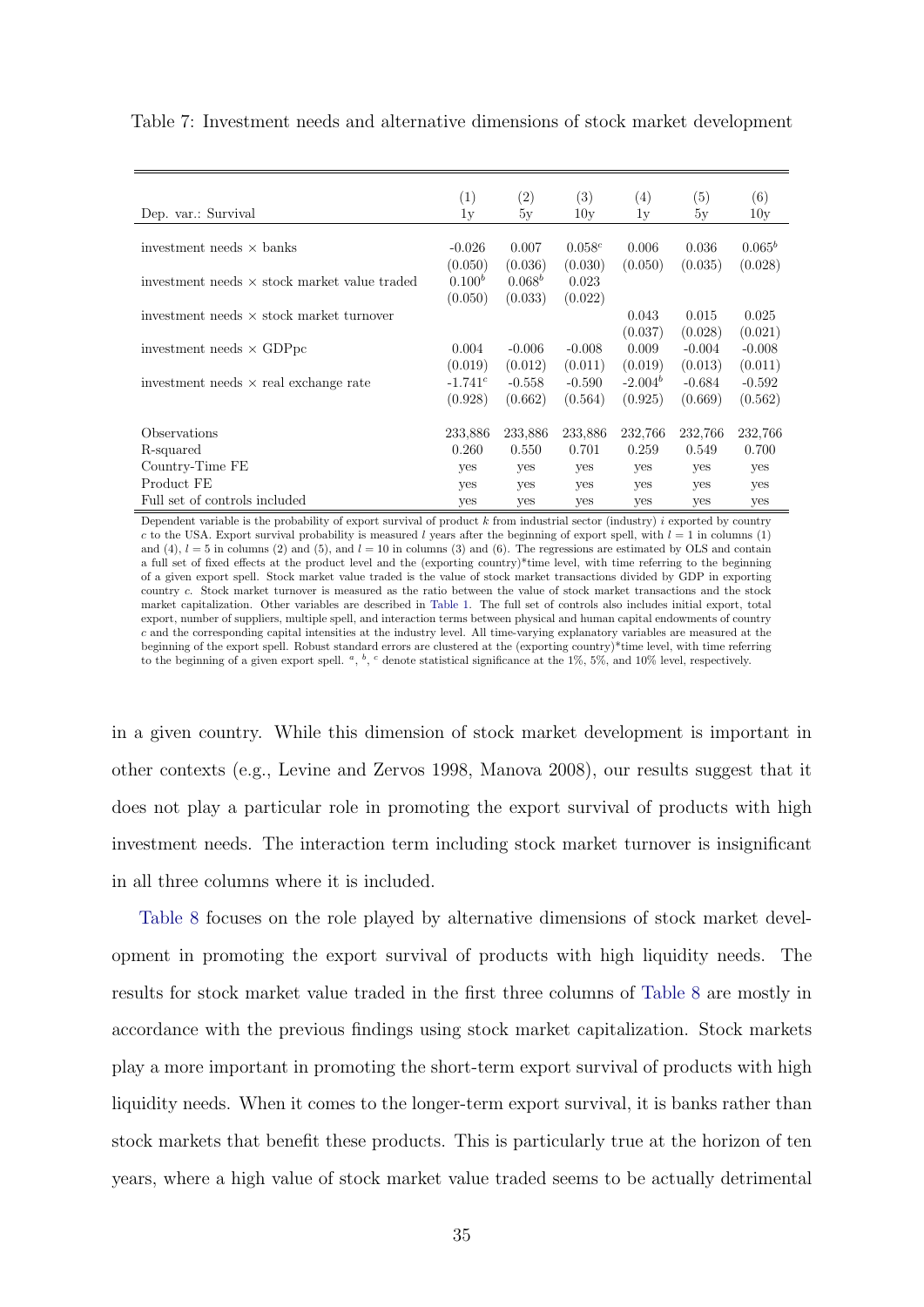|                                                    | (1)                | $\left( 2\right)$ | (3)         | (4)       | $\left( 5\right)$ | (6)         |
|----------------------------------------------------|--------------------|-------------------|-------------|-----------|-------------------|-------------|
| Dep. var.: Survival                                | 1y                 | 5y                | 10y         | 1y        | 5y                | 10y         |
|                                                    |                    |                   |             |           |                   |             |
| liquidity needs $\times$ banks                     | 0.064              | $0.069^b$         | $0.052^{b}$ | 0.065     | $0.061^b$         | 0.031       |
|                                                    | (0.041)            | (0.031)           | (0.022)     | (0.040)   | (0.029)           | (0.023)     |
| liquidity needs $\times$ stock market value traded | 0.064 <sup>c</sup> | 0.002             | $-0.034^b$  |           |                   |             |
|                                                    | (0.034)            | (0.025)           | (0.017)     |           |                   |             |
| liquidity needs $\times$ stock market turnover     |                    |                   |             | $0.090^a$ | $0.066^a$         | $0.043^a$   |
|                                                    |                    |                   |             | (0.026)   | (0.021)           | (0.015)     |
| liquidity needs $\times$ GDPpc                     | $0.055^a$          | $0.037^a$         | $0.031^a$   | $0.056^a$ | $0.035^a$         | $0.030^{a}$ |
|                                                    | (0.014)            | (0.013)           | (0.010)     | (0.014)   | (0.013)           | (0.010)     |
| liquidity needs $\times$ real exchange rate        | $-1.148$           | $-0.256$          | $-0.412$    | $-1.161$  | $-0.384$          | $-0.498$    |
|                                                    | (0.766)            | (0.636)           | (0.471)     | (0.763)   | (0.620)           | (0.479)     |
|                                                    |                    |                   |             |           |                   |             |
| Observations                                       | 233,886            | 233,886           | 233,886     | 232,766   | 232,766           | 232,766     |
| R-squared                                          | 0.261              | 0.550             | 0.701       | 0.260     | 0.549             | 0.701       |
| Country-Time FE                                    | yes                | yes               | yes         | yes       | yes               | yes         |
| Product FE                                         | yes                | yes               | yes         | yes       | yes               | yes         |
| Full set of controls included                      | yes                | yes               | yes         | yes       | yes               | yes         |

<span id="page-36-0"></span>Table 8: Liquidity needs and alternative dimensions of stock market development

Dependent variable is the probability of export survival of product  $k$  from industrial sector (industry) i exported by country c to the USA. Export survival probability is measured l years after the beginning of export spell, with  $l = 1$  in columns (1) and (4),  $l = 5$  in columns (2) and (5), and  $l = 10$  in columns (3) and (6). The regressions are estimated by OLS and contain a full set of fixed effects at the product level and the (exporting country)\*time level, with time referring to the beginning of a given export spell. All variables are described in [Table 1,](#page-24-0) [Table 2,](#page-26-0) and [Table 7.](#page-35-0) The full set of controls also includes initial export, total export, number of suppliers, multiple spell, and interaction terms between physical and human capital endowments of country c and the corresponding capital intensities at the industry level. All time-varying explanatory variables are measured at the beginning of the export spell. Robust standard errors are clustered at the (exporting country)\*time level, with time referring to the beginning of a given export spell.  $a, b, c$  denote statistical significance at the 1%, 5%, and 10% level, respectively.

to the export performance of products with high liquidity needs. While the interaction term between liquidity needs and stock markets did have a negative sign at this time horizon also in the case of stock market capitalization (sixth column in [Table 2,](#page-26-0) [Table 4,](#page-29-0) [Table 5](#page-31-0) and [Table 6\)](#page-33-1), it was never significant unlike the interaction term including stock market value traded in the third column of [Table 8.](#page-36-0)

The results for products with high liquidity needs are very different when we look at the stock market turnover, a proxy capturing the activity of stock market. The interaction term of liquidity needs and stock market turnover is positive and highly statistically significant across all time horizons (last three columns of [Table 8\)](#page-36-0), while strong banks seem to have a significant effect only at the time horizon of five years (fifth column of [Table 8\)](#page-36-0). In previous specifications looking at the long-term export survival of five and ten years for products with high liquidity needs, banks dominated both stock market capitalization (fifth and sixth column of [Table 4,](#page-29-0) [Table 5](#page-31-0) and [Table 6\)](#page-33-1) and stock market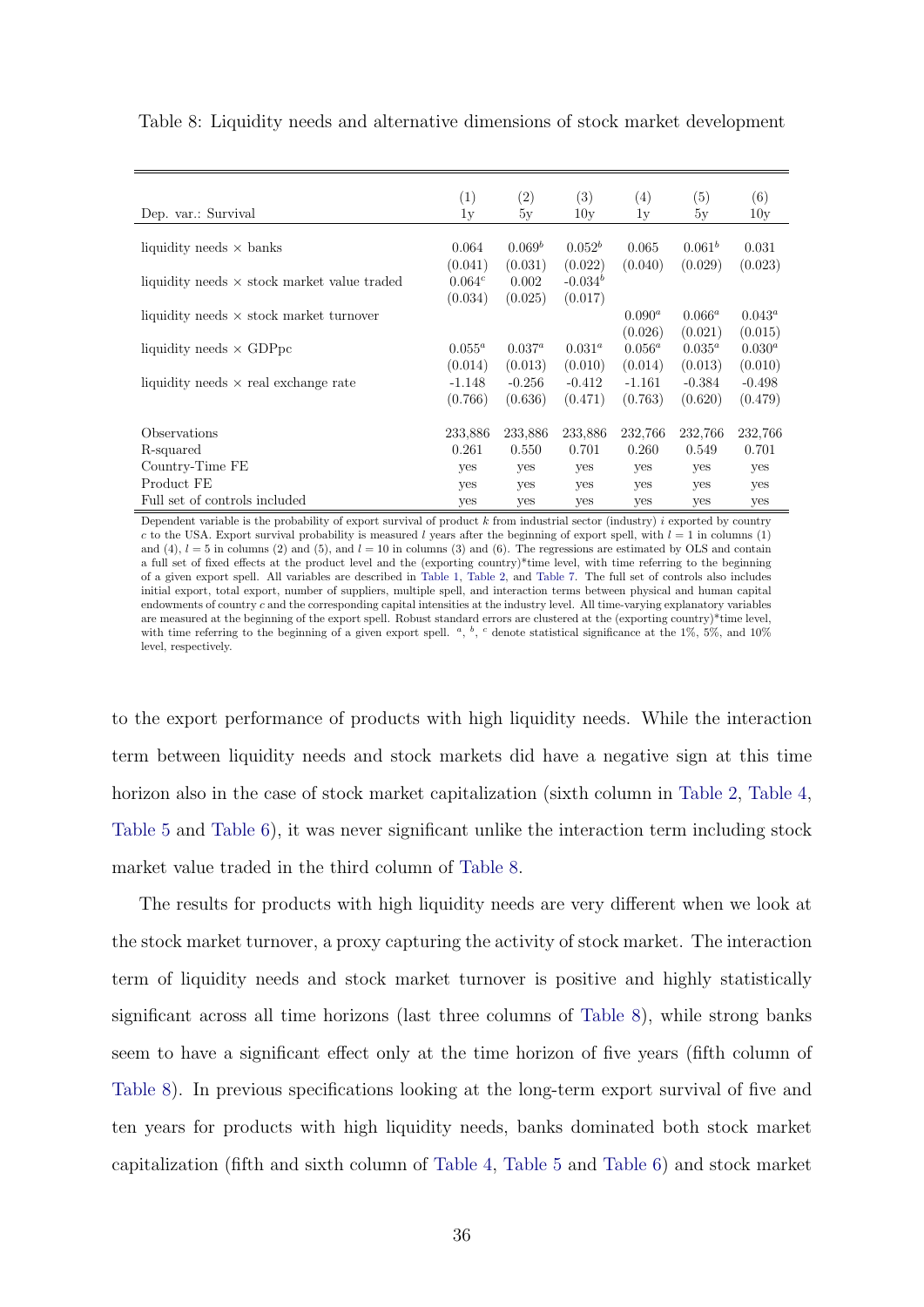value traded (second and third column of [Table 8\)](#page-36-0). It is thus active (rather than large) stock markets that play the crucial role in promoting export survival of products that have high liquidity needs.

Finally, [Table 9](#page-37-0) examines the importance of alternative dimensions of stock market development for the export survival of products whose manufacturing process requires a high share of intangible assets, with the last three columns of [Table 4](#page-29-0) as the point of departure. [Table 9](#page-37-0) confirms that it is well-developed stock markets rather than banks that improve the export performance of these products. This result holds independently on whether we look at the short-term one-year export survival or the long-term survival at the time horizons of five and ten years.

<span id="page-37-0"></span>Table 9: Asset intangibility and alternative dimensions of stock market development

|                                                        | (1)        | (2)        | (3)         | (4)       | (5)        | (6)         |
|--------------------------------------------------------|------------|------------|-------------|-----------|------------|-------------|
| Dep. var.: Survival                                    | 1v         | 5y         | 10v         | 1v        | 5y         | 10y         |
|                                                        |            |            |             |           |            |             |
| asset intangibility $\times$ banks                     | 0.012      | 0.019      | 0.019       | 0.076     | 0.060      | 0.030       |
|                                                        | (0.062)    | (0.044)    | (0.033)     | (0.061)   | (0.043)    | (0.031)     |
| asset intangibility $\times$ stock market value traded | $0.205^a$  | $0.173^a$  | $0.071^{b}$ |           |            |             |
|                                                        | (0.054)    | (0.038)    | (0.028)     |           |            |             |
| asset intangibility $\times$ stock market turnover     |            |            |             | $0.099^a$ | $0.079^a$  | $0.045^{b}$ |
|                                                        |            |            |             | (0.036)   | (0.028)    | (0.018)     |
| asset intangibility $\times$ GDPpc                     | 0.003      | 0.015      | 0.007       | 0.008     | 0.021      | 0.010       |
|                                                        | (0.018)    | (0.015)    | (0.013)     | (0.019)   | (0.016)    | (0.013)     |
| asset intangibility $\times$ real exchange rate        | $-1.911^c$ | $-2.771^a$ | $-1.983^a$  | $-2.126c$ | $-2.716^a$ | $-1.967^a$  |
|                                                        | (1.104)    | (0.833)    | (0.661)     | (1.160)   | (0.859)    | (0.660)     |
|                                                        |            |            |             |           |            |             |
| Observations                                           | 233,886    | 233,886    | 233,886     | 232,766   | 232,766    | 232,766     |
| R-squared                                              | 0.260      | 0.550      | 0.701       | 0.259     | 0.549      | 0.701       |
| Country-Time FE                                        | yes        | yes        | yes         | yes       | yes        | yes         |
| Product FE                                             | yes        | yes        | yes         | yes       | yes        | yes         |
| Full set of controls included                          | yes        | yes        | yes         | yes       | yes        | yes         |

Dependent variable is the probability of export survival of product  $k$  from industrial sector (industry)  $i$  exported by country c to the USA. Export survival probability is measured l years after the beginning of export spell, with  $l = 1$  in columns (1) and  $(4)$ ,  $l = 5$  in columns  $(2)$  and  $(5)$ , and  $l = 10$  in columns  $(3)$  and  $(6)$ . The regressions are estimated by OLS and contain a full set of fixed effects at the product level and the (exporting country)\*time level, with time referring to the beginning of a given export spell. All variables are described in [Table 1,](#page-24-0) [Table 3,](#page-28-1) and [Table 7.](#page-35-0) The full set of controls also includes initial export, total export, number of suppliers, multiple spell, and interaction terms between physical and human capital endowments of country c and the corresponding capital intensities at the industry level. All time-varying explanatory variables are measured at the beginning of the export spell. Robust standard errors are clustered at the (exporting country)\*time level, with time referring to the beginning of a given export spell.  $a, b, c$  denote statistical significance at the 1%, 5%, and 10% level, respectively.

#### 5.2 Broader Measures of Bank Development

We have also replaced the traditional measure of a well-developed banking sector - credit provided by deposit-taking banks to the private sector divided by GDP - by two broader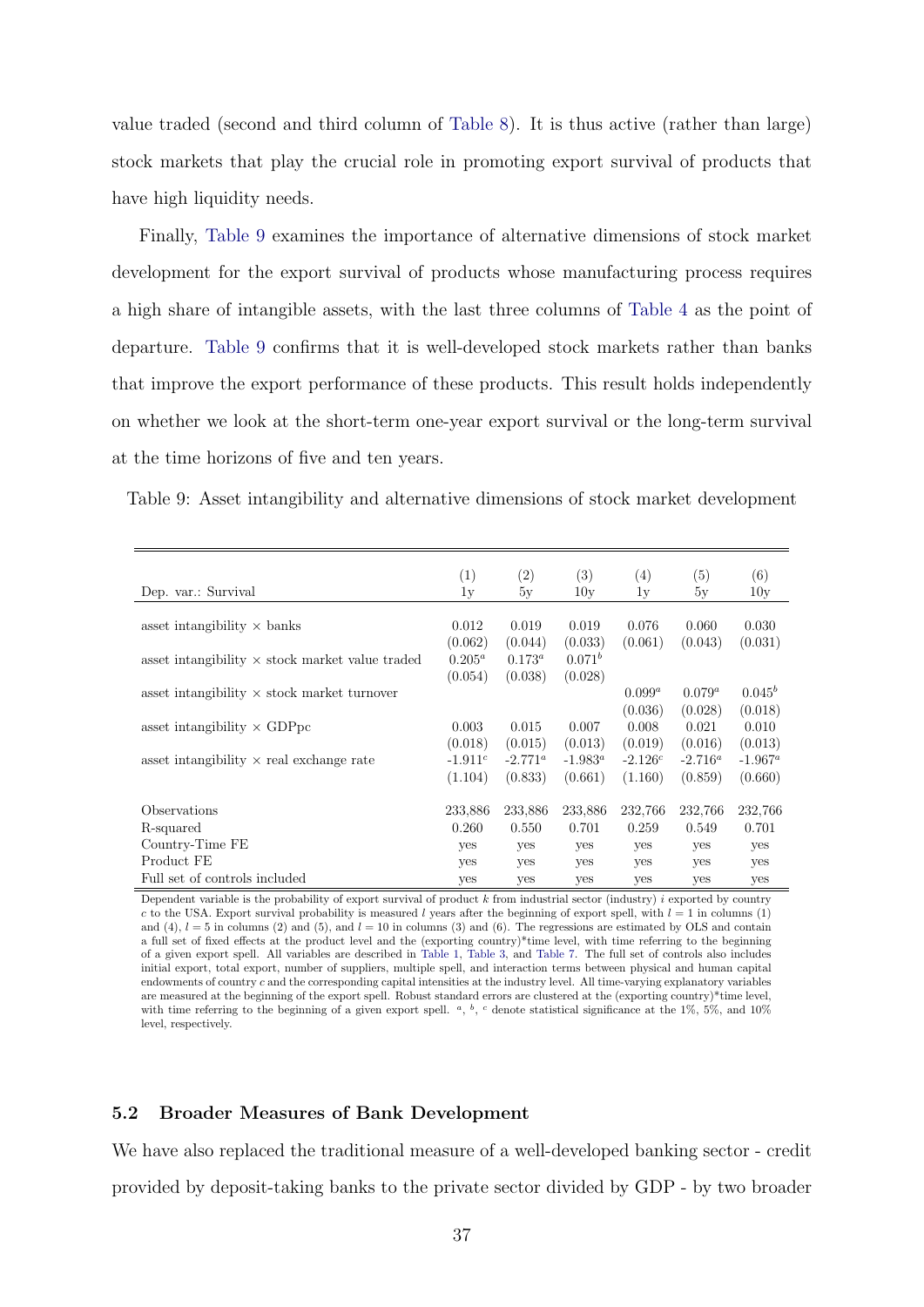proxies for importance of financial institutions in the real economy. One proxy looks at a broader measure of claims banks have vis-a-vis the rest of the economy: the ratio of bank assets to GDP. The other proxy looks beyond traditional banks at a broader group of financial institutions: the total credit by both banks and other financial institutions divided by GDP.

The results for both broader banking measures confirm the previous results. Stock markets rather than banks promote export survival of the products with high investment needs at the longer time horizons, while neither banks nor stock markets matter for the short-term survival of these products. When it comes to promoting export survival of products with high liquidity needs, stock markets play a more important role in the short term, while banks dominate in the long term. And across all time horizons, it is well-developed stock markets rather than banks that improve the export performance of products requiring a high share of intangible assets.

For space reasons, we report the detailed results for the two alternative bank measures in the Online Appendix C.

#### 5.3 An Alternative Horse Race

The results in this section suggest that the outcome of a horse race between banks and stock markets often depends on the distinction between large and active stock markets. In this subsection, we further explore this issue by running an alternative horse race. Instead of looking at the relative importance of banks and large/active stock markets within individual transmission channels, we examine the relative importance of the three main transmission channels for different dimensions of financial development. Besides the main interaction terms, each specification in [Table 10](#page-39-0) also controls for interaction terms of the three measures of financial vulnerability with GDP per capita and with real exchange rate (coefficients for these six additional interaction terms not reported due to space reasons).

In columns (1) to (3) of [Table 10,](#page-39-0) we interact each of the main proxies of financial vulnerability with our measure of banking development and allow all three interaction terms to enter the regressions simultaneously. The results suggest that strong banks shape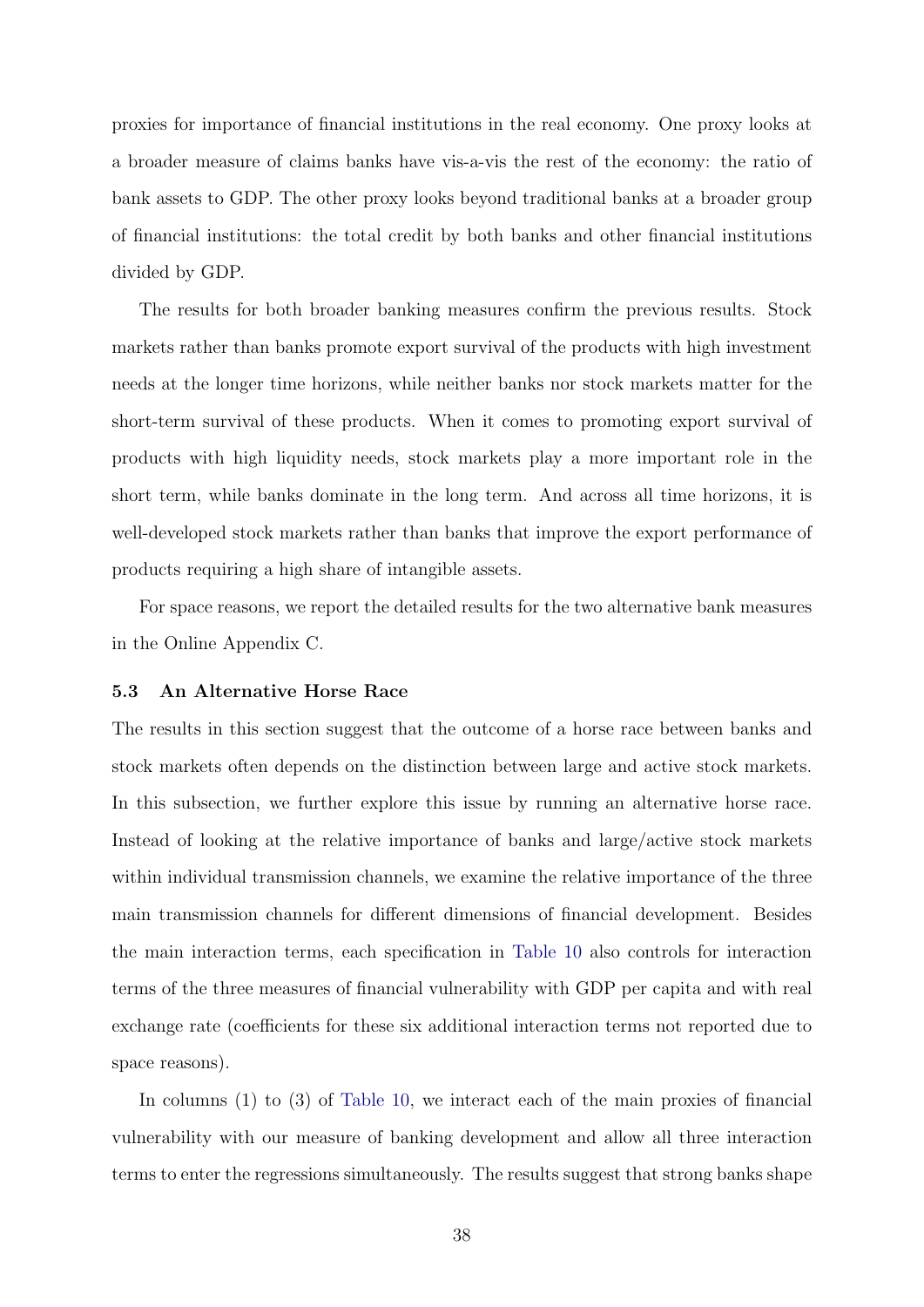the export survival especially through the transmission channel of liquidity needs. When it comes to the long-term export survival at the time horizon of ten years (third column), well-developed banks also help products with high investment needs. Independently on the time horizon of export survival, banks do not seem to play any role in promoting products whose manufacturing process requires a high share of intangible assets.

<span id="page-39-0"></span>

|                                                    | (1)                  | (2)                    | (3)                  | (4)                  | (5)                    | (6)                  | (7)                  | (8)                    | (9)                  |
|----------------------------------------------------|----------------------|------------------------|----------------------|----------------------|------------------------|----------------------|----------------------|------------------------|----------------------|
| Dep. var.: Survival                                | 1y                   | 5y                     | 10y                  | 1y                   | 5y                     | 10y                  | 1y                   | 5y                     | 10y                  |
| investment needs $\times$ banks                    | 0.002<br>(0.047)     | 0.044<br>(0.033)       | $0.064^b$<br>(0.027) |                      |                        |                      |                      |                        |                      |
| liquidity needs $\times$ banks                     | $0.103^a$<br>(0.039) | $0.083^{a}$<br>(0.029) | $0.052^b$<br>(0.022) |                      |                        |                      |                      |                        |                      |
| asset intangibility $\times$ banks                 | 0.063<br>(0.056)     | 0.065<br>(0.043)       | 0.038<br>(0.032)     |                      |                        |                      |                      |                        |                      |
| investment needs $\times$ stock markets            |                      |                        |                      | 0.054<br>(0.040)     | $0.076^a$<br>(0.026)   | $0.062^a$<br>(0.019) |                      |                        |                      |
| liquidity needs $\times$ stock markets             |                      |                        |                      | $0.128^a$<br>(0.026) | $0.053^b$<br>(0.024)   | $-0.007$<br>(0.020)  |                      |                        |                      |
| asset intangibility $\times$ stock markets         |                      |                        |                      | $0.215^a$<br>(0.039) | $0.184^{a}$<br>(0.030) | $0.090^a$<br>(0.028) |                      |                        |                      |
| investment needs $\times$ stock market turnover    |                      |                        |                      |                      |                        |                      | 0.055<br>(0.036)     | 0.021<br>(0.027)       | $0.035^c$<br>(0.019) |
| liquidity needs $\times$ stock market turnover     |                      |                        |                      |                      |                        |                      | $0.097^a$<br>(0.025) | $0.070^{a}$<br>(0.021) | $0.046^a$<br>(0.015) |
| asset intangibility $\times$ stock market turnover |                      |                        |                      |                      |                        |                      | $0.111^a$<br>(0.034) | $0.083^{a}$<br>(0.027) | $0.047^a$<br>(0.017) |
| Observations                                       | 252,147              | 252,147                | 252,147              | 243,509              | 243,509                | 243,509              | 240,981              | 240,981                | 240,981              |
| R-squared                                          | 0.264                | 0.546                  | 0.692                | 0.255                | 0.547                  | 0.695                | 0.255                | 0.549                  | 0.697                |
| Country-Time FE                                    | Yes                  | Yes                    | Yes                  | Yes                  | Yes                    | Yes                  | Yes                  | Yes                    | Yes                  |
| Product FE                                         | Yes                  | Yes                    | Yes                  | Yes                  | Yes                    | Yes                  | Yes                  | Yes                    | Yes                  |
| Full set of controls included                      | Yes                  | Yes                    | Yes                  | Yes                  | Yes                    | Yes                  | Yes                  | Yes                    | Yes                  |

Table 10: An alternative horse race across transmission channels

Dependent variable is the probability of export survival of product  $k$  from industrial sector (industry)  $i$  exported by country  $c$  to the USA. Export survival probability is measured l years after the beginning of export spell, with  $l = 1$  in columns (1), (4) and (7),  $l = 5$  in columns (2), (5) and (8), and  $l = 10$  in columns  $(3)$ ,  $(6)$  and  $(9)$ . The regressions are estimated by OLS and contain a full set of fixed effects at the product level and the (exporting country)\*time level, with time referring to the beginning of a given export spell. Each specification controls for interaction terms of the three measures of financial vulnerability with GDP per capita and with real exchange rate. The full set of controls also includes initial export, total export, number of suppliers, multiple spell, and interaction terms between physical and human capital endowments of country c and the corresponding capital intensities at the industry level. All time-varying explanatory variables are measured at the beginning of the export spell. Robust standard errors are clustered at the (exporting country)\*time level, with time referring to the beginning of a given export spell.  $a, b, c$  denote statistical significance at the 1%, 5%, and 10% level, respectively.

In columns (4) to (6) of [Table 10,](#page-39-0) we interact the three financial vulnerability proxies with the size dimension of stock market development. At all time horizons, the positive impact of large stock markets on export survival manifests itself especially through alleviating the financial vulnerability arising from the presence of intangible assets. Large stock markets also promote products with high investment needs, especially when it comes to export survival at longer time horizons. When it comes to products with high liquidity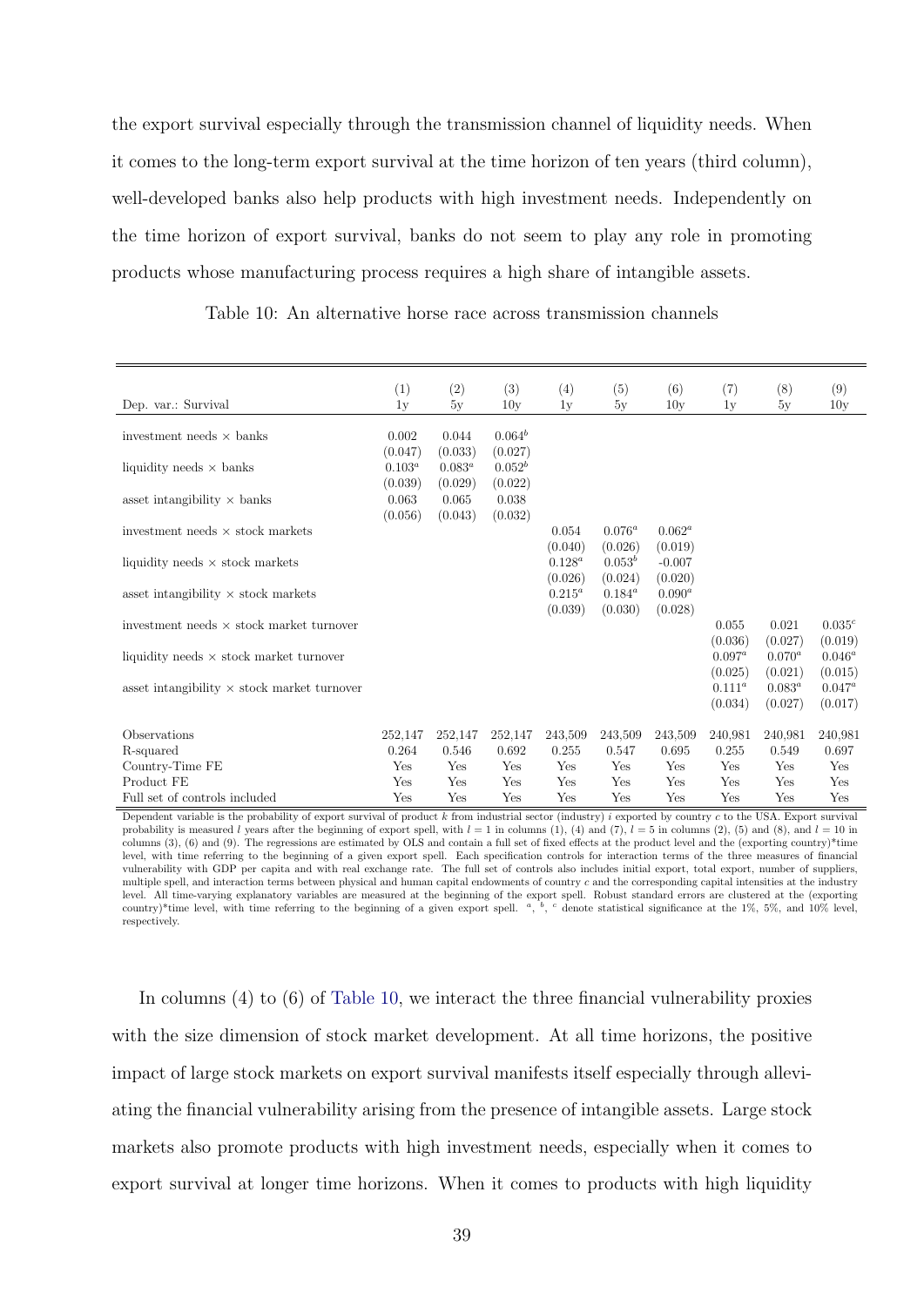needs, the size of stock markets matters in particular for the short-term export survival.

In columns (7) to (10) of [Table 10,](#page-39-0) we interact our proxies of financial vulnerability with the activity of a given stock market. Similarly to large stock markets explored in the previous three columns, the active stock markets also play an important role in promoting the export survival of products whose manufacturing process requires a high share of intangible assets. However, the other two transmission channels operate differently in the case of active stock markets. Across all time horizons, alleviating the financial vulnerability of products with high liquidity needs represents an important transmission channel from active stock markets to export survival. At the same time, the stock market activity does not play a substantial role in promoting exports of products with high investment needs.

Overall, the results of the horse race across transmission channels in [Table 10](#page-39-0) are consistent with the previous findings from horse races between banks and large stock markets in [Table 4](#page-29-0) and between banks and active stock markets in columns (4) to (6) of [Table 7,](#page-35-0) [Table 8,](#page-36-0) and [Table 9.](#page-37-0)

## <span id="page-40-0"></span>6 Conclusions

We examine the transmission process from well-developed financial institutions and markets in exporting countries to the short-term and long-term export survival at the product level. Our analysis focuses on three distinct sources of products' financial vulnerability arising due to high investment needs, high liquidity needs, and the lack of easily collateralizable tangible assets in the production process. We also explore two additional transmission channels related to the use of trade credit among firms and to the role of financial institutions and markets in allocating resources towards sectors of the real economy with the best growth potential.

Our results are most clear-cut for products from industries with a high share of intangible assets. It is only well-developed stock markets but not strong banks that promote the short-term and long-term export survival of these products. This finding is in accordance with the notion that stock market rather than banking development is particularly important in promoting R&D investment (Aghion et al. 2004; Brown, Martinssson, and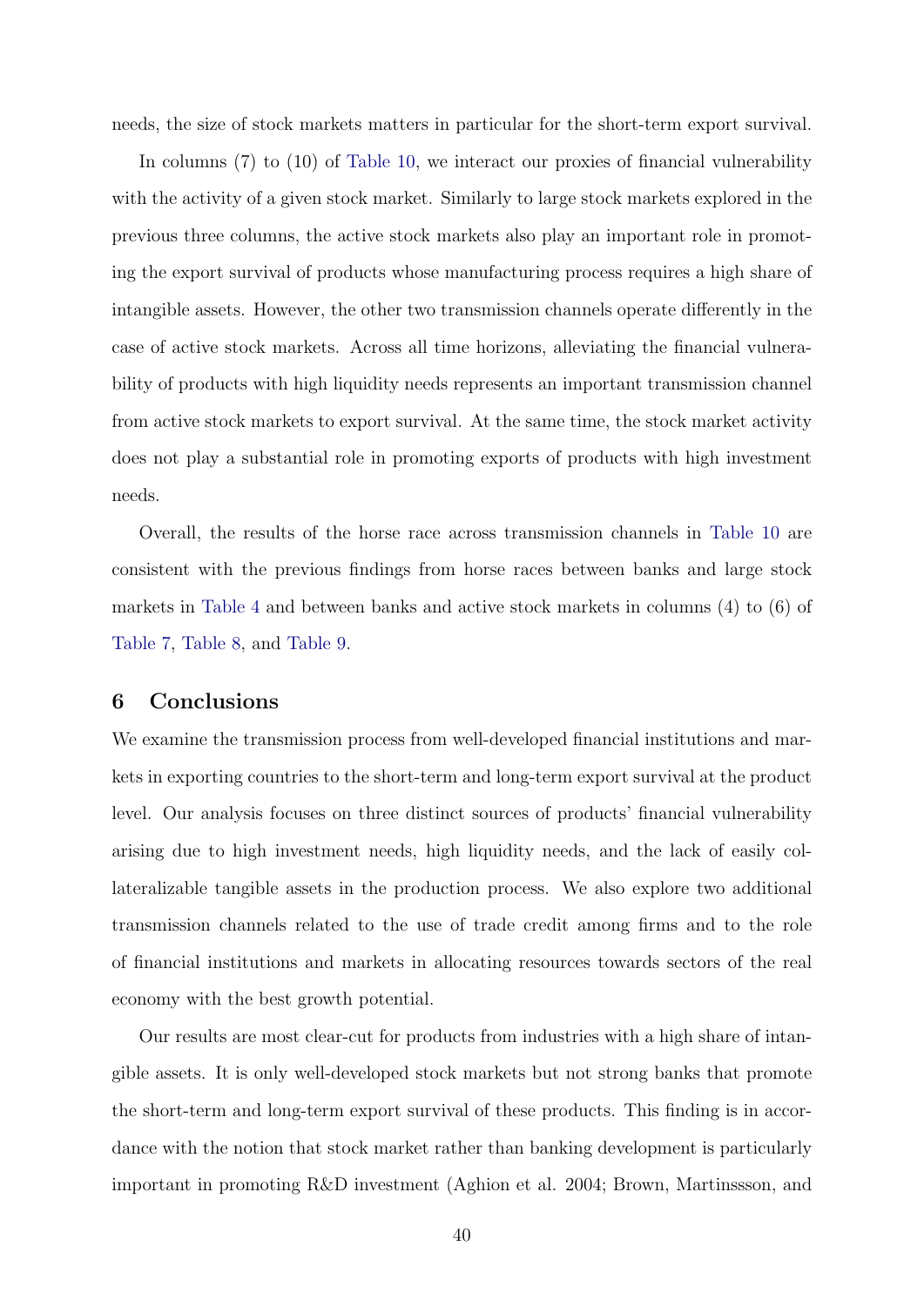Petersen 2013), encouraging innovation (Hsu, Tian, and Xu 2014), as well as helping industries that face increasing returns to scale and a rapid technological change (Allen 1993). Industries with a high share of intangible assets are often associated with innovative activities and a pronounced technological change. Our product-level evidence on export survival also complements the recent research on banks and intangible capital. Dell'Ariccia et al. (2020) show that banks decrease their commercial lending if local firms increasingly use intangible capital. Beck et al. (2021) find that liquidity created by banks promotes only tangible investment and consequently does not benefit those countries that specialize in industries using intangible assets.

When it comes to promoting export survival of products whose production process requires external finance to maintain sufficient levels of working capital (products with high liquidity needs), it is specifically the active but not the large stock markets that matter. This result might be related to the role played by the corporate governance and by shareholders' monitoring in improving the efficiency of working capital management (see, e.g., Gill and Biger 2013, Ben-Nasr 2016, Zeidan and Shapir 2017). Arguably, it is the activity rather than size of the stock market that strengthens the ability of shareholders to monitor the firms' management. In particular, active and liquid stock markets make it easier for shareholders to put the management under pressure by selling or threatening to sell the shares of the firm (see, e.g., Edmans and Manso 2011 or Edmans and Holderness 2017). In accordance with the traditional role of banking system in covering the working capital needs of firms, well-developed banks also promote export survival of products with high liquidity needs, especially at longer time horizons.<sup>[19](#page-41-0)</sup>

Our empirical analysis also reveals the necessity of long-term export links if the trade credit among business partners is to serve as a viable source of export financing. Based on our results, informal credit between upstream and downstream firms cannot substitute for well-developed financial markets and institutions in promoting immediate survival of

<span id="page-41-0"></span><sup>&</sup>lt;sup>19</sup> Besides the traditional route of bank loans, banks can support firms' working capital management also by specialized instruments like letters of credit. These instruments are particularly important in international trade and at the same time do not directly enter our proxies for banking development. The results in this paper might therefore represent only a lower bound for the importance of a welldeveloped banking system for the export survival of products with high liquidity needs.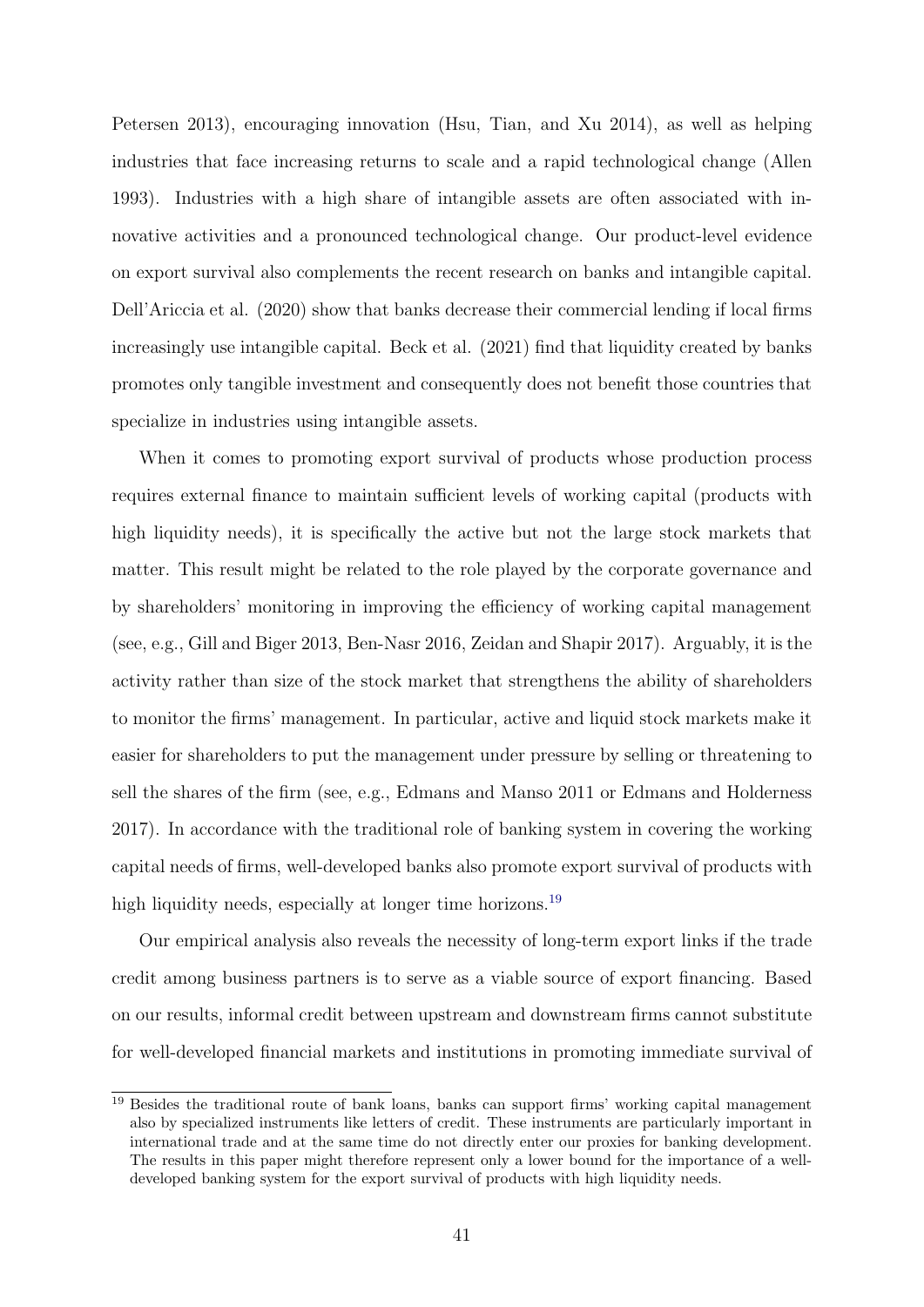newly exported products. The ability to rely on trade credit matters only for the longterm export survival, helping products that are already well-established in the destination market. Moreover, trade credit seems to serve as a substitute for external financing from banks rather than from stock markets. This is also in accordance with the existing findings from outside the trade literature (e.g., Fisman and Love 2003).

No clear pattern emerges in the export survival of products that require external finance to fund investment into physical capital, i.e. products with high investment needs. This is especially the case when we control for the alternative channel of high growth potential. These results complement some existing findings from outside the trade literature. Fisman and Love (2007) provide evidence that growth potential dominates investment needs in the transmission process from financial development to industrial growth. Tong and Wei (2011) find less robust results for this channel in the context of the transmission from the 2007-2009 financial crisis to stock market returns at the firm level, especially when compared to the channel of liquidity needs.

Our results on product-level export survival suggest three possible directions for further research on the distinct roles played by financial markets and institutions in international trade. First, it seems that the specific source of products' financial needs affects the relative importance of banks versus stock markets in promoting export success. It matters whether given products need to fund their investment needs related to physical capital, to fund their liquidity needs related to working capital, or to overcome the focus of more rudimentary financial systems on collateralizable tangible assets. Second, the relative importance of banks versus stock markets can vary even for the same group of products, depending on the specific time horizon used for measuring the export success. Third, the distinction between the size and the activity of stock markets matters substantially. Further research on these three topics could not only contribute to the existing finance-trade literature but also improve our understanding of the transmission process from finance to the real economy more generally.

#### References

Aghion, P., S. Bond, A. Klemm, and I. Marinescu, 2004, "Technology and Financial Structure: Are Innovative Firms Different?" Journal of the European Economic Association 2(2-3),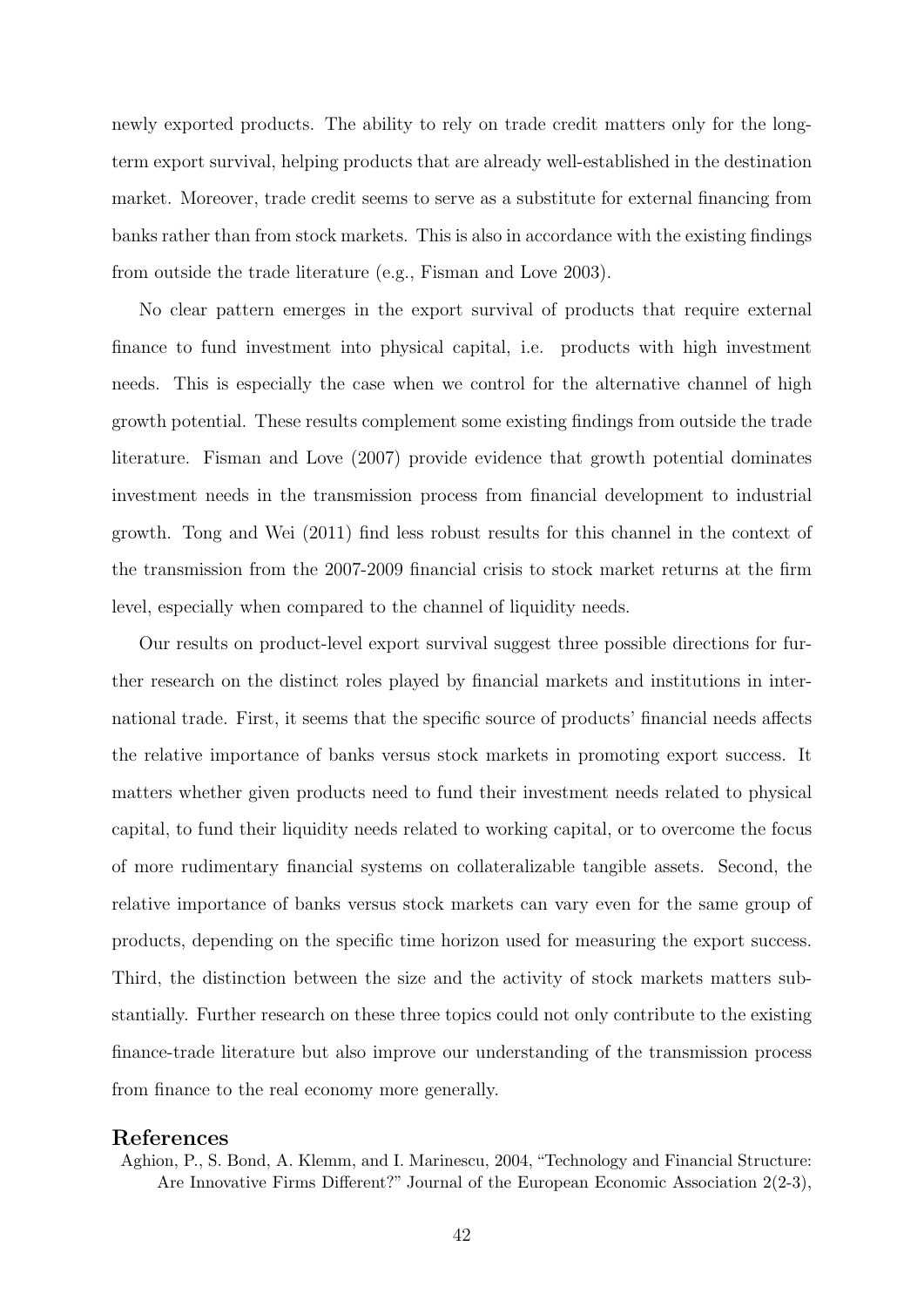277–288.

- Albornoz, F., S. Fanelli, and J.C. Hallak, 2016, "Survival in Export Markets," Journal of International Economics 102, 262–281.
- Allen, F., 1993, "Stock Markets and Resource Allocation," in C. Mayer and X. Vives, (eds.): Capital Markets and Financial Intermediation, Cambridge University Press, Cambridge, U.K., 81-116.
- Amissah, E., S. Bougheas, F. Defever, and R. Falvey, 2021, "Financial System Architecture and the Patterns of International Trade," European Economic Review 136, article 103751.
- Amiti, M., and D.E. Weinstein, 2011, "Exports and Financial Shocks," Quarterly Journal of Economics 126(4), 1841–1877.
- Araujo, L., G. Mion, and E. Ornelas, 2016, "Institutions and Export Dynamics," Journal of International Economics 98, 2–20.
- Beck, T., 2002, "Financial Development and International Trade: Is There a Link?" Journal of International Economics 57, 107–131.
- Beck, T., 2003, "Financial Dependence and International Trade," Review of International Economics, 11(2), 296-316.
- Beck, T., A.Demirgüç–Kunt, and R. Levine, 2000, "A New Database on Financial Development and Structure," World Bank Economic Review 14, 597-605.
- Beck, T., A. Demirgüç–Kunt, and R. Levine, 2010, "Financial Institutions and Markets across Countries and over Time: The Updated Financial Development and Structure Database," World Bank Economic Review 24, 77-92.
- Beck, T., R. Döttling, T. Lambert, and M. van Dijk, 2021, "Liquidity Creation, Investment, and Growth," Working Paper.
- Beck, T., and R. Levine, 2002, "Industry Growth and Capital Allocation: Does Having a Market– or Bank–Based System Matter?" Journal of Financial Economics 64, 147–180.
- Beck, T., and R. Levine, 2004, "Stock Markets, Banks, and Growth: Panel Evidence," Journal of Banking and Finance 28, 423–442.
- Becker, B., J. Chen, and D. Greenberg, 2013, "Financial Development, Fixed Costs, and International Trade," Review of Corporate Finance Studies 2(1), 1–28.
- Bekaert, G., C.R. Harvey, C. Lundblad, and S. Siegel, 2007, "Global Growth Opportunities and Market Integration," Journal of Finance 62(3), 1081-1137.
- Békés, G., and B. Muraközy, 2012, "Temporary Trade and Heterogeneous Firms," Journal of International Economics 87, 232–246.
- Ben-Nasr, H., 2016, "State and Foreign Ownership and the Value of Working Capital Management," Journal of Corporate Finance 41, 217–240.
- Berman, N., and J. Héricourt, 2010, "Financial Factors and the Margins of Trade: Evidence from Cross-Country Firm-Level Data," Journal of Development Economics 93(2), 206-217.
- Besedeš, T., 2013, "The Role of NAFTA and Returns to Scale in Export Duration," CESifo Economic Studies 59(2), 306-336.
- Besedeš, T., and T.J. Prusa, 2006a, "Ins, Outs, and the Duration of Trade," Canadian Journal of Economics 39(1), 266-295.
- Besedeš, T., and T.J. Prusa, 2006b, "Product Differentiation and Duration of US Import Trade," Journal of International Economics 70, 339-358.
- Besedeš, T., and T.J. Prusa, 2011, "The Role of Extensive and Intensive Margins and Export Growth," Journal of Development Economics 96, 371-379.
- Besedeš, T., B.-C. Kim, and V. Lugovskyy, 2014, "Export Growth and Credit Constraints," European Economic Review 70, 350-370.
- Braun, M., 2003, "Financial Contractibility and Asset Hardness," Working Paper.
- Braun, M., and B. Larrain, 2005, "Finance and the Business Cycle: International, Inter-Industry Evidence," Journal of Finance 60(3), 1097-1128.
- Brenton, P., C. Saborowski, and E. von Uexkull, 2010, "What Explains the Low Survival Rate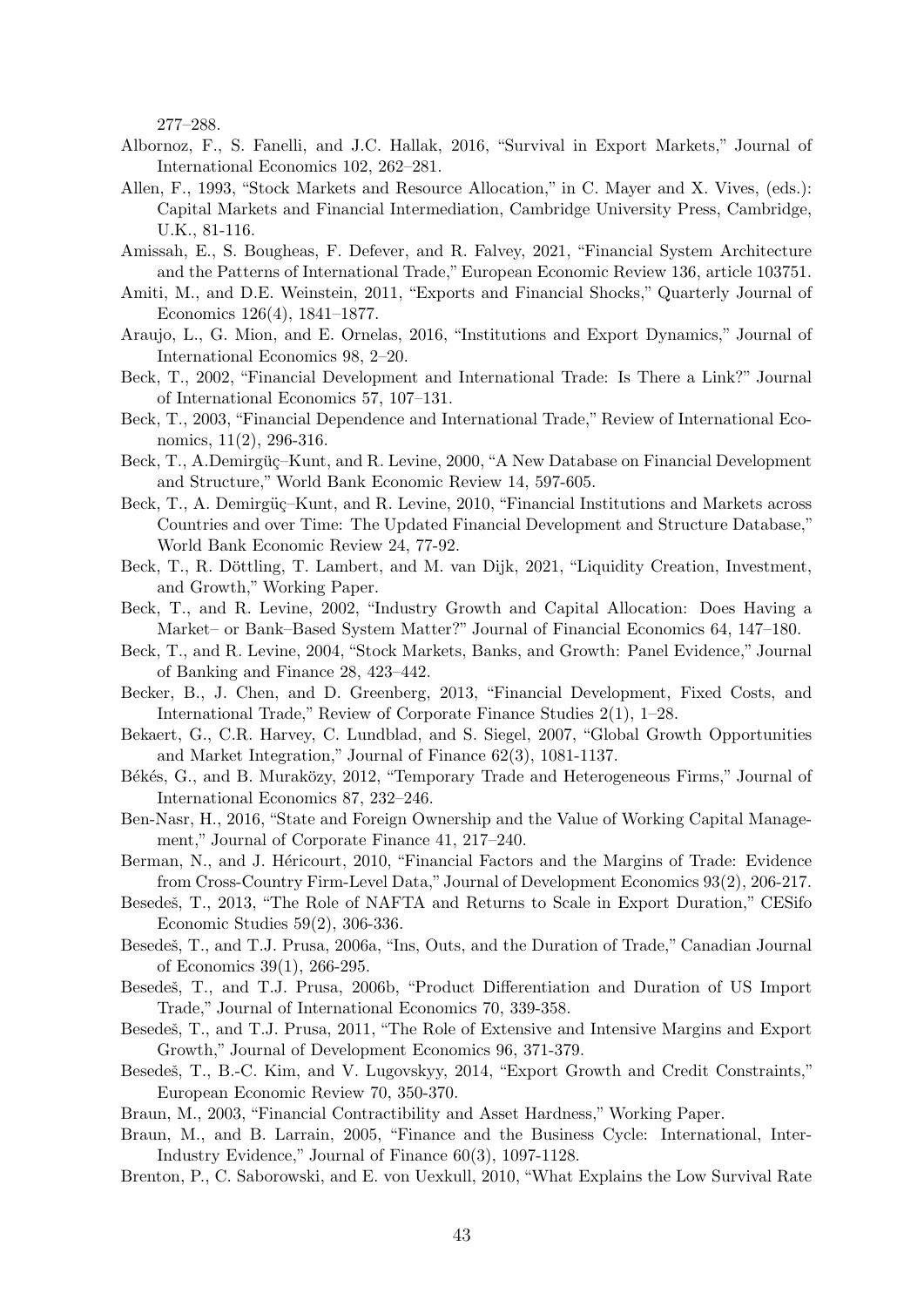of Developing Country Export Flows?" World Bank Economic Review 24(3), 474–499.

- Bricongne, J.-C., L. Fontagné, G. Gaulier, D. Taglioni, and V. Vigard, 2012, "Firms and the Global Crisis: French Exports in the Turmoil," Journal of International Economics 87, 134–146.
- Bridges, S., and A. Guariglia, 2008, "Financial Constraints, Global Engagement, and Firm Survival in the United Kingdom: Evidence from Micro Data," Scottish Journal of Political Economy 55(4), 444–464.
- Brown, J.R., G. Martinsson, and B.C. Petersen, 2013, "Law, Stock Markets, and Innovation," Journal of Finance 68(4), 1517–1549.
- Cadot, O., L. Iacovone, M.D. Pierola, and F. Rauch, 2013, "Success and Failure of African Exporters," Journal of Development Economics 101, 284–296.
- Cetorelli, N., and M. Gambera, 2001, "Banking Market Structure, Financial Dependence and Growth: International Evidence from Industry Data," Journal of Finance 56(2), 617-648.
- Cetorelli, N., and P.E. Strahan, 2006, "Finance as a Barrier to Entry: Bank Competition and Industry Structure in Local U.S. Markets," Journal of Finance 61(1), 437-461.
- Cho, I., S. Contessi, K.N. Russ, and D. Valderrama, 2019, "Financial Choice and International Trade," Journal of Economic Behavior and Organization 157, 297–319.
- Chor, D., and K. Manova, 2012, "Off the Cliff and Back? Credit Conditions and International Trade during the Global Financial Crisis," Journal of International Economics 87, 117-133.
- $\check{\text{C}}$ ihák, M., A. Demirgüç-Kunt, E. Feyen, and R. Levine, 2012, "Benchmarking Financial Systems around the World," World Bank Policy Research Working Paper No. 6175.
- Claessens, S., and L. Laeven, 2003, "Financial Development, Property Rights, and Growth," Journal of Finance 58(6), 2401–2436.
- Crinò, R., and L. Ogliari, 2017, "Financial Imperfections, Product Quality, and International Trade," Journal of International Economics 104, 63-84.
- Dell'Ariccia, G., D. Kadyrzhanova, C. Minoiu, and L. Ratnovski, 2020, "Bank Lending in the Knowledge Economy," Review of Financial Studies, forthcoming.
- Demirgüç–Kunt, A., E. Feyen, and R. Levine, 2013, "The Evolving Importance of Banks and Securities Markets," World Bank Economic Review 27(3), 476–490.
- Demirgüç–Kunt, A., and V. Maksimovic, 1998, "Law, Finance, and Firm Growth," Journal of Finance 53(6), 2107–2137.
- Demirgüç–Kunt, A., and V. Maksimovic, 2002, "Funding Growth in Bank-Based and Market-Based Financial Systems: Evidence from Firm-Level Data," Journal of Financial Economics 65, 337–363.
- Edmans, A., and C.G. Holderness, 2017, "Blockholders: A Survey of Theory and Evidence," in B. Hermalin and M. Weisbach (eds): Handbook of the Economics of Corporate Governance, North Holland, Amsterdam, Netherlands, 541-636.
- Falato, A., D. Kadyrzhanova, J. Sim, and R. Steri, 2020, "Rising Intangible Capital, Shrinking Debt Capacity, and the US Corporate Savings Glut," Journal of Finance, forthcoming.
- Fan, H., E. L.-C. Lai, and Y.A. Li, 2015, "Credit Constraints, Quality, and Export Prices: Theory and Evidence from China," Journal of Comparative Economics 43, 390–416.
- Edmans, A., and G. Manso, 2011, "Governance Through Trading and Intervention: A Theory of Multiple Blockholders," Review of Financial Studies 24(7), 2395–2428.
- Fisman, R., and I. Love, 2003, "Trade Credit, Financial Intermediary Development, and Industry Growth," Journal of Finance 58(1), 353–374.
- Fisman, R., and I. Love, 2007, "Financial Dependence and Growth Revisited," Journal of the European Economic Association 5(2-3), 470–479.
- Gaulier, G., and S. Zignago, 2010, "BACI: International Trade Database at the Product Level. The 1994-2007 Version," CEPII Working Paper No. 2010-23.
- Gill, A.S., and N. Biger, 2013, "The Impact of Corporate Governance on Working Capital Management Efficiency of American Manufacturing Firms," Managerial Finance 39(2),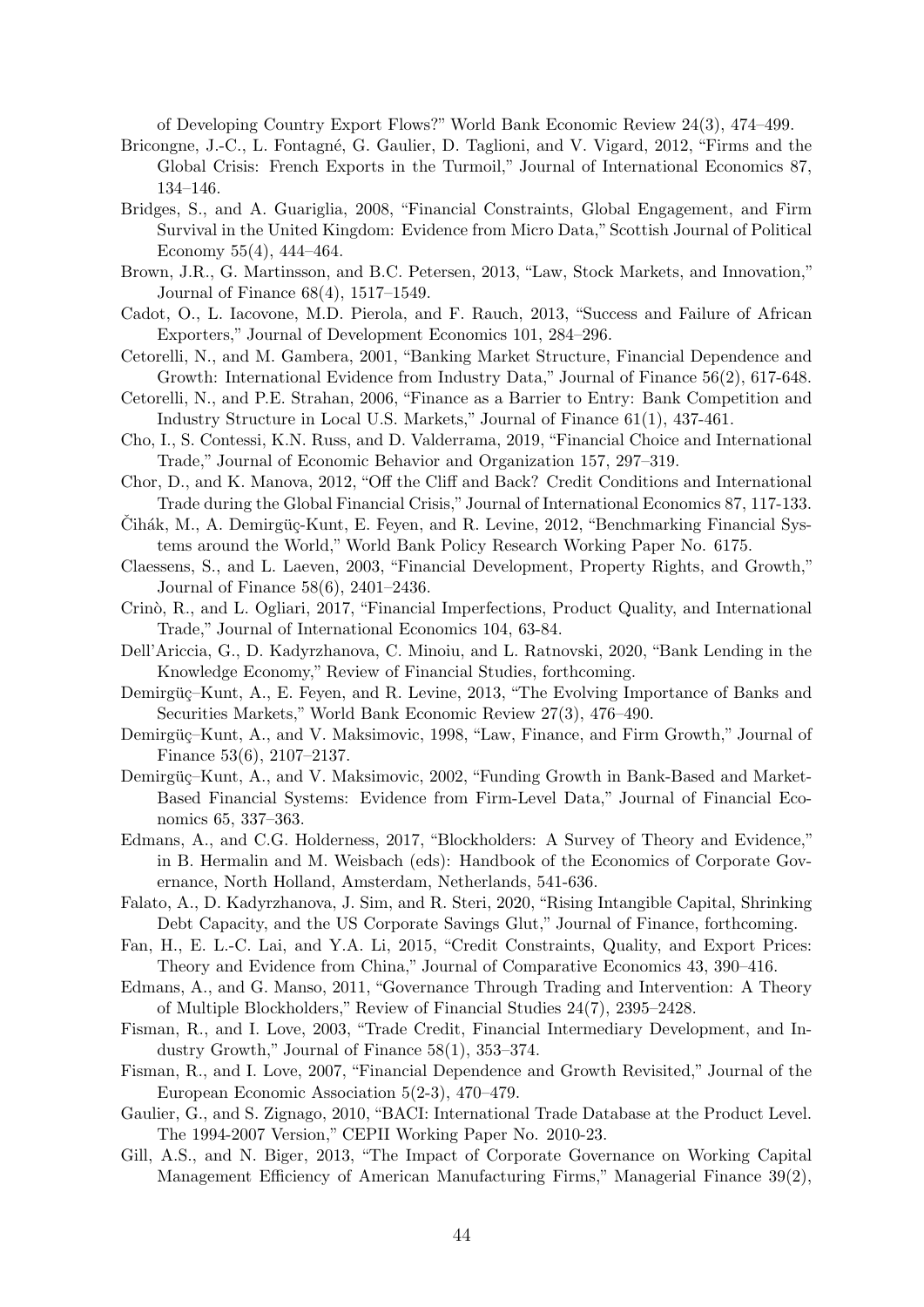116–132.

- Görg, H., and M.-E. Spaliara, 2014, "Financial Health, Exports and Firm Survival: Evidence from UK and French Firms," Economica 81, 419-444.
- Greenaway, D., A. Guariglia, and R. Kneller, 2007, "Financial Actors and Exporting Decisions," Journal of International Economics 73, 377-395.
- Gupta, N., and K. Yuan, 2009, "On the Growth Effect of Stock Market Liberalizations,"Review of Financial Studies 22(11), 4715-4752.
- Hess, W., and M. Persson, 2012, "The Duration of Trade Revisited: Continuous-Time vs. Discrete-Time Hazards," Empirical Economics 43, 1083–1107.
- Hur, J., M. Raj, and Y.E. Riyanto, 2006, "Finance and Trade: A Cross-Country Empirical Analysis on the Impact of Financial Development and Asset Tangibility on International Trade," World Development 34(10), 1728–1741.
- Hsu, P.-H., X. Tian, and Y. Xu, 2014, "Financial Development and Innovation: Cross-country Evidence," Journal of Financial Economics 112, 116–135.
- Jaud, M., M. Kukenova, and M. Strieborny, 2015, "Financial Development and Sustainable Exports: Evidence from Firm-product Data," World Economy 38(7), 1090-1114.
- Jaud, M., M. Kukenova, and M. Strieborny, 2018, "Finance, Comparative Advantage, and Resource Allocation," Review of Finance 22(3), 1011-1061.
- Jaud, M., M. Kukenova, and M. Strieborny, 2019, "Finance and Export Survival: The Case of the MENA Region and Sub-Saharan Africa," in Tibor Besedes and Volker Nitsch (eds.): Disrupted Economics Relationships, MIT Press, Cambridge, USA.
- Jaud, M., M. Kukenova, and M. Strieborny, 2021, "Stock Market Liberalizations and Export Dynamics," Working Paper.
- Ju, J., and S.-J. Wei, 2011, "When Is Quality of Financial System a Source of Comparative Advantage?" Journal of International Economics 84, 178–187.
- Kletzer, K., and P. Bardhan, 1987, "Credit Markets and Patterns of International Trade," Journal of Development Economics 27, 57-70.
- Kroszner, R.S., L. Laeven, and D. Klingebiel, 2007, "Banking Crises, Financial Dependence, and Growth," Journal of Financial Economics 84, 187-228.
- Langfield, S., and M. Pagano, 2016, "Bank Bias in Europe: Effects on Systemic Risk and Growth," Economic Policy 31(85), 51–106.
- Levchenko, A.A., 2007, "Institutional Quality and International Trade," Review of Economic Studies 74(3), 791-819.
- Levchenko, A.A., L.T. Lewis, and L.L. Tesar, 2011, "The Role of Trade Finance in the U.S. Trade Collapse: A Skeptic's View," in J.-P. Chauffour and M. Malouche (eds.): Trade Finance During the Great Trade Collapse, World Bank, Washington DC, USA, 133–147.
- Levine, R., 2002, "Bank-Based or Market-Based Financial Systems: Which is Better?" Journal of Financial Intermediation 11, 398-428.
- Levine, R., and S. Zervos, 1998, "Stock Markets, Banks, and Economic Growth," American Economic Review 88(3), 537-558.
- Manova, K., 2008, "Credit Constraints, Equity Market Liberalizations and International Trade," Journal of International Economics 76, 33-47.
- Manova, K., 2013, "Credit Constraints, Heterogeneous Firms, and International Trade," Review of Economic Studies 80, 711–744.
- Minetti, R., and S.C. Zhu, 2011, "Credit Constraints and Firm Export: Microeconomic Evidence from Italy," Journal of International Economics 83, 109-125.
- Muûls, M., 2015, "Exporters, Importers and Credit Constraints," Journal of International Economics 95, 333–343.
- Nitsch, V., 2009, "Die Another Day: Duration in German Import Trade," Review of World Economics 145(1), 133–154.
- Nunn, N., 2007, "Relationship-Specificity, Incomplete Contracts, and the Pattern of Trade,"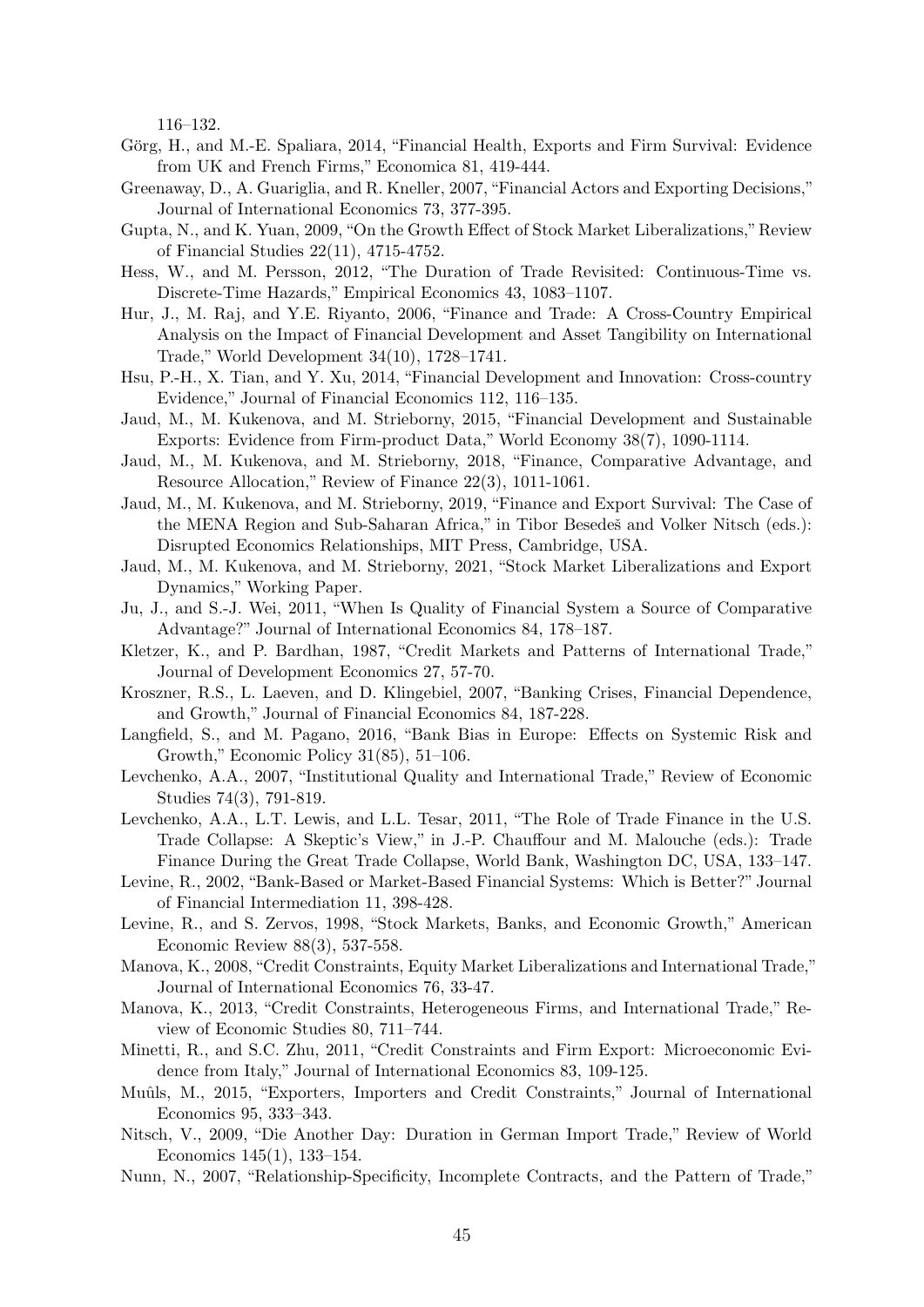Quarterly Journal of Economics 122(2), 569-600.

- Paravisini, D., V. Rappoport, P. Schnabl, and D. Wolfenzon, 2015, "Dissecting the Effect of Credit Supply on Trade: Evidence from Matched Credit–Export Data," Review of Economic Studies 82, 333–359.
- Raddatz, C., 2006, "Liquidity Needs and Vulnerability to Financial Underdevelopment," Journal of Financial Economics 80(3), 677-722.
- Rajan, R.G., and L. Zingales, 1998, "Financial Dependence and Growth," American Economic Review 88(3), 559-586.
- Rampini, A.A., and S. Viswanathan, 2010, "Collateral, Risk Management, and the Distribution of Debt Capacity," Journal of Finance 65(6), 2293-2322.
- Romalis, J., 2004, "Factor Proportions and the Structure of Commodity Trade," American Economic Review 94(1), 67-97.
- Shen, C.-H., and C.-C. Lee, 2006, "Same Financial Development yet Different Economic Growth - Why?" Journal of Money, Credit, and Banking 38(7), 1907-1944.
- Shleifer, A., and R.W. Vishny, 1992, "Liquidation Values and Debt Capacity: A Market Equilibrium Approach," Journal of Finance 47(4), 1343-1366.
- Song, F., and A.V. Thakor, 2010, "Financial System Architecture and the Co-Evolution of Banks and Capital Markets," Economic Journal 120, 1021-1055.
- Strieborny, M., and M. Kukenova, 2016, "Investment in Relationship-Specific Assets: Does Finance Matter?" Review of Finance 20(4), 1487-1515.
- Svaleryd, H., and J. Vlachos, 2005, "Financial Markets, the Pattern of Industrial Specialization and Comparative Advantage: Evidence from OECD Countries," European Economic Review 49, 113–144.
- Tong, H., and S.-J. Wei, 2011, "The Composition Matters: Capital Inflows and Liquidity Crunch During a Global Economic Crisis," Review of Financial Studies 24(6), 2023-2052.
- Zeidan, R., and O.M. Shapir, 2017, "Cash Conversion Cycle and Value-enhancing Operations: Theory and Evidence for Free Lunch," Journal of Corporate Finance 45, 203–219.

#### <span id="page-46-0"></span>APPENDIX

Table 11: Correlations among the measures of financial vulnerability

|                      |           |           | Investment needs Liquidity needs Asset intangibility | Growth opp. | Trade credit |
|----------------------|-----------|-----------|------------------------------------------------------|-------------|--------------|
| Investment needs     |           |           |                                                      |             |              |
|                      |           |           |                                                      |             |              |
| Liquidity needs      | $-0.0497$ |           |                                                      |             |              |
| Asset intangibility  | $-0.1822$ | $-0.1346$ |                                                      |             |              |
| Growth opportunities | 0.2399    | 0.0512    | $-0.1042$                                            |             |              |
| Trade credit         | $-0.0391$ | $-0.0693$ | $-0.1704$                                            | 0.0256      |              |

The table reports correlations among five measures of financial vulnerability described in Subsection [3.1.](#page-12-1) All measures are computed at the level of the 4-digit and 3-digit sectors according to the SIC classification.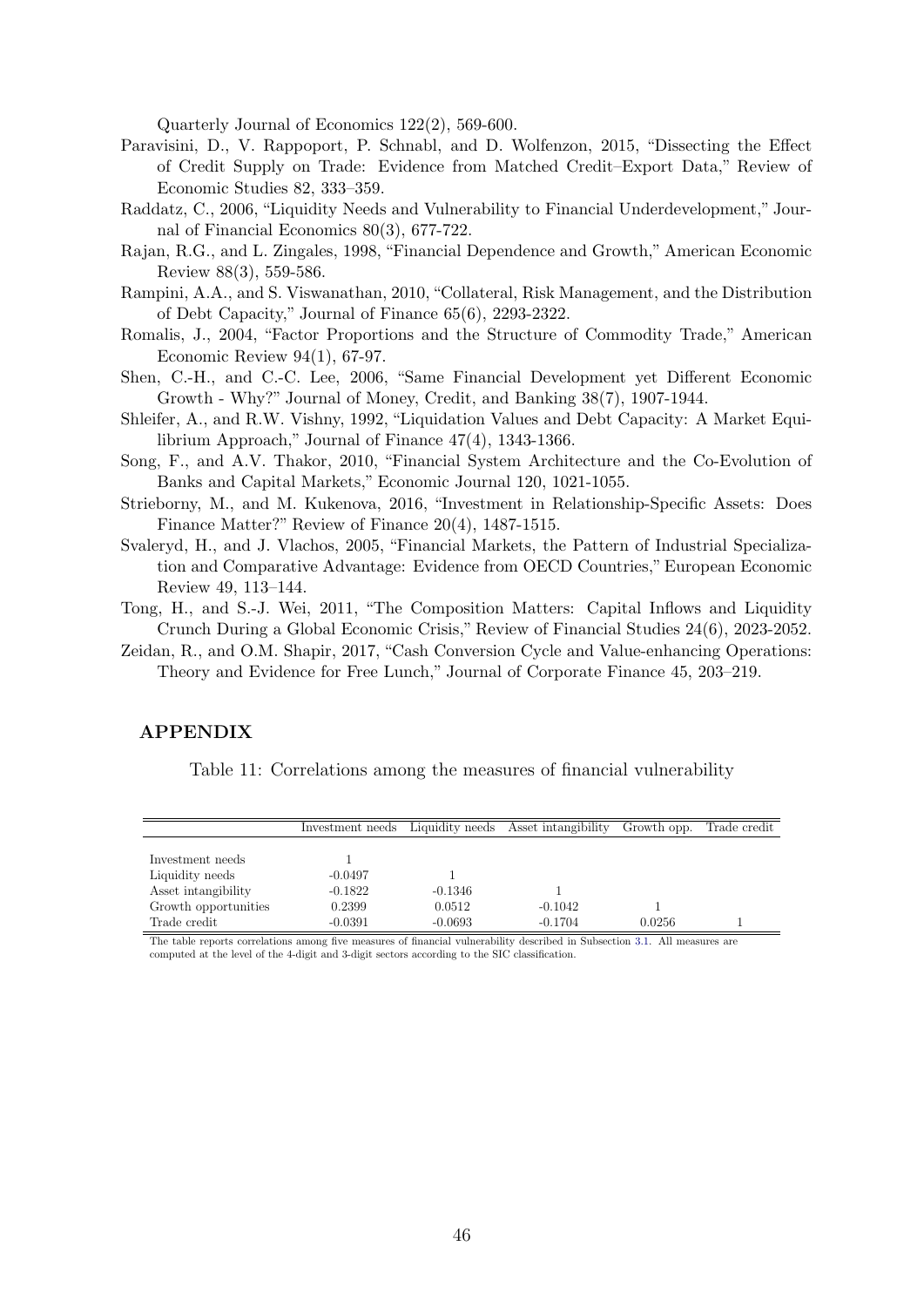<span id="page-47-0"></span>

| Variable                                        | Obs.       | Mean       | Std. Dev.  | Q1         | Median     | Q3         |
|-------------------------------------------------|------------|------------|------------|------------|------------|------------|
| investment needs                                | 252147     | 0.39       | 0.05       | 0.37       | 0.38       | 0.40       |
| liquidity needs                                 | 252147     | 0.25       | 0.08       | $\rm 0.21$ | $0.26\,$   | $0.30\,$   |
| asset intangibility                             | 252147     | 0.05       | 0.05       | 0.02       | $0.04\,$   | 0.07       |
| trade credit dependency                         | 252147     | 0.40       | 0.11       | 0.34       | 0.39       | 0.46       |
| global growth opportunities                     | 252147     | 0.41       | $0.16\,$   | 0.29       | 0.40       | 0.52       |
| investment needs x banks                        | 252147     | 0.28       | 0.19       | 0.12       | $0.25\,$   | $0.38\,$   |
| investment needs x stock markets                | 235294     | 0.22       | $\rm 0.21$ | 0.07       | $0.15\,$   | $0.30\,$   |
| investment needs x GDPpc                        | 252147     | 3.60       | 0.69       | 3.18       | 3.65       | 3.99       |
| investment needs x real exchange rate           | 252147     | $-0.87$    | 0.12       | $-0.90$    | $-0.86$    | $-0.82$    |
| investment needs x bank assets                  | 252082     | $\rm 0.31$ | $0.20\,$   | 0.15       | 0.27       | 0.42       |
| investment needs x total credit                 | 251588     | 0.28       | 0.20       | 0.12       | 0.26       | 0.39       |
| investment needs x stock market value traded    | 233886     | 0.13       | 0.18       | $0.02\,$   | $0.06\,$   | $0.16\,$   |
| investment needs x stock market turnover        | 232766     | 0.20       | 0.20       | 0.07       | 0.16       | 0.28       |
| liquidity needs x banks                         | 252147     | 0.18       | 0.14       | 0.07       | 0.15       | $0.25\,$   |
| liquidity needs x stock markets                 | 235294     | 0.14       | 0.14       | 0.04       | $0.09\,$   | 0.19       |
| liquidity needs x GDPpc                         | 252147     | 2.31       | 0.79       | 1.82       | $2.28\,$   | 2.75       |
| liquidity needs x real exchange rate            | 252147     | $-0.56$    | 0.17       | $-0.67$    | $-0.57$    | $-0.46$    |
| liquidity needs x bank assets                   | 252082     | 0.20       | $0.15\,$   | 0.09       | 0.16       | $0.27\,$   |
| liquidity needs x total credit                  | 251588     | 0.18       | 0.14       | 0.07       | 0.15       | $0.25\,$   |
| liquidity needs x stock market value traded     | 233886     | 0.08       | $0.12\,$   | 0.01       | 0.04       | 0.10       |
| liquidity needs x stock market turnover         | 232766     | 0.13       | 0.14       | 0.04       | 0.10       | 0.17       |
| asset intangibility x banks                     | 252147     | 0.03       | 0.05       | 0.01       | $\rm 0.02$ | $0.05\,$   |
| asset intangibility x stock markets             | 235294     | 0.03       | $0.05\,$   | 0.00       | $0.01\,$   | $0.03\,$   |
| asset intangibility x GDPpc                     | 252147     | 0.47       | 0.49       | 0.14       | 0.32       | 0.63       |
| asset intangibility x real exchange rate        | 252147     | $-0.11$    | 0.12       | $-0.16$    | $-0.08$    | $-0.04$    |
| asset intangibility x bank assets               | 252082     | 0.04       | 0.05       | 0.01       | 0.02       | $0.05\,$   |
| asset intangibility x total credit              | 251588     | 0.04       | $0.05\,$   | 0.01       | 0.02       | $0.05\,$   |
| asset intangibility x stock market value traded | 233886     | 0.02       | $0.03\,$   | 0.00       | 0.00       | $0.02\,$   |
| asset intangibility x stock market turnover     | 232766     | 0.03       | 0.05       | 0.00       | $0.01\,$   | 0.03       |
| trade credit dependency x banks                 | 252147     | 0.28       | 0.21       | 0.12       | 0.24       | $0.39\,$   |
| trade credit dependency x stock markets         | 235294     | 0.22       | 0.22       | 0.07       | $0.15\,$   | 0.30       |
| global growth opportunities x banks             | 252147     | 0.29       | 0.23       | 0.11       | $0.23\,$   | 0.40       |
| global growth opportunities x stock markets     | 235294     | 0.23       | 0.24       | 0.06       | 0.14       | $\rm 0.31$ |
| banks                                           | 252147     | 0.71       | 0.47       | 0.31       | 0.65       | 0.98       |
| stock markets                                   | 235294     | 0.56       | 0.52       | 0.17       | $0.37\,$   | 0.76       |
| $GDPpc$ (log)                                   | 252147     | 9.24       | 1.28       | 8.38       | 9.52       | 10.34      |
| real exchange rate                              | 252147     | $-2.23$    | $0.02\,$   | $-2.24$    | $-2.23$    | $-2.22$    |
| bank assets                                     | 252082     | 0.78       | $0.51\,$   | $0.39\,$   | $0.69\,$   | $1.08\,$   |
| total credit                                    | 251588     | 0.73       | 0.50       | 0.30       | 0.68       | 1.00       |
| stock market value traded                       | 233886     | 0.33       | 0.45       | 0.04       | $0.15\,$   | 0.40       |
| stock market turnover                           | 232766     | $0.52\,$   | $0.51\,$   | 0.17       | $0.41\,$   | $0.73\,$   |
| initial export                                  | 252147     | $2.95\,$   | 2.42       | 1.18       | $2.48\,$   | $4.23\,$   |
| total export                                    | $252147\,$ | $6.27\,$   | $2.69\,$   | 4.40       | $6.31\,$   | $8.13\,$   |
| number of suppliers                             | 252147     | 37.99      | 19.36      | 24.00      | 35.00      | 48.00      |
| multiple spell                                  | 252147     | 0.73       | 0.44       | 0.00       | 1.00       | 1.00       |
| physical capital intensity                      | 252147     | $0.06\,$   | 0.02       | $0.05\,$   | 0.06       | $0.07\,$   |
| human capital intensity                         | 252147     | 0.98       | $0.23\,$   | 0.81       | 1.06       | 1.13       |
| physical capital intensity x physical capital   | 252147     | 0.74       | $0.27\,$   | $0.62\,$   | $0.71\,$   | $0.86\,$   |
| human capital intensity x human capital         | 252147     | 2.17       | $0.57\,$   | $1.73\,$   | $2.24\,$   | 2.62       |
| physical capital                                | 252147     | 11.46      | 0.91       | 10.94      | 11.68      | 12.17      |
| human capital                                   | 252147     | 2.20       | $0.25\,$   | 2.08       | $2.27\,$   | $2.38\,$   |

Table 12: Summary statistics

We measure all time-varying explanatory variables at the beginning of a given export spell. The time dimension in our dataset is therefore reduced to the initial year of a given export spell -  $t_0$ . The variables  $GDPpc_{c,t_0}$ , initial export<sub>ck,t<sub>0</sub></sub>, total export<sub>ck,t<sub>0</sub></sub> are taken in log terms.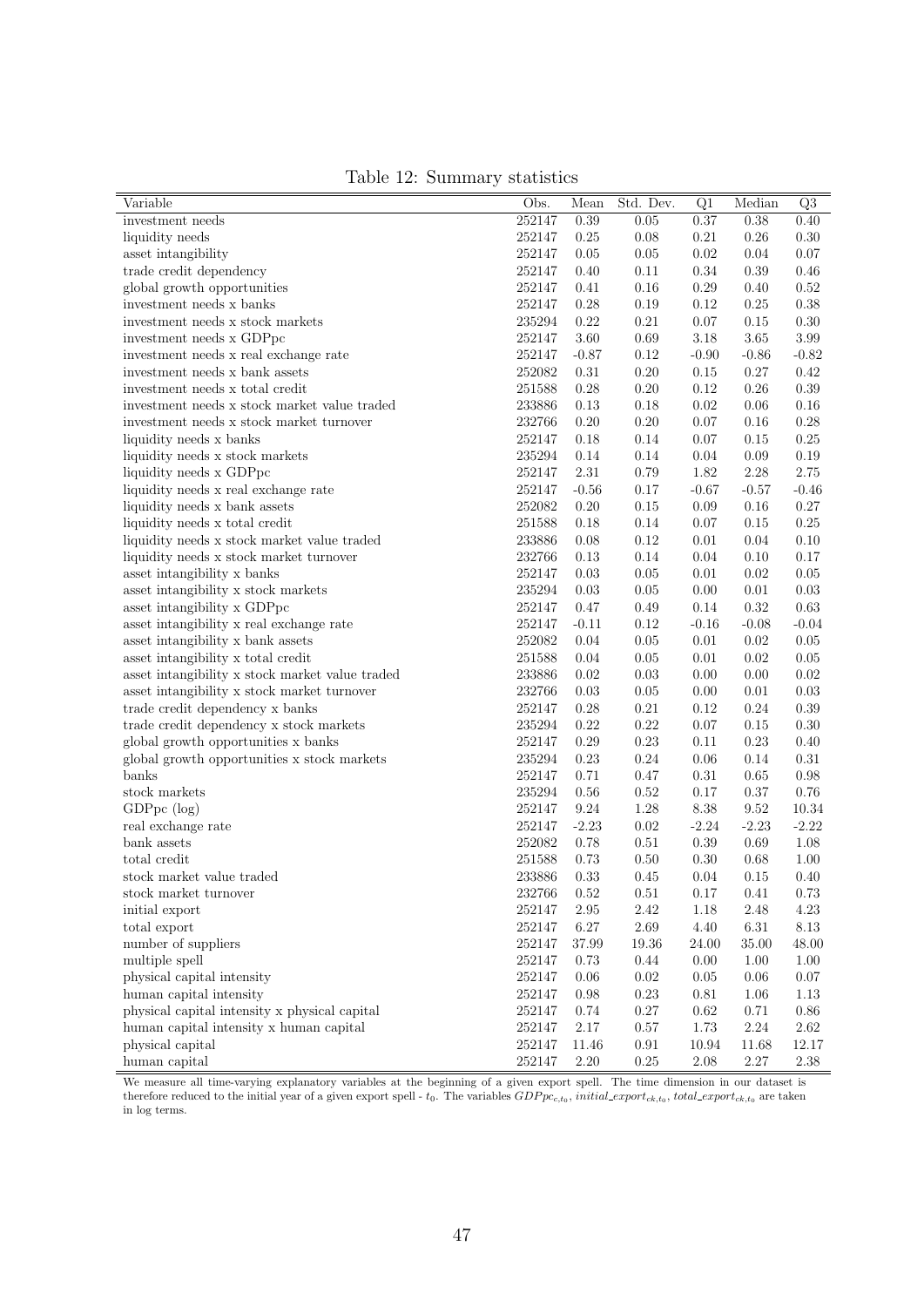## Financial Dependence and Intensive Margin of Trade Online Appendix

Melise Jaud<sup>∗</sup> Madina Kukenova<sup>†</sup> Martin Strieborny<sup>‡</sup>

This version: October 25, 2021

<sup>∗</sup>World Bank; E-Mail: mjaud@worldbank.org

<sup>†</sup>Swiss School of Higher Education; E-Mail: madina.kukenova@sshe.ch

<sup>‡</sup>University of Glasgow, Adam Smith Business School, Room 469, Main Building, University Avenue, Glasgow, G12 8QQ, United Kingdom. E-Mail: martin.strieborny@glasgow.ac.uk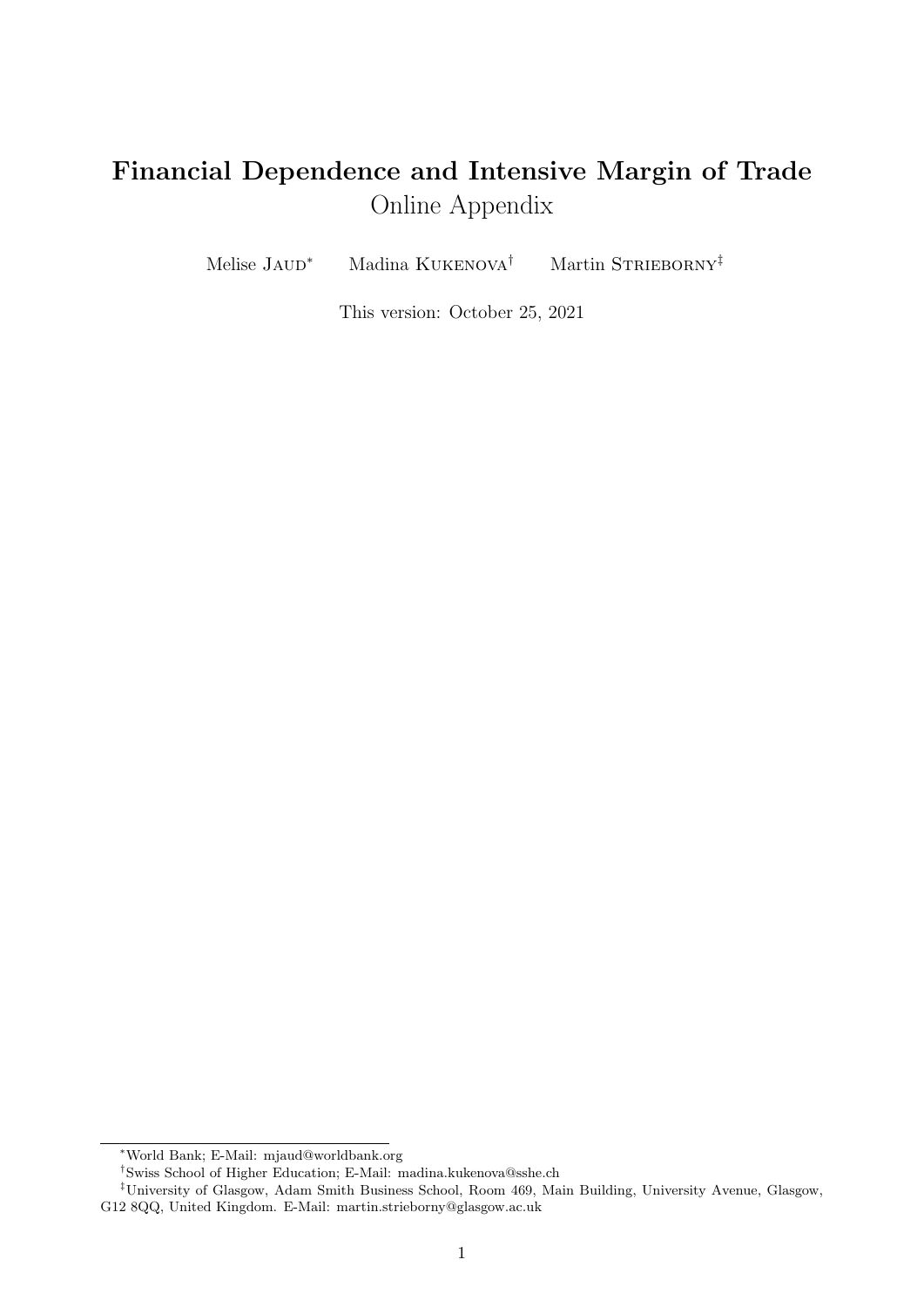## Appendix A - Full Sample of Countries Exporting to the USA

Armenia; Australia; Austria; Bahrain; Belgium-Luxembourg; Belize; Bolivia; Bulgaria; Burundi; Cameroon; Canada; Central African Republic; Chile; China; Colombia; Congo, Dem. Rep.; Costa Rica; Cote d'Ivoire; Croatia; Cyprus; Czech Republic; Denmark; Dominican Republic; Ecuador; Fiji; Finland; France; Gabon; Gambia; Germany; Ghana; Greece; Hungary; Iceland; Iran; Ireland; Israel; Italy; Japan; Malawi; Malaysia; Malta; Mexico; Morocco; Netherlands; New Zealand; Norway; Pakistan; Paraguay; Philippines; Poland; Portugal; Romania; Russian Federation; Saudi Arabia; Sierra Leone; Singapore; Slovakia; Southern African Customs Union (comprises South Africa, Botswana, Lesotho, Namibia, Swaziland); Spain; Sweden; Switzerland, Liechtenstein; Togo; Trinidad and Tobago; Tunisia; Uganda; Ukraine; United Kingdom; Uruguay; Venezuela; Zambia.

## Appendix B - Industries with the lowest and the highest levels of the three main measures of financial vulnerability

| SIC code | SIC industry name                                           | Investment needs |
|----------|-------------------------------------------------------------|------------------|
|          |                                                             |                  |
| 2111     | Cigarettes                                                  | 0.000            |
| 234      | Women's and children's undergarments                        | 0.206            |
| 278      | Blank books and bookbinding                                 | 0.305            |
| 2851     | Paints, varnishes, lacquers, enamels and allied prods       | 0.308            |
| 2761     | Manifold business forms                                     | 0.312            |
| 2711     | Newspapers: publishing or publishing and printing           | 0.325            |
| 3561     | Pumps and pumping equipment                                 | 0.328            |
| 3613     | Switchgear and switchboard apparatus                        | 0.329            |
| 305      | Hose and belting and gaskets and packing                    | 0.337            |
| 2451     | Mobile homes                                                | 0.339            |
| 2891     | Adhesives and sealants                                      | 0.342            |
| 3721     | Aircraft                                                    | 0.342            |
| 251      | Household furniture                                         | 0.343            |
| 3942     | Dolls and stuffed toys                                      | 0.347            |
| 3812     | Search, detection, navigation, guidance, aeronautical syst. | 0.350            |
| 3861     | Photographic equipment and supplies                         | 0.442            |
| 3911     | Jewelry, precious metal                                     | 0.444            |
| 3577     | Computer peripheral equipment, nec                          | 0.445            |
| 3651     | Household audio and video equipment                         | 0.460            |
| 351      | Engines and turbines                                        | 0.464            |
| 3612     | Power, distribution and specialty transformers              | 0.481            |
| 3751     | Motorcycles, bicycles and parts                             | 0.513            |
| 396      | Costume jewelry and notions                                 | 0.536            |
| 3845     | Electro-medical and electrotherapeutic apparatus            | 0.562            |
| 3652     | Phonograph records and prerecorded audio tapes and disks    | 0.589            |
| 299      | Miscellaneous petroleum and coal products                   | 0.620            |
| 3841     | Surgical and medical instruments and apparatus              | 0.640            |
| 2835     | In vitro and in vivo diagnostic substances                  | 0.657            |
| 2834     | Pharmaceutical preparations                                 | 0.754            |
| 2836     | Biological products, (no diagnostic substances)             | 1.000            |

Table I: Bottom and top 15 industries: Investment needs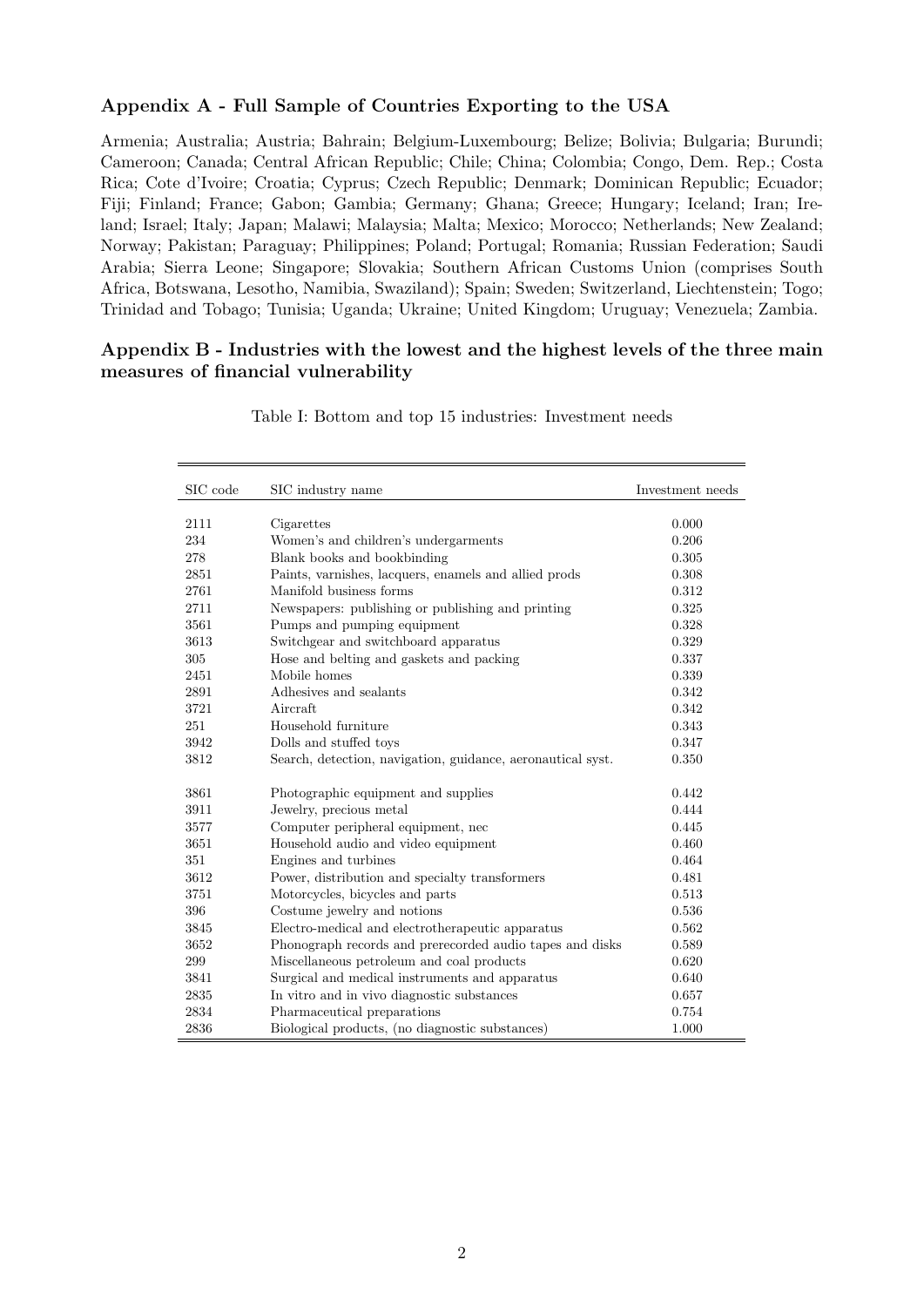| SIC code | SIC industry name                                                | Liquidity needs |
|----------|------------------------------------------------------------------|-----------------|
|          |                                                                  |                 |
| 2836     | Biological products, (no diagnostic substances)                  | 0.000           |
| 2711     | Newspapers: publishing or publishing and printing                | 0.025           |
| 2721     | Periodicals: publishing or publishing and printing               | 0.053           |
| 279      | Printing trade services                                          | 0.067           |
| 2741     | Miscellaneous publishing                                         | 0.068           |
| 205      | Bakery products                                                  | 0.077           |
| 3695     | Magnetic and optical recording media                             | 0.082           |
| 2451     | Mobile homes                                                     | 0.083           |
| 339      | Miscellaneous primary metal products                             | 0.084           |
| 2911     | Petroleum refining                                               | 0.084           |
| 2086     | Bottled and canned soft drinks and carbonated waters             | 0.096           |
| 275      | Commercial printing                                              | 0.100           |
| 2011     | Meat packing plants                                              | 0.102           |
| 2761     | Manifold business forms                                          | 0.102           |
| 2834     | Pharmaceutical preparations                                      | 0.109           |
| 232      | Men's and boys' furnishings                                      | 0.323           |
| 3845     | Electromedical and electrotherapeutic apparatus                  | 0.324           |
| 396      | Costume jewelry and notions                                      | 0.326           |
| 3634     | Electric housewares and fans                                     | 0.327           |
| 239      | Miscellaneous fabricated textile products                        | 0.329           |
| 3861     | Photographic equipment and supplies                              | 0.341           |
| 3728     | Aircraft parts and auxiliary equipment, nec                      | 0.341           |
| 3873     | Watches, clocks, clockwork operated devices/parts                | 0.342           |
| 2833     | Medicinal chemicals and botanical products                       | 0.353           |
| 3844     | X-ray apparatus and tubes and related irradiation apparatus      | 0.381           |
| 3541     | Machine tools, metal cutting types                               | 0.399           |
| 3532     | Mining machinery and equip (no oil and gas field mach and equip) | 0.411           |
| 3562     | Ball and roller bearings                                         | 0.420           |
| 391      | Jewelry, silverware, and plated ware                             | 0.425           |
| 2084     | Wines, brandy, and brandy spirits                                | 1.000           |

Table II: Bottom and top 15 industries: Liquidity needs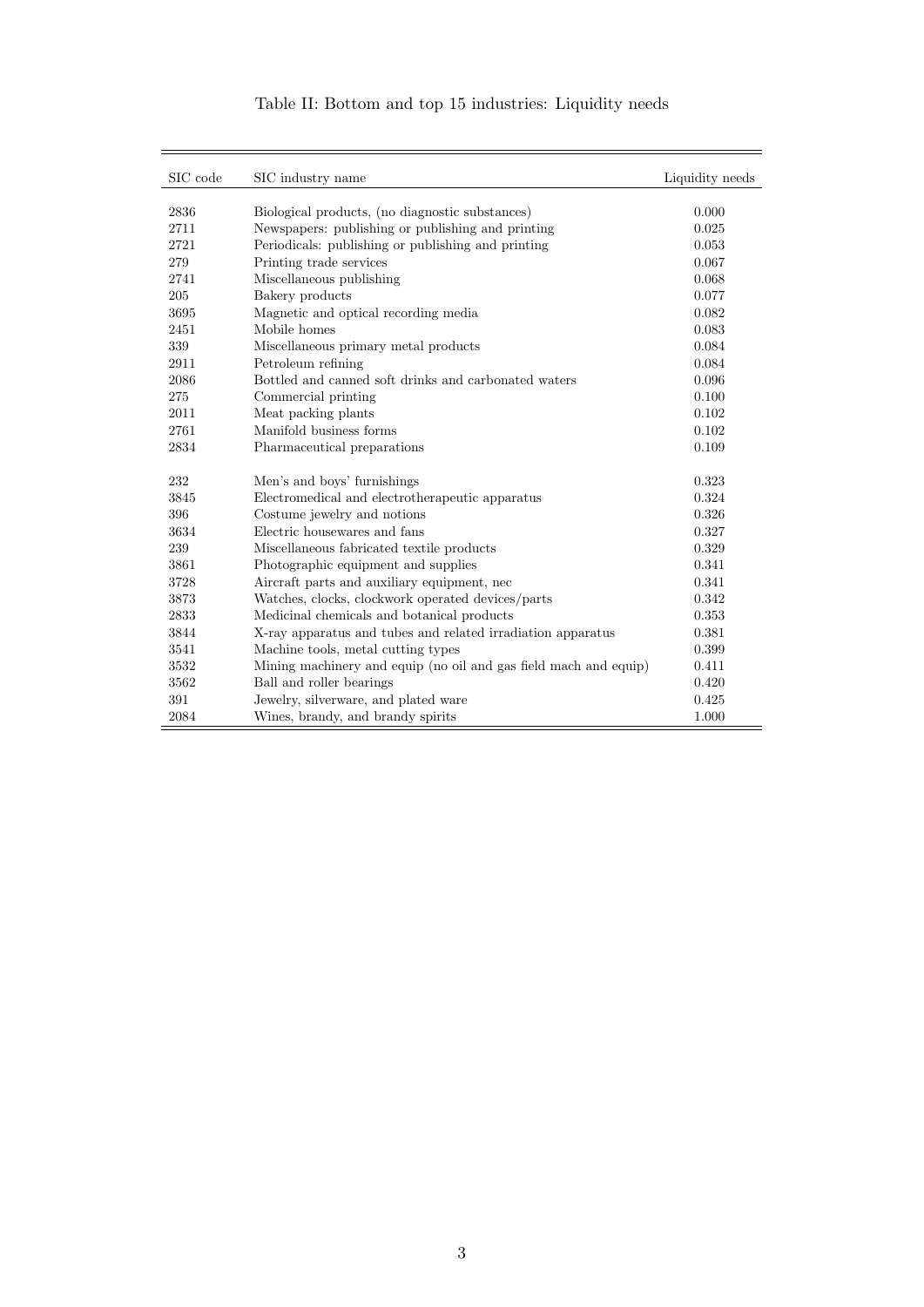| SIC code | SIC industry name                                           | Asset intangibility |
|----------|-------------------------------------------------------------|---------------------|
|          |                                                             |                     |
| 3433     | Heating equipment, except electric and warm air furnaces    | 0.000               |
| 2911     | Petroleum refining                                          | 0.001               |
| 3661     | Telephone and telegraph apparatus                           | 0.001               |
| 2621     | Paper mills                                                 | 0.001               |
| 2451     | Mobile homes                                                | 0.001               |
| 367      | Electronic components and accessories                       | 0.001               |
| 3721     | Aircraft                                                    | 0.001               |
| 2211     | Broad woven fabric mills, cotton                            | 0.001               |
| 333      | Primary nonferrous metals                                   | 0.003               |
| 3312     | Steel works, blast furnaces and rolling mills (coke ovens)  | 0.003               |
| 331      | Blast furnace and basic steel products                      | 0.003               |
| 207      | Fats and oils                                               | 0.003               |
| 327      | Concrete, gypsum, and plaster products                      | 0.004               |
| 287      | Agricultural chemicals                                      | 0.004               |
| 3663     | Radio and ty broadcasting and communications equipment      | 0.005               |
| 3533     | Oil and gas field machinery and equipment                   | 0.147               |
| 305      | Hose and belting and gaskets and packing                    | 0.148               |
| 2842     | Specialty cleaning, polishing and sanitation preparations   | 0.149               |
| 3579     | Office machines, nec                                        | 0.150               |
| 3585     | Air-cond and warm air heating equip, refrig equip           | 0.165               |
| 3728     | Aircraft parts and auxiliary equipment, nec                 | 0.177               |
| 3944     | Games, toys and children's vehicles (no dolls and bicycles) | 0.193               |
| 284      | Soap, cleaners, and toilet goods                            | 0.196               |
| 3634     | Electric housewares and fans                                | 0.240               |
| 2844     | Perfumes, cosmetics and other toilet preparations           | 0.242               |
| 396      | Costume jewelry and notions                                 | 0.244               |
| 2741     | Miscellaneous publishing                                    | 0.311               |
| 2111     | Cigarettes                                                  | 0.381               |
| 2711     | Newspapers: publishing or publishing and printing           | 0.477               |
| 2721     | Periodicals: publishing or publishing and printing          | 1.000               |

## Table III: Bottom and top 15 industries: Asset intangibility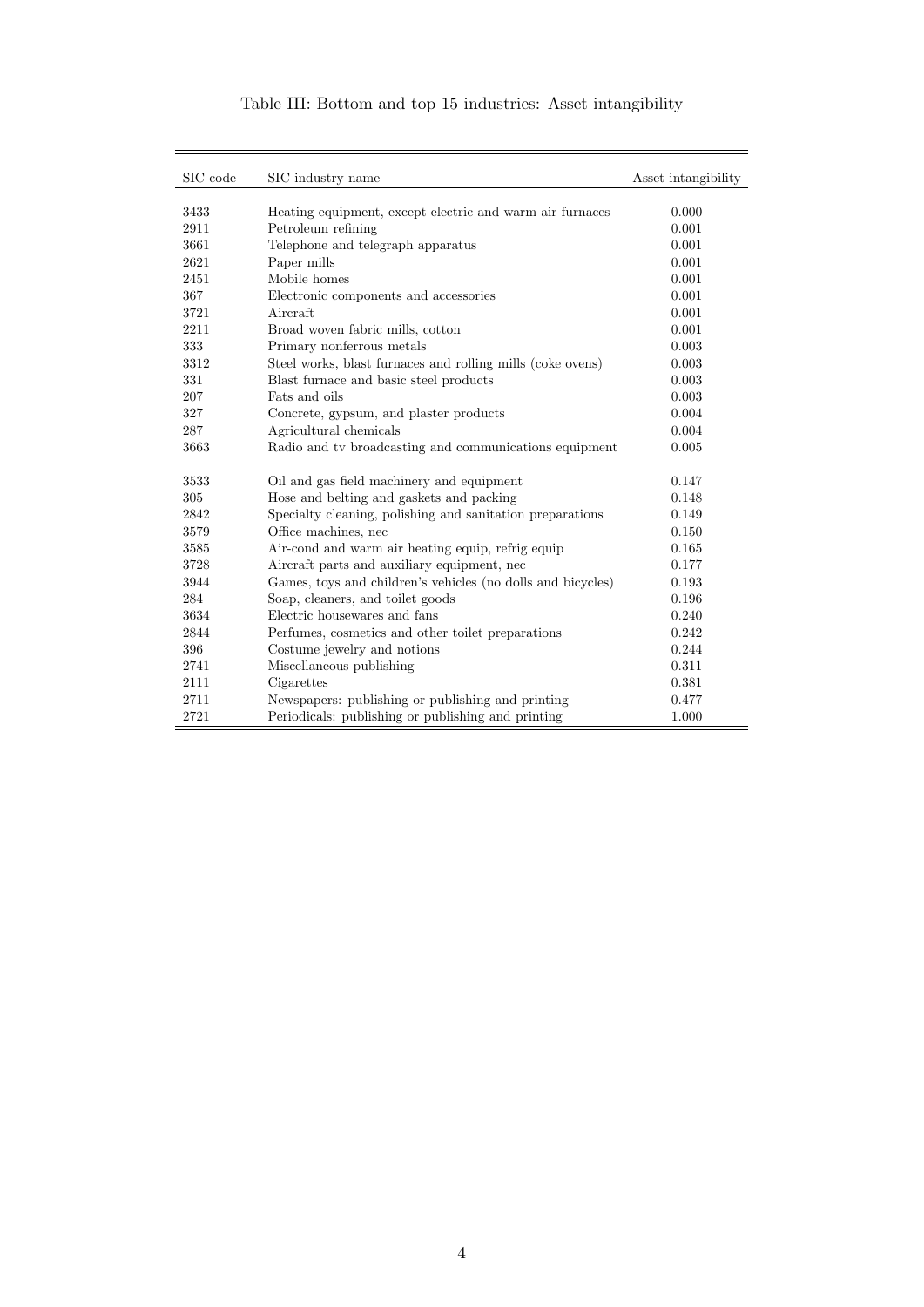#### <span id="page-52-0"></span>Appendix C - Broader measures of bank development

|                                              | $\scriptstyle{(1)}$ | (2)       | (3)       | (4)       | $\left( 5\right)$ | (6)       |
|----------------------------------------------|---------------------|-----------|-----------|-----------|-------------------|-----------|
| Dep. var.: Survival                          | 1 <sub>V</sub>      | 5y        | 10y       | 1y        | 5y                | 10y       |
|                                              |                     |           |           |           |                   |           |
| investment needs $\times$ bank assets        | 0.012               | $-0.017$  | 0.014     |           |                   |           |
|                                              | (0.046)             | (0.030)   | (0.025)   |           |                   |           |
| investment needs $\times$ total credit       |                     |           |           | $-0.027$  | 0.001             | 0.043     |
|                                              |                     |           |           | (0.046)   | (0.031)           | (0.026)   |
| investment needs $\times$ stock markets      | 0.029               | $0.068^a$ | $0.056^a$ | 0.039     | $0.061^b$         | $0.044^b$ |
|                                              | (0.041)             | (0.026)   | (0.020)   | (0.043)   | (0.027)           | (0.021)   |
| investment needs $\times$ GDPpc              | 0.004               | 0.001     | $-0.004$  | 0.011     | $-0.001$          | $-0.005$  |
|                                              | (0.020)             | (0.012)   | (0.010)   | (0.019)   | (0.012)           | (0.010)   |
| investment needs $\times$ real exchange rate | $-2.034^{b}$        | $-0.620$  | $-0.502$  | $-1.767c$ | $-0.653$          | $-0.610$  |
|                                              | (0.938)             | (0.657)   | (0.550)   | (0.906)   | (0.650)           | (0.549)   |
|                                              |                     |           |           |           |                   |           |
| Observations                                 | 235,229             | 235,229   | 235,229   | 239,824   | 239,824           | 239,824   |
| R-squared                                    | 0.258               | 0.548     | 0.699     | 0.256     | 0.548             | 0.697     |
| Country-Time FE                              | yes                 | yes       | yes       | yes       | yes               | yes       |
| Product FE                                   | yes                 | yes       | yes       | yes       | yes               | yes       |
| Full set of controls included                | yes                 | yes       | yes       | yes       | yes               | yes       |

Table IV: Investment needs and alternative dimensions of bank development

Dependent variable is the probability of export survival of product  $k$  from industrial sector (industry)  $i$  exported by country  $c$  to the USA. Export survival probability is measured l years after the beginning of export spell, with  $l = 1$  in columns (1) and (4),  $l = 5$  in columns (2) and (5), and  $l = 10$  in columns (3) and (6). The regressions are estimated by OLS and contain a full set of fixed effects at the product level and the (exporting country)\*time level, with time referring to the beginning of a given export spell. Bank assets represents the ratio between the claims held by deposit-taking banks vis-a-vis the domestic real non-financial sector and the GDP level in exporting country c. Total credit is ratio between the overall credit by both deposit-taking banks and other financial institutions and the GDP level in exporting country c. Other variables are described in ??. The full set of controls also includes initial export, total export, number of suppliers, multiple spell, and interaction terms between physical and human capital endowments of country c and the corresponding capital intensities at the industry level. All time-varying explanatory variables are measured at the beginning of the export spell. Robust standard errors are clustered at the (exporting country)\*time level, with time referring to the beginning of a given export spell.  $a, b, c$  denote statistical significance at the 1%, 5%, and 10% level, respectively.